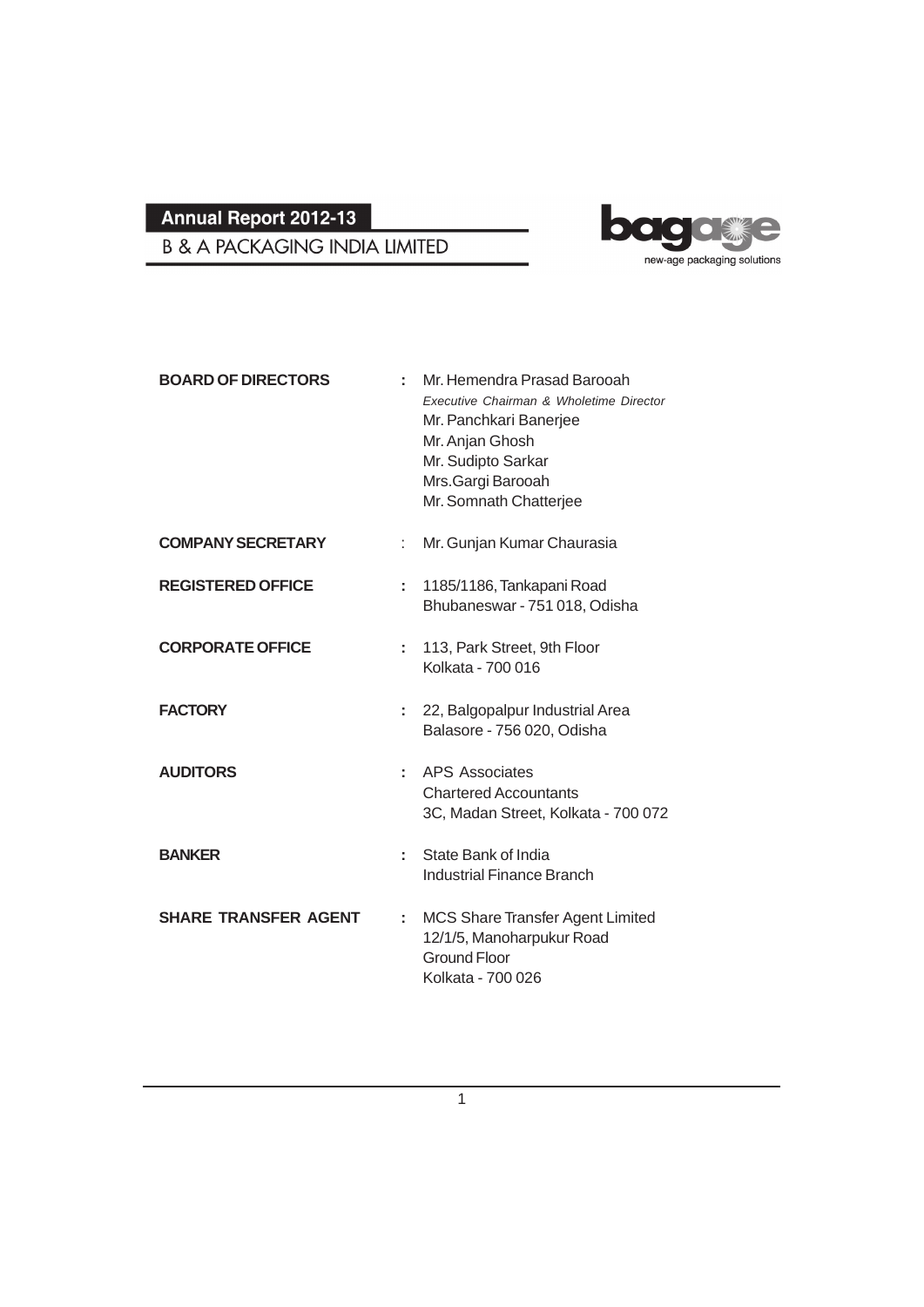

## **B & A PACKAGING INDIA LIMITED**

## **CONTENTS**

| 1. | <b>Notice</b>                                 | 03 |  |
|----|-----------------------------------------------|----|--|
| 2. | Directors' Report                             | 07 |  |
| 3. | Management Discussion & Analysis Report       | 12 |  |
| 4. | Report on Corporate Governance                | 14 |  |
| 5. | Auditors' Certificate on Corporate Governance | 25 |  |
| 6. | Code of Conduct                               | 26 |  |
| 7. | Auditors' Report                              |    |  |
| 8. | <b>Financial Statement</b>                    |    |  |
|    | <b>Balance Sheet</b><br>a.                    | 31 |  |
|    | b. Statement of Profit and Loss               | 32 |  |
|    | Notes on Accounts<br>C.                       | 33 |  |
|    | d. Cash Flow Statement                        | 47 |  |
| 9. | Attendance / Proxy Form                       |    |  |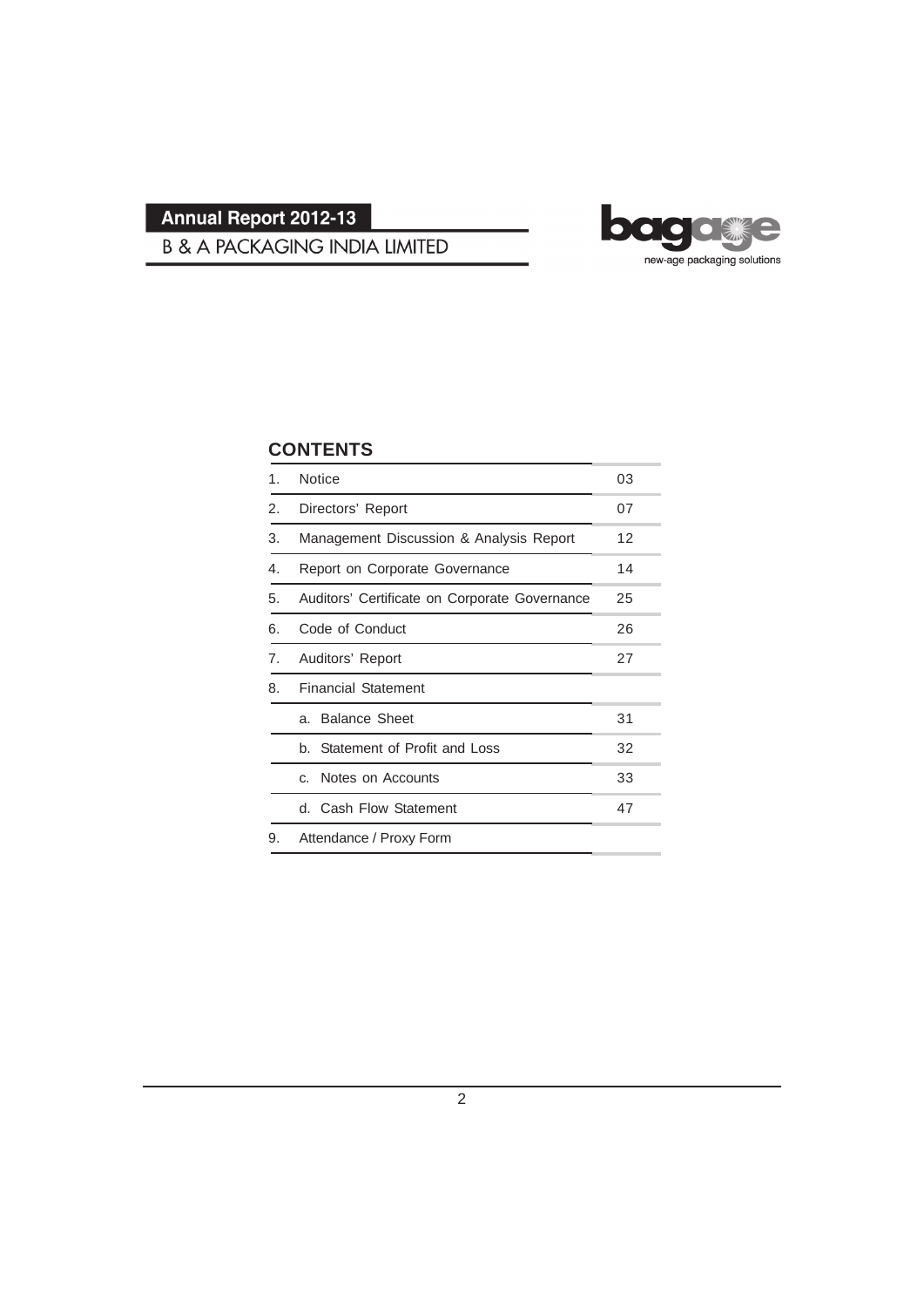**B & A PACKAGING INDIA LIMITED** 



## **NOTICE**

Notice is hereby given that the Twenty Seventh Annual General Meeting of the members of B & A Packaging India Limited will be held on Friday, 5th July,2013 at 12.00 noon at the Registered Office of the Company at 1185/1186, Tankapani Road, Bhubaneswar – 751 018, Odisha to transact the following business :

#### **ORDINARY BUSINESS**

- 1. To consider and adopt the audited Balance Sheet as at 31st March,2013 and the Profit and Loss Account for the year ended as on that date together with the reports of the Directors and Auditors thereon.
- 2. To appoint a Director in place of Mr. Anjan Ghosh, who retires by rotation and being eligible, offers himself for re-appointment
- 3. To appoint a Director in place of Mr. Sudipto Sarkar, who retires by rotation and being eligible, offers himself for re-appointment.
- 4. To appoint M/s APS Associate, Chartered Accountants, the retiring Auditors as the Statutory Auditors of the Company to hold office from the conclusion of this Annual General Meeting until the conclusion of the next Annual General Meeting and to fix their remuneration.

#### **SPECIAL BUSINESS**

5. To consider and if thought fit, to pass, with or without modification, the following resolution as Ordinary Resolution :

**"RESOLVED THAT** pursuant to Section 257 of the Company Act,1956, Mr. Somnath Chatterjee be and is hereby appointed a Director liable to retire by rotation."

6. To consider and if thought fit, to pass, with or without modification, the following resolution as Ordinary Resolution :

**"RESOLVED THAT** in supersession of all earlier resolutions passed by the company in this regard, pursuant to the provisions of Section 293(1)(d) of the Companies Act, 1956, the consent of the Company be and is hereby accorded to the Board of Directors of the Company to borrow from time to time all such sum (s) of monies as the Directors may deem appropriate and upon such terms and conditions as they may think fit for the purposes of business of the Company, notwithstanding that the monies to be borrowed together with the monies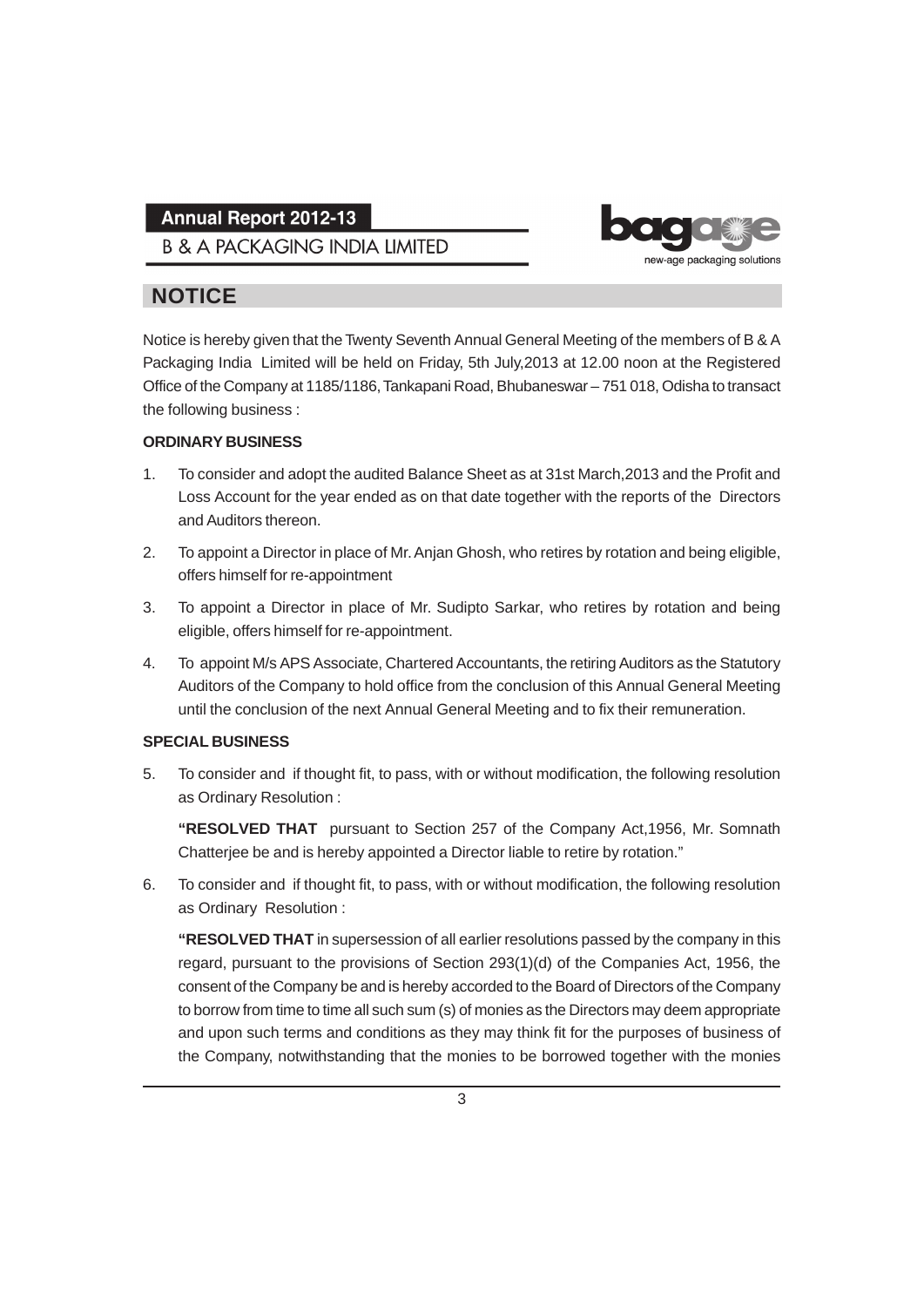## **B & A PACKAGING INDIA LIMITED**



already borrowed by the Company (apart from temporary loans obtained from the Company's bankers in the ordinary course of business), if any, may exceed the aggregate of the paid-up capital of the Company and its free reserves, that is to say, reserves not set apart for any specific purpose, provided that the total amount of money/monies so borrowed by the Board of Directors and outstanding at any point of time shall not exceed the sum of Rs. 50 crore (Rupees fifty crore only)."

**"RESOLVED FURTHER THAT** the Board of Directors be and is hereby authorized to do and perform all such acts, deeds and things as may be necessary, desirable or expedient for the purpose of giving effect to this resolution."

By Order of the Board of Directors Date : 28th May, 2013 **Gunjan Kumar Chaurasia** Place : Kolkata Company Secretary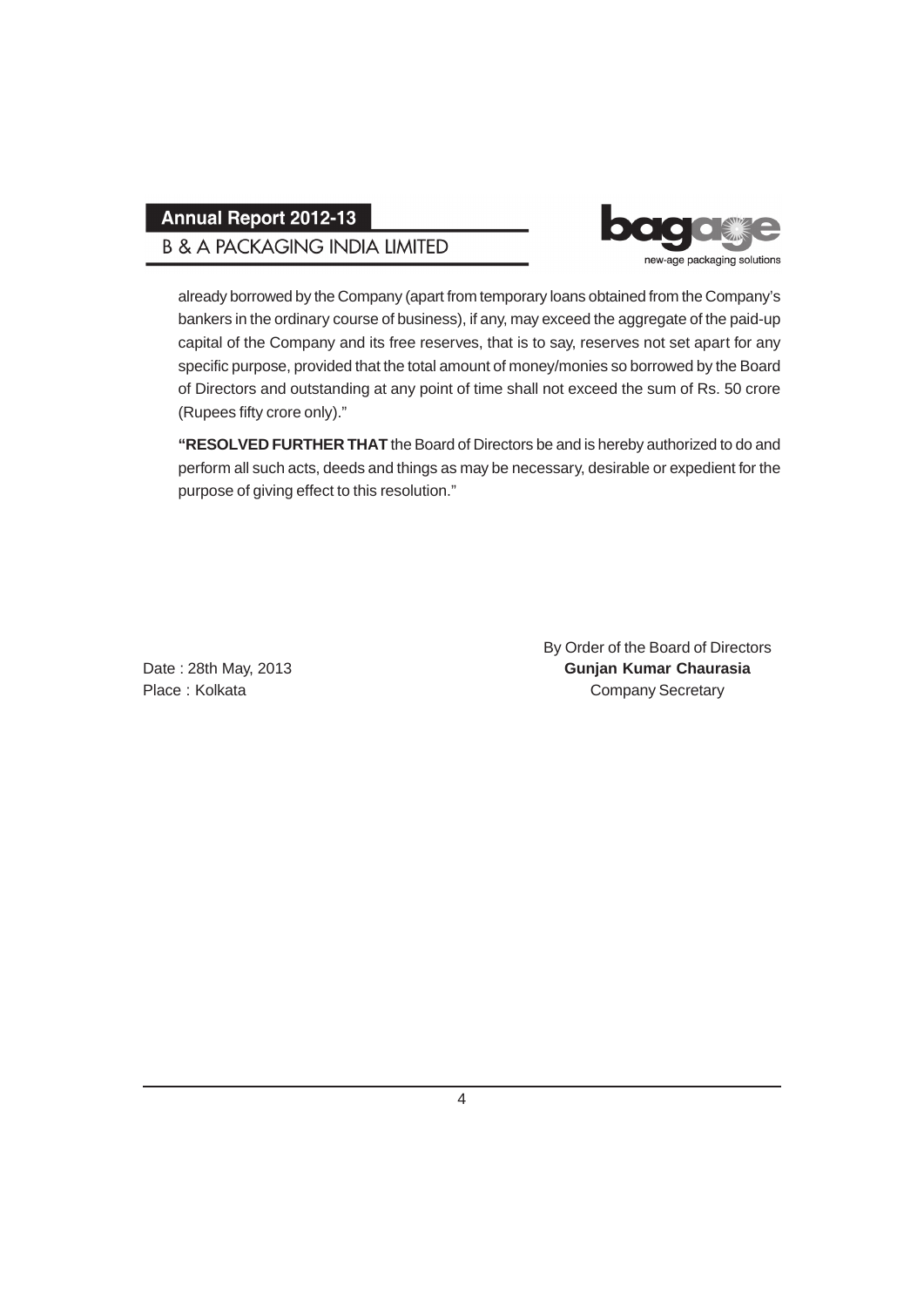## **B & A PACKAGING INDIA LIMITED**



### **NOTES:**

- 1. A MEMBER ENTITLED TO ATTEND AND VOTE AT THE MEETING IS ALSO ENTITLED TO APPOINT A PROXY TO ATTEND AND VOTE INSTEAD OF HIMSELF /HERSELF AND SUCH PROXY NEED NOT BE A MEMBER OF THE COMPANY. HOWEVER, PROXIES IN ORDER TO BE EFFECTIVE, MUST BE RECEIVED BY THE COMPANY AT ITS REGISTERED OFFICE AT LEAST FORTY-EIGHT HOURS BEFORE THE MEETING.
- 2. Corporate Members are requested to send to the Company's Share Department, a duly certified copy of the Board Resolution authorizing their representative to attend and vote at the Annual General Meeting.
- 3. Members are requested to inform changes, if any, in their mailing address immediately to the Company or to the Registrar and Share Transfer Agent M/s. MCS Share Transfer Agent Limited, 12/1/5, Manoharpukur Road, Ground Floor, Kolkata- 700 026.
- 4. The Register of Members and Share Transfer Books of the Company shall remain closed from Wednesday, 26th June, 2013 to Friday, 5th July,2013 (both days inclusive).
- 5. The relative Explanatory Statement pursuant to Section 173(2) of the Companies Act, 1956, in respect of the Special Business to be transacted at the Annual General Meeting is annexed hereto.
- 6. As required by Clause 49 of the Listing Agreement entered into with the Stock Exchanges the relevant details of Directors retiring by rotation and seeking re-appointment and directors appointed are furnished in the Report of Corporate Governance.
- 7. Members desirous of obtaining any information concerning the accounts of the Company are requested to send their queries to the Company at least seven days before the meeting so that the information required by the members may be made available at the meeting.
- 8. Members / Proxy-holders are requested to produce at the entrance, the attached Attendance Slip duly completed for admission to the meeting hall.
- 9. Members can avail the nomination facility by submitting Form No.2B of the Companies (Central Government's) General Rules and Forms, 1956 with the Company or its Registrar & Share Transfer Agents. Blank forms will be made available on request.
- 10. Members are requested to carry the copy of this Annual Report at the meeting.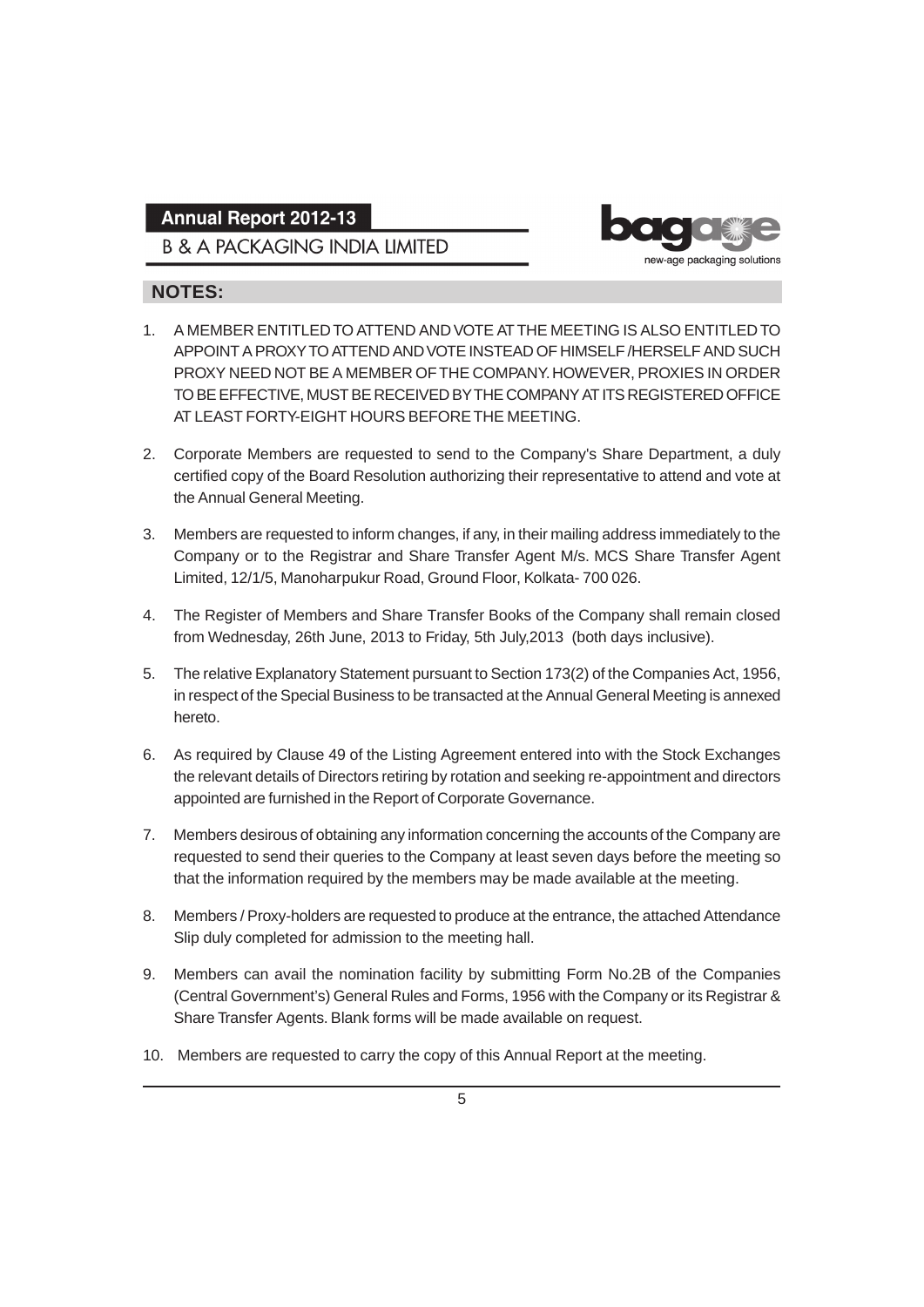new-age packaging solutions

**B & A PACKAGING INDIA LIMITED** 

#### **EXPLANATORY STATEMENT PURSUANT TO SECTION 173(2) OF THE COMPANIES ACT, 1956**

#### **Item No. 5**

Mr. Somnath Chatterjee was appointed as an Additional Director of the Company by the Board of Directors on 30th April,2013, pursuant to the provisions of Section 260 of the Companies Act, 1956 (the Act) and Article 89 of the Article of Association of the Company. He holds office upto the date of the forthcoming Annual General Meeting of the Company.

The Company has received a notice in writing under Section 257 of the Act from a member proposing his candidature for the office of Director.

None of the Directors of the Company is concerned or interested in this resolution, except Mr. Somnath Chatterjee.

The Directors feel that appointment of Mr. Somnath Chatterjee on the Board of Directors will be beneficial to the Company and accordingly recommend the resolution for your approval.

#### **Item No. 6**

Section 293(1)(d) of the Companies Act, 1956 provides for obtaining the consent of the Company in general meeting to borrow moneys where the moneys to be borrowed, together with the moneys already borrowed by the Company (apart from temporary loans obtained from the Company's bankers in the ordinary course of business) will exceed the aggregate of the paid up capital of the Company and its free reserves.

The shareholders have authorised borrowing limit u/s 293 (1) (d) of the Companies Act,1956 (Act) upto Rs. 20 Crore(Rupees Twenty Crore) previously. In order to further expand its business and to meet increased financial need it is expected that the limit of Rs. 20 crore sanctioned earlier by the shareholders need to be enhanced.

The consent of the shareholders is therefore, sought in accordance with the provisions of Section 293(1)(d) of the Act, to enable the Board of Directors to borrow monies, provided that the total amount so borrowed by the Board shall not at any time exceed Rs. 50 crore.

The above proposals are in the interest of the Company and the Board recommends the resolutions in Item No's 6 of the Notice for approval by the Members.

None of Directors of the Company is concerned or interested in this resolution.

Your Board recommends the resolution for your approval.

By Order of the Board of Directors Date : 28th May, 2013 **Gunjan Kumar Chaurasia** Place : Kolkata **Company Secretary Place : Kolkata**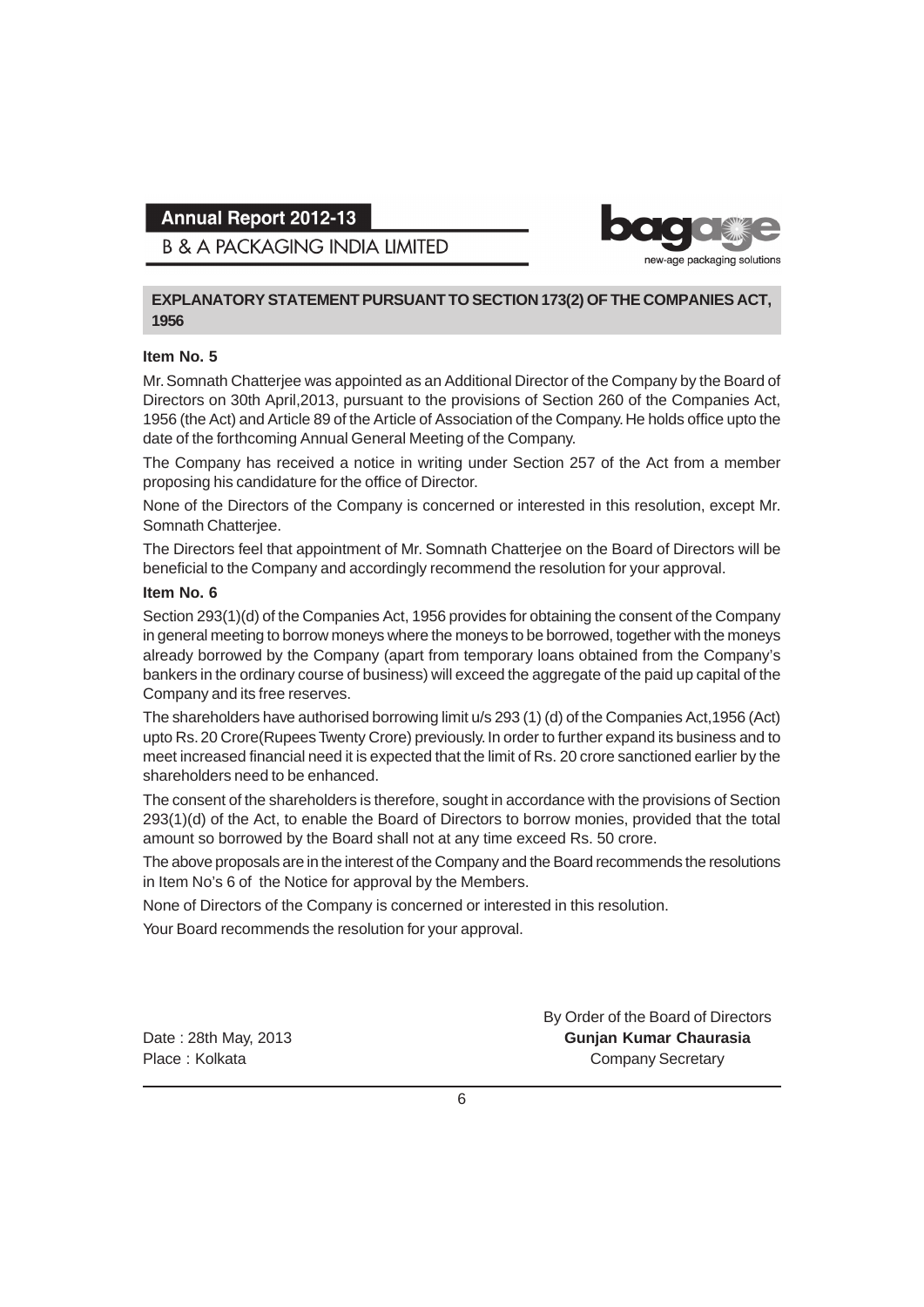**B & A PACKAGING INDIA LIMITED** 

### **DIRECTORS' REPORT**

Your Directors have pleasure in presenting the Twenty Seventh Annual Report of the Company together with the audited accounts for the year ended 31st March, 2013.

| <b>OPERATING RESULTS</b>                     |                                                         | $(5 \text{ In } \text{Lakh})$                           |
|----------------------------------------------|---------------------------------------------------------|---------------------------------------------------------|
| <b>Particulars</b>                           | <b>For the Year</b><br>ended 31st<br><b>March, 2013</b> | <b>For the Year</b><br>ended 31st<br><b>March, 2012</b> |
| Net Sales and Other Income                   | 3125.65                                                 | 2955.48                                                 |
| Less: Total Expenditure                      | 2792.80                                                 | 2571.36                                                 |
| Profit before Interest, Depreciation and Tax | 332.85                                                  | 384.12                                                  |
| Less: Interest                               | 218.62                                                  | 116.93                                                  |
| Profit before Depreciation and Taxation      | 114.23                                                  | 267.19                                                  |
| Less: Depreciation                           | 68.87                                                   | 16.33                                                   |
| Profit before Tax                            | 45.36                                                   | 250.86                                                  |

#### **PERFORMANCE REVIEW**

#### **Paper Sacks Division**

During the year under review, the Paper Sacks Division recorded marginally lower sales compared to last year. The major reasons are intake of lower volume of Tea Sacks due to change in policy of some of the major buyers. A shift had been observed from paper sacks to Polypropylene sack for medium and cheaper tea. The other reason are recession in the automobile industry, resulted in sale of lower volume of carbon black sacks.Good growth happened in other sacks segment specially chemical.

#### **Flexible Packaging Division**

Regarding the new Flexible Packaging Unit, the performance during the year was not encouraging. The unit fell short of its targeted volume.The Company could not achieve the target since the business did not stabilize during the year as was anticipated earlier.

Due to ban by the Supreme Court on the Guthka Industry regarding usage of plastics, the flexible division has had to cut down on their production volume by 30% to 35%.Big and medium flexible laminate units have to cut down heavily on costs for survival.



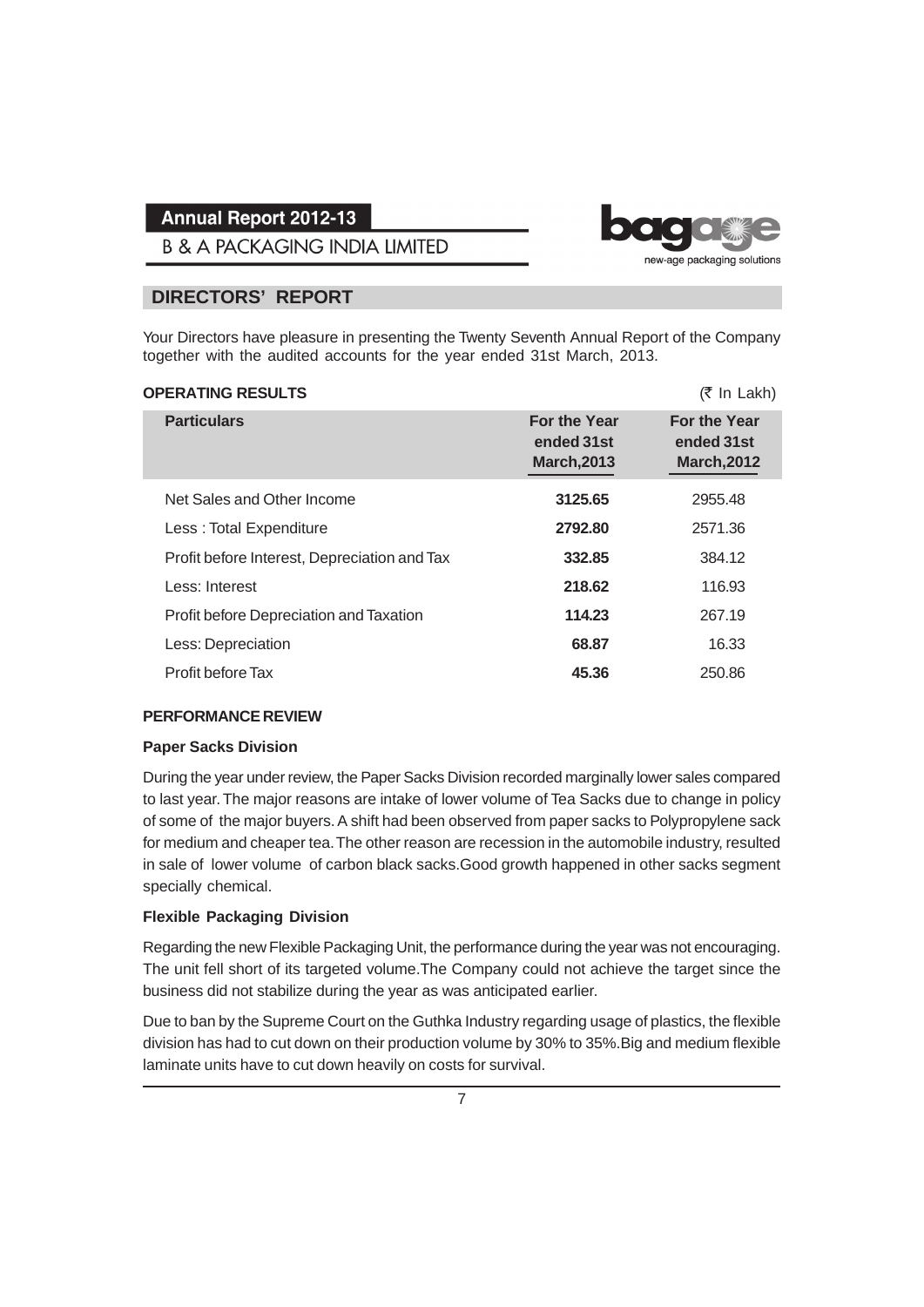## **B & A PACKAGING INDIA LIMITED**



Since the growth possibility in this unit could be phenomenal, we may have to nurture this for some more time by infusing additional investment and/or working capital.

#### **FUTURE PROSPECTS**

#### **Paper Sacks Division**

Effort are being made to increase the volume of sales. The Company has approached new buyer in South India & Dooars and is also pursuing the existing major buyers to increase the volume of Tea sacks. Initial months of the current year are showing positive results for tea sack sale. Chemical segment to be consolidated further, which your directors are considering to explore. Initiation has also been taken for marketing of 2 ply Paper sacks for export to the Kenya Tea Development Authority.

#### **Flexible Packaging Division**

Your Director are constantly monitoring the flexible unit and making all possible efforts to improve the performance of the Company. We are negotiating with major Corporate houses for the breakthrough of business volume and we are expecting positive movement shortly.

We are hopeful that 2014 will be a better year for both this unit.

#### **DIVIDEND**

The Dividend recommended by the Directors for the year ended 31.03.2012 was not adopted by the shareholders in the last Annual General Meeting and thereof no dividend was paid.

In view of smallness of profit and keeping in view the fund requirement for the new flexible project your directors do not recommend any dividend for the year ended 31st March,2013.

#### **DIRECTORS**

Mr. Vijay Raghuram Shetty has ceased to be director of the Company as he was not reappointed by members in the last Annual General Meeting.

Mr. Tarun Chandra Dutt ceased to be director of the company due to sad demise on 2nd March,2013. The Board express their deep condolences at the sad demise of Mr. Tarun Chandra Dutt and place on record its deep appreciation for the service rendered by him during his tenure as member of the Board.

Mr. Ranadurjoy Roy Choudhury, Managing Director of the Company has resigned from the Board w.e.f. 29th April,2013.

The Board has appointed Mr. Somnath Chatterjee as an Additional Director of the Company w.e.f. 30th April,2013.Pursuant to section 260 of the Companies Act,1956, Mr. Somnath Chatterjee will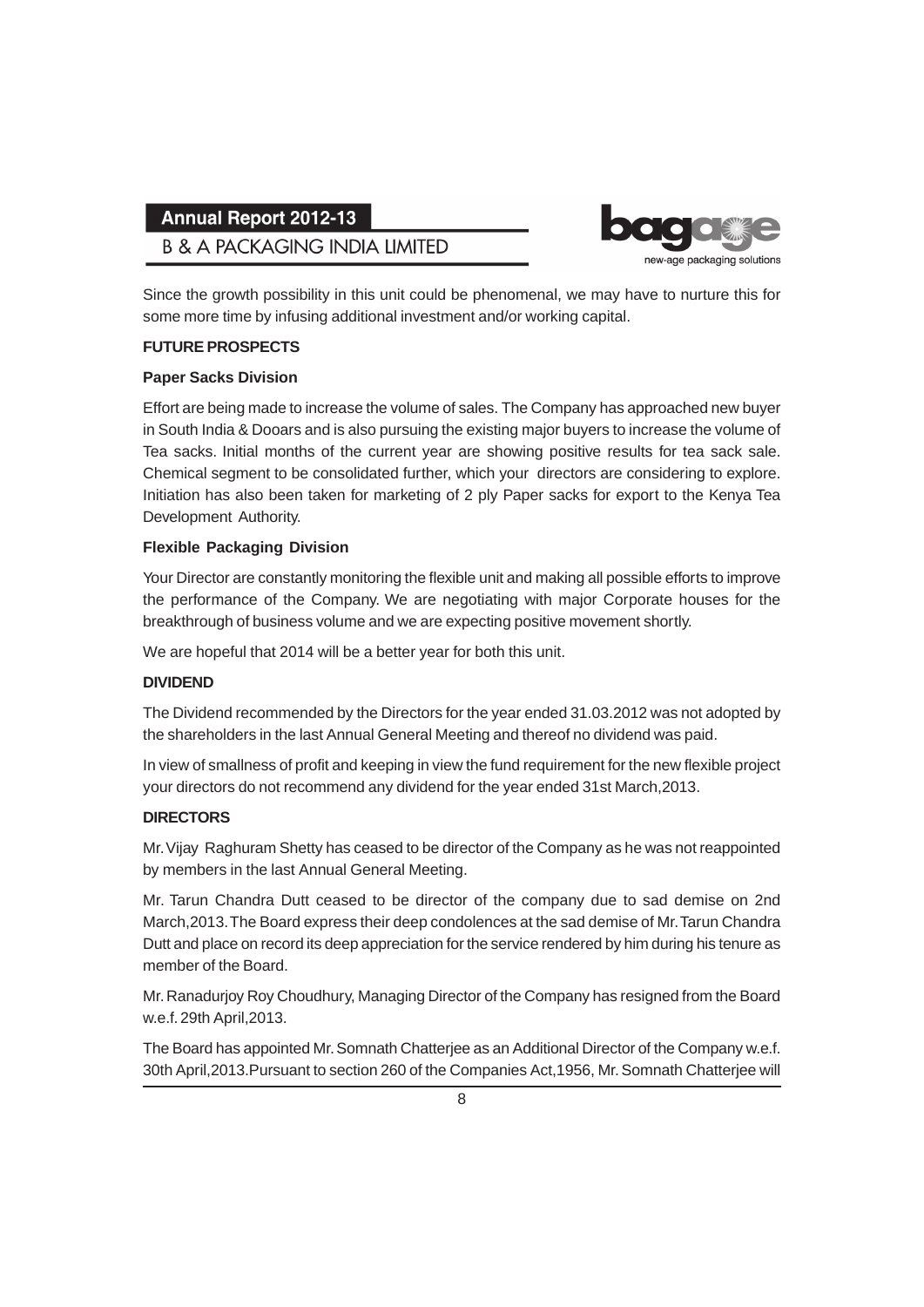## **B & A PACKAGING INDIA LIMITED**



hold office upto the date of ensuing Annual General Meeting. The Company has received notice in writing from a member of the company proposing his appointment as director of the company.

Mr. Anjan Ghosh and Mr. Sudipto Sarkar, Directors, retire by rotation at the forthcoming Annual General Meeting and being eligible offer themselves for re-appointment.

The proposals regarding the appointment/re-appointment of the aforesaid Directors are placed for your approval.

#### **CHANGE IN COMPANY SECRETARY**

During the year under review Mr. Rajiv Gupta resigned w.e.f 17th July, 2012 and the place was filled by appointment of Mr. Gunjan Kr. Chaurasia as Company Secretary w.e.f. 1st November, 2012.

### **AUDITORS**

M/s. APS Associates, Chartered Accountants, the Statutory Auditors of the Company will retire at the ensuing Annual General Meeting and are eligible for re-appointment. The Audit committee at its meeting dated 28th May, 2013 has recommended their re-appointment and they also confirm that their re-appointment, if made, would be in conformity with the limits specified under section 224(1B) of the Companies Act, 1956.

### **FIXED DEPOSITS**

No deposit has been accepted from the public during the year under review.

### **CORPORATE GOVERNANCE AND MANAGEMENT DISCUSSION AND ANALYSIS REPORT**

As required by Clause 49 of the Listing Agreement with the Stock Exchange, a separate report on Corporate Governance and Management Discussion and Analysis forms part of the Annual Report. A certificate from the Statutory Auditors of the Company regarding compliance of conditions of corporate governance is annexed to this report.

#### **DIRECTORS' RESPONSIBILITY STATEMENT**

As required by Section 217 (2AA) of the Companies Act, 1956, your Directors state that:

- In the preparation of Annual Accounts for the year ended 31st March, 2013, the applicable accounting standards issued by The Institute of Chartered Accountants of India had been followed and in case of material departures, proper explanations has been given in the accounts and notes thereon.
- The accounting policies adopted in the preparation of the annual accounts have been applied consistently and reasonable and prudent judgments and estimates have been made so as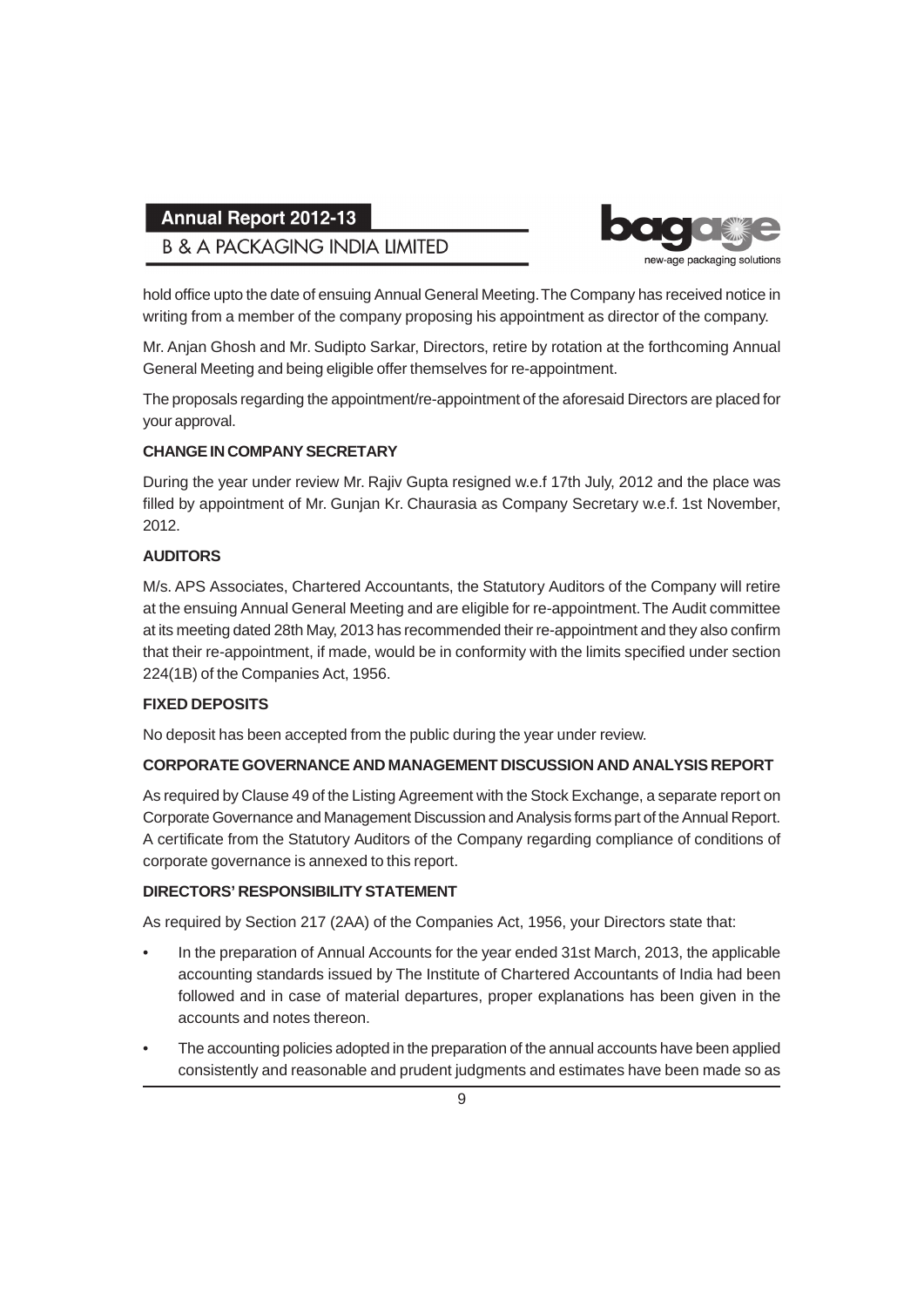## **B & A PACKAGING INDIA LIMITED**



to give a true and fair view of the state of affairs of the Company as on 31st March, 2013 and of the Profit or Loss on that date.

- Proper and sufficient care has been taken for the maintenance of adequate accounting records in accordance with the provisions of the Companies Act, 1956, for safeguarding the assets of the Company and detecting fraud and other irregularities.
- The Annual Accounts for the year ended 31st March, 2013 have been prepared on a going concern basis.

#### **CONSERVATION OF ENERGY, TECHNOLOGY ABSORPTION AND FOREIGN EXCHANGE EARNINGS AND OUTGO**

#### **A) Conservation of Energy :**

Electricity is the only form of energy being used in the existing production process which is also very minimal. As the whole manufacturing process is not power intensive, the details required under Companies (Disclosure of Particulars in the Report of Board of Directors) Rules, 1988 are not given. However, continuous efforts are being put to conserve energy at its maximum possible level. The Flexible Packaging unit will also be using HSD besides electricity. Superior quality boiler has been chosen to make most efficient consumption of fuel.

## **B) Technology Absorption :**

Presently, the company is not engaged in any activity relating to technology absorption.

#### **C) Foreign Exchange Earnings and outgo:**

(₹ In Lakh)

| <b>PARTICULARS</b>                  | 31.03.2013 | 31.03.2012 |
|-------------------------------------|------------|------------|
| <b>Earnings in Foreign Currency</b> | 157.78     | 94.23      |
| Expenditure in Foreign Currency     | 914.69     | 1049.65    |

#### **SAFETY, HEALTH AND ENVIRONMENT PROTECTION**

Paper sacks and its manufacturing process are both eco friendly and do not generate pollution. Your Company accords highest priority towards environment, occupational health and safety. Recipient of ISO 22,000:2005 food grade certification, your Company is committed towards highest degree of safety, health and environment protection.

Your Company has received ISO 14001- Environment Management System and OHSAS 18001- Occupational Health & Safety Standard certificates.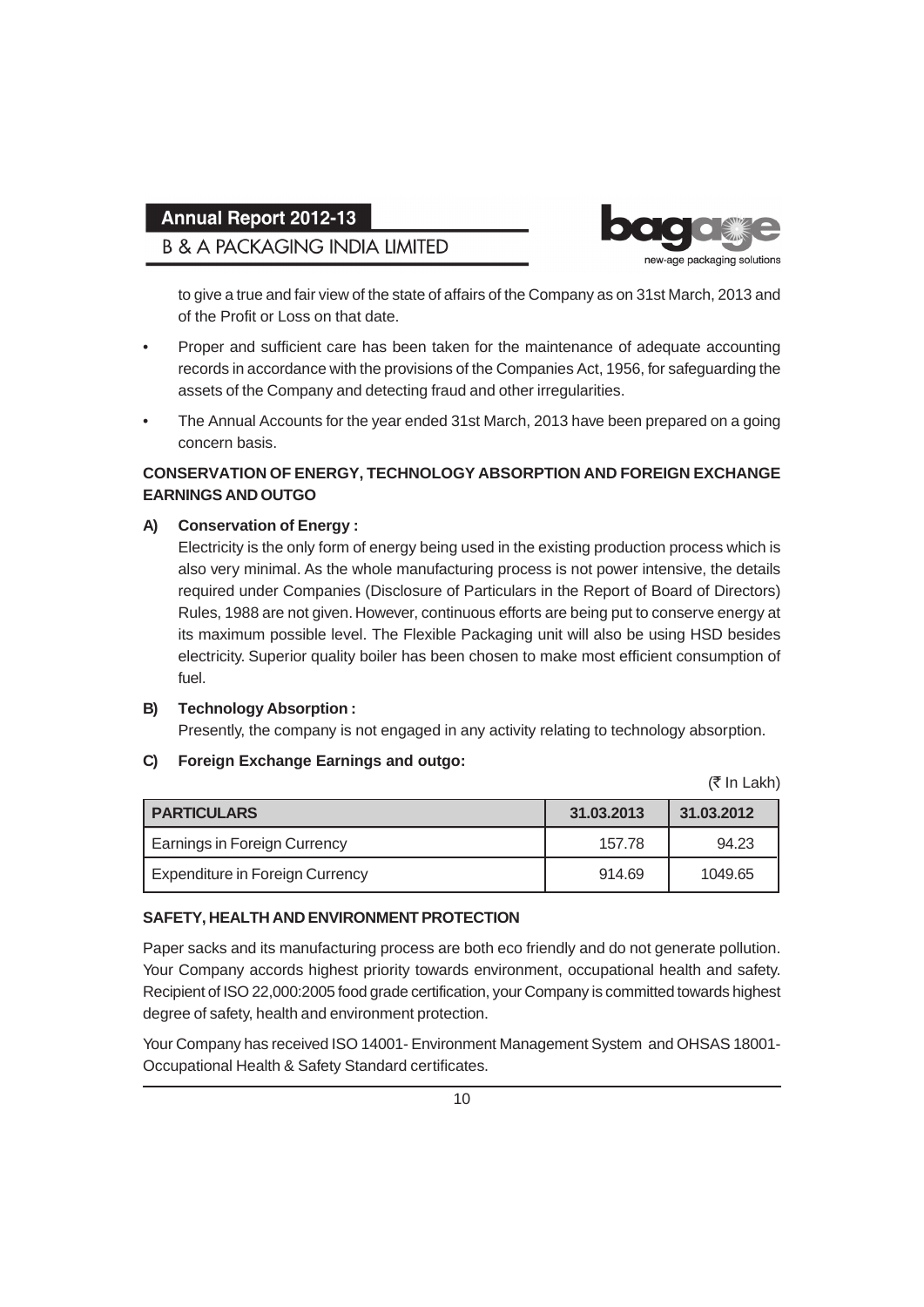**B & A PACKAGING INDIA LIMITED** 



### **COST AUDIT**

The cost accounts maintained by the company in respect of 'Paper sacks and Flexible packaging' is audited by a reputed firm of Cost Accountant appointed by Board of Directors with the approval of the Ministry of Corporate Affairs.

### **INSURANCE**

Adequate insurance cover has been taken for properties of the company including buildings, plant and machineries and stocks against fire, earthquake and other risks as considered necessary.

#### **PARTICULARS OF EMPLOYEES**

None of the employees employed throughout the year or part of the year was in receipt of remuneration the aggregate of which exceeds the limits as prescribed under Section 217(2A) of the Companies Act, 1956 read with Companies (Particulars of Employees) Rules, 1975 as amended, for disclosure in the report of the Board of Directors.

#### **STATUTORY DECLARATION**

None of the directors of the Company are disqualified as per the provisions of section 274(1)(g) of the Companies Act,1956. The directors have made necessary disclosures as required under the various provisions of the Act.

#### **ACKNOWLEDGEMENT**

Your Directors would like to express their appreciation for the continuous assistance and cooperation received from Bank, Government Authorities, customers, shareholders, vendors and other business associates during the year under review.

Your Directors place on record their deep appreciation for the dedicated efforts and contribution of the employees at all levels and look forward to their continued support in the future as well.

Your Directors look forward to the future with confidence.

For and on behalf of the Board of Directors

**P. Banerjee H. P. Barooah** *Director Executive Chairman*

Date : 28th May, 2013 Place: Kolkata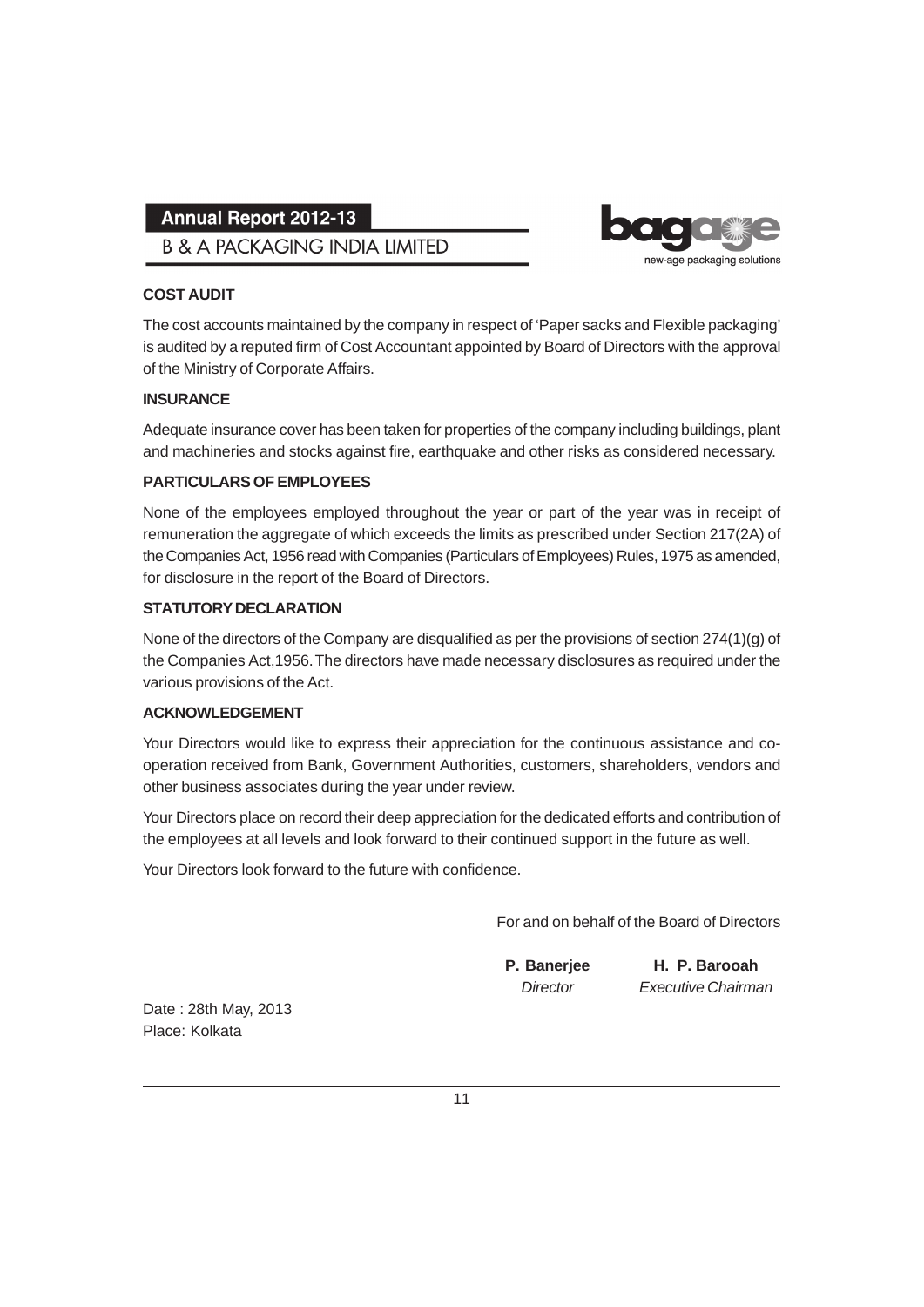**B & A PACKAGING INDIA LIMITED** 



### **MANAGEMENT DISCUSSION & ANALYSIS REPORT**

#### **1. Industry Structure and Development**

Due to change in internal packaging policy being tried out by some of the agency houses during the year, the intake from major tea producer on our company was lower.

Carbon Black Industry was directly affected by the poor performance of the car industry. The topsy turvy situation will persist this year also if the overall performance of the economy does not return to the high growth.

Other sacks have made a moderate growth in 2012-13.

With regards to Flexible packaging division, till the business stabilizes it would have to be nurtured in some more time and with additional investments and aggressive marketing in as much as the growth possibility in this segment is enormous. Already our products have made a name for themselves in terms of high-quality.

#### **2. Risk and Concern**

Where there are opportunities and prospects for growth, there are challenges too in the form of growing competition. Challenges are within and outside. Within the company the challenge is to maintain quality standards and customer satisfaction. The challenge is to keep the cost low. To have sustainable growth , the company has to maintain its leadership, and to do that the company has to invest money in upgrading technology and put new facilities. These challenges are further overcome by developing new products, developing new markets, concentrating on niche and premium markets, cutting cost by better efficiency and using improved and better raw materials and procuring them at right time and right price.

Your Company continues its initiatives aimed at assessment and avoidance of various risks affecting its business and towards cost control and efficiency across its businesses and functions, taking appropriate measures and reviewing them from time to time.

#### **3. Internal Control System and Adequacy**

The Company maintains a system of well established policies and procedures for internal control of operations and activities, and these are continually reviewed for effectiveness.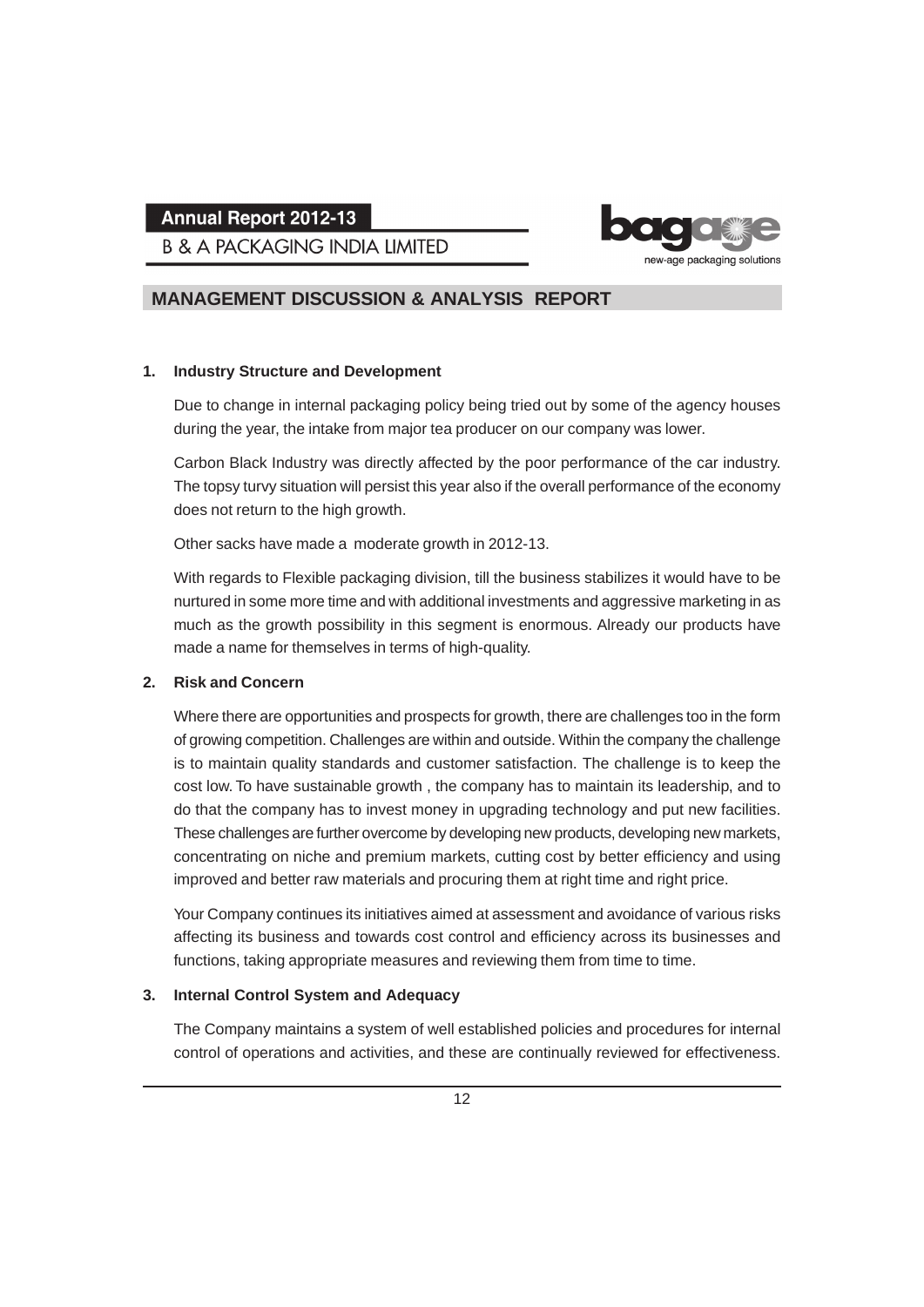## **B & A PACKAGING INDIA LIMITED**



Your Company has an adequate internal audit and control system commensurate with the size and nature of business.

The internal control systems of the Company are monitored and evaluated by internal auditors and their audit reports are periodically reviewed by the Audit Committee of the Board of Directors. The observations and comments of the Audit Committee are placed before the Board of Directors.

#### **4. Outlook**

Your Company's outlook for the business in 2013-14 is quite positive. However, important factors may influence the company's operations include various internal as well as external factors such as revival of Indian economy, government's policy changes which may not be in the hands of the management and company.

The RBI has projected a GDP growth of 6.5 % for 2013-14, All these projections point to continuation or improvement over the pace of economic activity of the previous year. Combined with a lower inflation rate, the prognosis for the new financial year is one of improved performance on growth front.

#### **5. Financial Performance**

The Company has registered a Net Sales of  $\overline{3}$  3125.65 lacs in financial year 2012-13 as against  $\bar{\tau}$  2955.48 lacs achieved for the previous Financial year ended 31.03.2012, a growth of approximately 5.76% over the previous financial year. Profit after Interest before Depreciation and tax is  $\overline{\xi}$  114.21 lacs for the financial year 2012-13.

*Cautionary Statement : Statement in the Directors Report and Management Discussion & Analysis describing the Company's expectations may be forward-looking within the meaning of applicable securities laws & regulations. Actual results may differ materially from those expressed in the statement. Important factors that could influence the Company's operation include global and domestic demands and supply conditions affecting selling prices, new capacity additions, availability of critical materials and their costs, changes in government policies and tax laws, economic development of the country and such other factors which are material to the business of the Company.*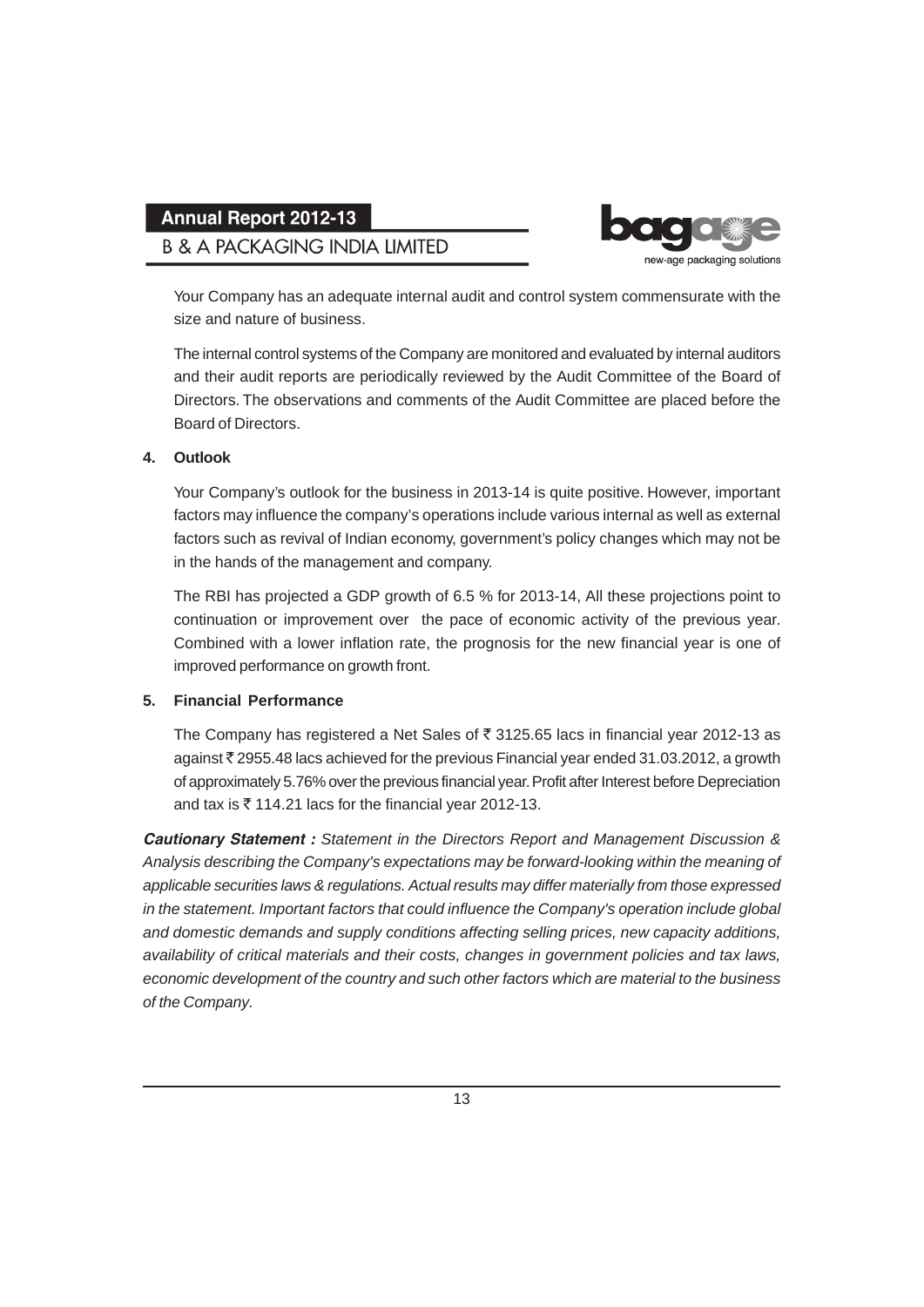**B & A PACKAGING INDIA LIMITED** 

## **REPORT ON CORPORATE GOVERNANCE**

#### **Company's Philosophy:**

Being a responsible corporate citizen, the Company ensures continuous adherence to the prescribed corporate practices as per various clause including clause 49 of the Listing Agreement ensuring accountability, transparency, fairness in all its transactions with shareholders, bankers, customers and other stakeholders.

new-age packaging solutions

Details of compliances under Clause 49 are given below:

#### **BOARD OF DIRECTORS**

#### *A) Composition as on 31st March, 2013*

The Board comprises 6 (six) Directors of which 4 (four) are non-executives. The Chairman of the Company is an executive director.

#### **B) Board Meetings held during the last Financial Year ended 31st March, 2013**

The Board met 4 (Four) times on following dates:

23.05.2012, 27.07.2012, 13.10.2012 and 07.02.2013

**C) Composition, attendance of Directors in Board and Annual General Meeting and Other Directorships/Committee memberships held as on 31st March, 2013**

| Name of the                        |                                    | No. of<br>board | Atten-<br>dance       |                                   | <b>Number of other Directorship</b><br>& Committee Membership* |                 |
|------------------------------------|------------------------------------|-----------------|-----------------------|-----------------------------------|----------------------------------------------------------------|-----------------|
| <b>Directors</b>                   | Category                           | meeting         | at last<br><b>AGM</b> | <b>Other</b><br>Director-<br>ship | <b>Member</b>                                                  | <b>Chairman</b> |
| Mr. Hemendra<br>Prasad Barooah     | Executive<br>Chairman              | $\mathfrak{p}$  |                       |                                   |                                                                |                 |
| Mr. Ranadurjoy<br>Roy Choudhury @  | Managing<br>Director               | $\overline{4}$  |                       | $\mathfrak{D}$                    |                                                                |                 |
| Mr. Tarun Chandra<br>Dutt $#$      | Non-Executive &<br>Independent     | $\overline{4}$  |                       | 3                                 |                                                                |                 |
| Mr. Vijay<br>Raghuram<br>Shetty \$ | Non-Executive &<br>Non-independent |                 |                       |                                   |                                                                |                 |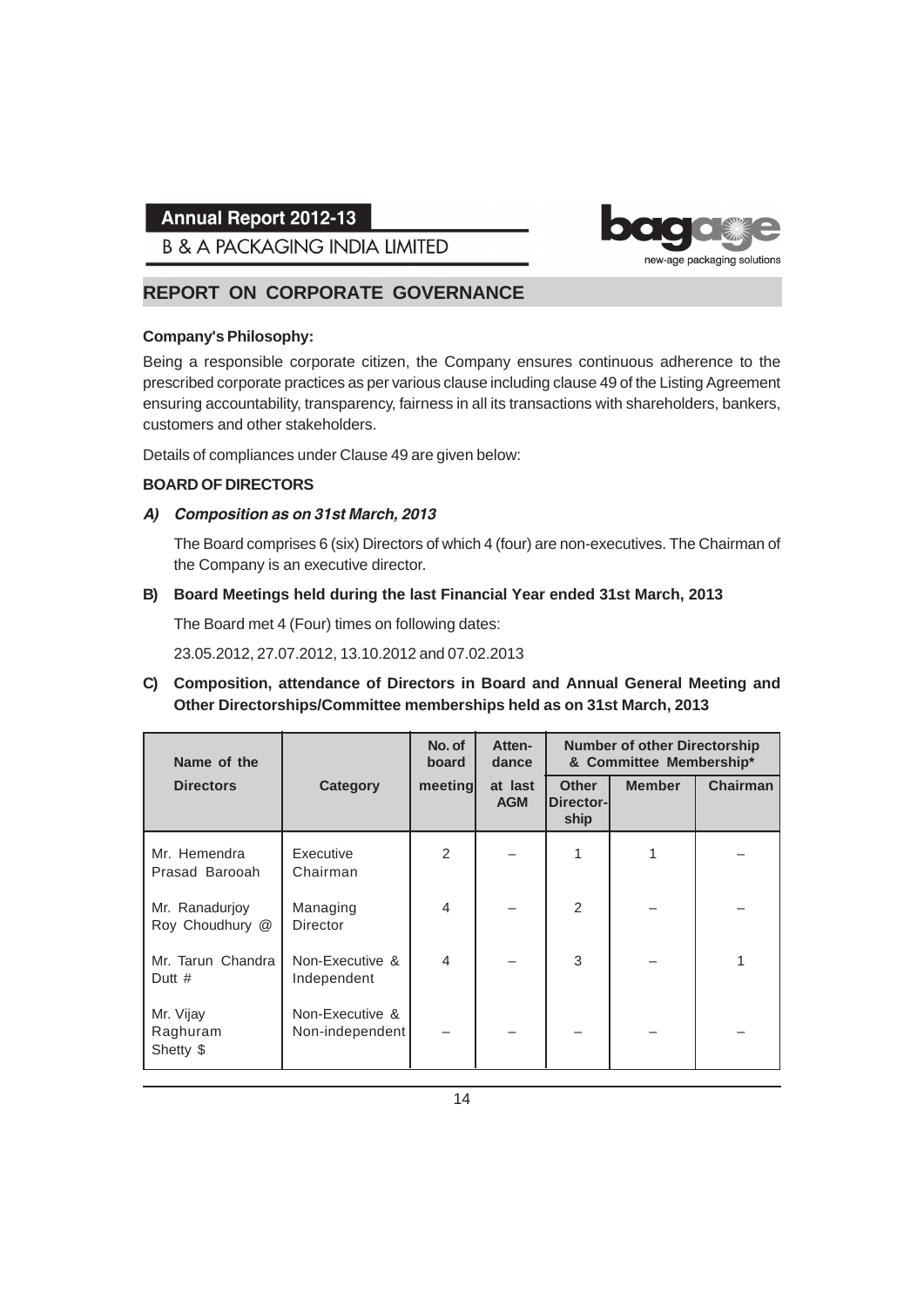## **B & A PACKAGING INDIA LIMITED**



new-age packaging solutions

| Name of the                     |                                        | No. of<br>Atten-<br>board<br>dance |                       | <b>Number of other Directorship</b><br>& Committee Membership* |                          |                 |
|---------------------------------|----------------------------------------|------------------------------------|-----------------------|----------------------------------------------------------------|--------------------------|-----------------|
| <b>Directors</b>                | <b>Category</b>                        | meeting                            | at last<br><b>AGM</b> | <b>Other</b><br>Director-<br>ship                              | <b>Member</b>            | <b>Chairman</b> |
| Mr Panchkari<br><b>Banerjee</b> | Non-Executive &<br>Independent         | $\overline{\mathcal{L}}$           |                       |                                                                |                          |                 |
| Mrs. Gargi<br>Barooah           | Non-Executive<br>& Non-<br>Independent |                                    |                       |                                                                |                          |                 |
| Mr. Anjan Ghosh                 | Non-Executive &<br>Independent         | 4                                  |                       |                                                                |                          |                 |
| Mr. Sudipto<br>Sarkar           | Non-Executive &<br>Independent         |                                    |                       | 7                                                              | $\overline{\mathcal{A}}$ |                 |
| Mr Somnath<br>Chatterjee***     | Non-Executive<br>& Non-<br>Independent |                                    |                       |                                                                |                          |                 |

- Excludes directorships held in Private Limited Companies, section 25 companies and companies incorporated outside India.
- Only membership/chairmanship of Audit Committee and Shareholders'/Investors' Grievance Committee have been considered.
- @ Mr. Ranadurjoy Roy Choudhury has resigned from the Board w.e.f. 29th April,2013
- # Mr. Tarun Chandra Dutt has ceased to be member of the Board due to sad demise on 2nd March,2013.
- \$ Mr. Vijay Raghuram Shetty has ceased to be member of Board as he was not reappointed in the last AGM.
- \*\*\* Mr. Somnath Chatterjee has been appointed as an additional director of the company w.e.f. 30th April,2013

### **COMMITTEES OF BOARD OF DIRECTORS**

#### **Audit Committee**

The composition and terms of reference of Audit Committee is in compliance with the requirements of Section 292A of the Companies Act, 1956 and Clause 49 of the Listing Agreement with the Stock Exchange. During the year under review, four meetings of the Committee were held on 23.05.2012, 27.07.2012, 13.10.2012 and 07.02.2013.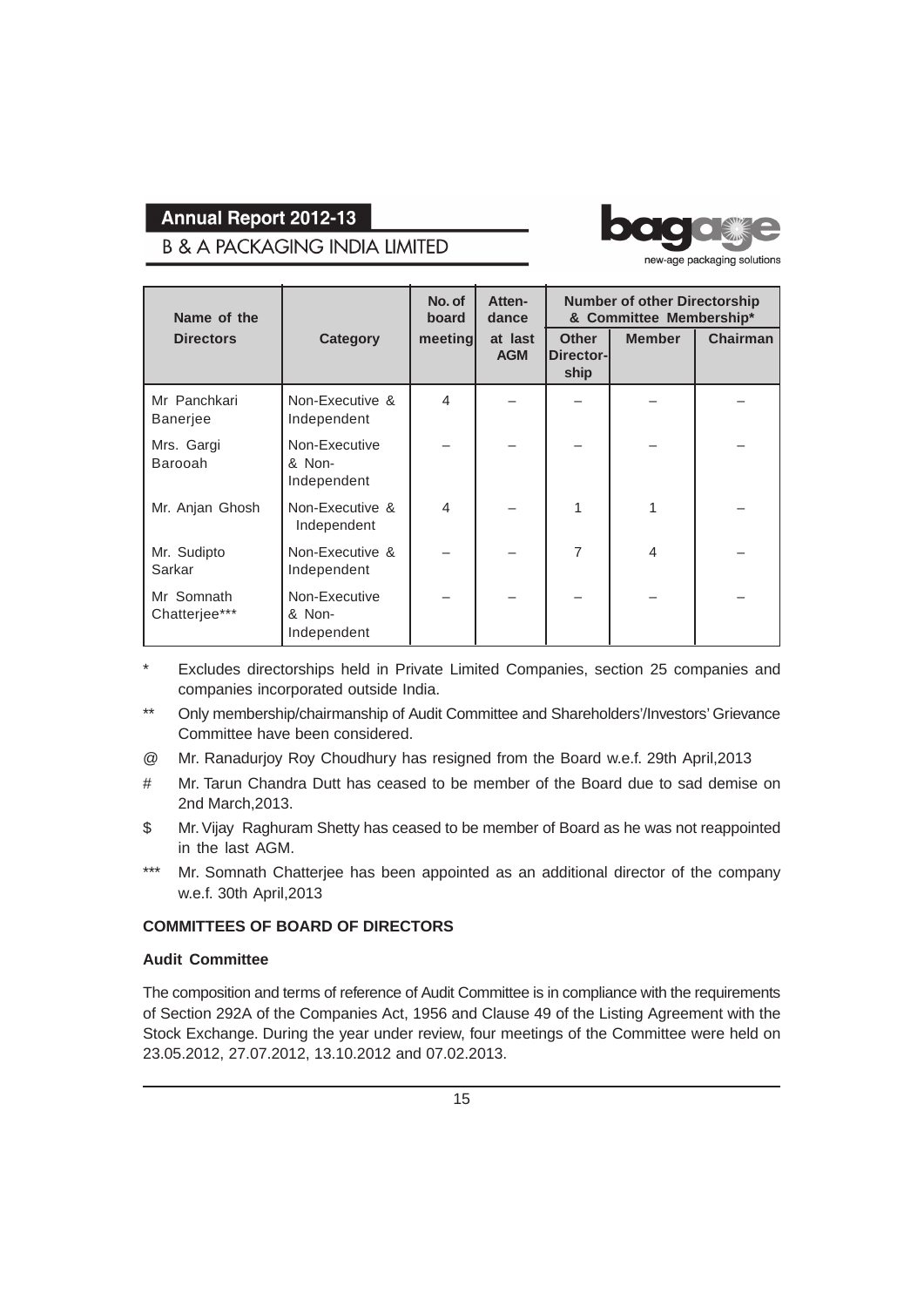## **B & A PACKAGING INDIA LIMITED**



Composition of Audit Committee as on 31.03.2013 together with number of meetings attended by its members during the year is given as under :

| Name of the Members         | <b>Category</b>          | No. of Meetings attended |
|-----------------------------|--------------------------|--------------------------|
| Mr. Tarun Chandra Dutt *    | Chairman till 02.03.2013 | 4                        |
| Mr. Panchkari Banerjee      | Member                   | 4                        |
| Mr. Hemendra Prasad Barooah | Member                   |                          |
| Mr. Anjan Ghosh**           | Member                   | 4                        |

Mr. Gunjan Kr. Chaurasia, Company Secretary, acts as Secretary to the Committee.

- Mr. Tarun Chandra Dutt, erstwhile Chairman of the committee has ceased to be member of the Committee due to sad demise on 2nd March, 2013.
- \*\* Mr Anjan Ghosh has been elected as Chairman of the Committee w.e.f. 28th May, 2013.

The brief terms of reference of Audit Committee includes:

- a) Reviewing internal control and internal audit function and their adequacy with the management/ internal auditors.
- b) Reviewing the quarterly, half yearly and annual accounts of the Company before submission to the Board for approval.
- c) Overseeing the Company's financial reporting process and the disclosure of its financial information to ensure that the financial statements are correct, sufficient and credible.
- d) Investigate any matter referred to it by the Board or within its terms of reference.
- e) Recommending the appointment, replacement, removal of statutory auditors and fixation of their audit fees and fees for other services.
- f) In general, all the items mentioned in Clause 49(II)(d) of the Listing Agreement.

#### **Remuneration Committee**

Remuneration Committee comprises three Directors of which two are non-executive and independent. Scope of the Committee extends to recommending to the Board, the appointment and compensation terms of the Executive Directors.

During the year under review, no meeting was held .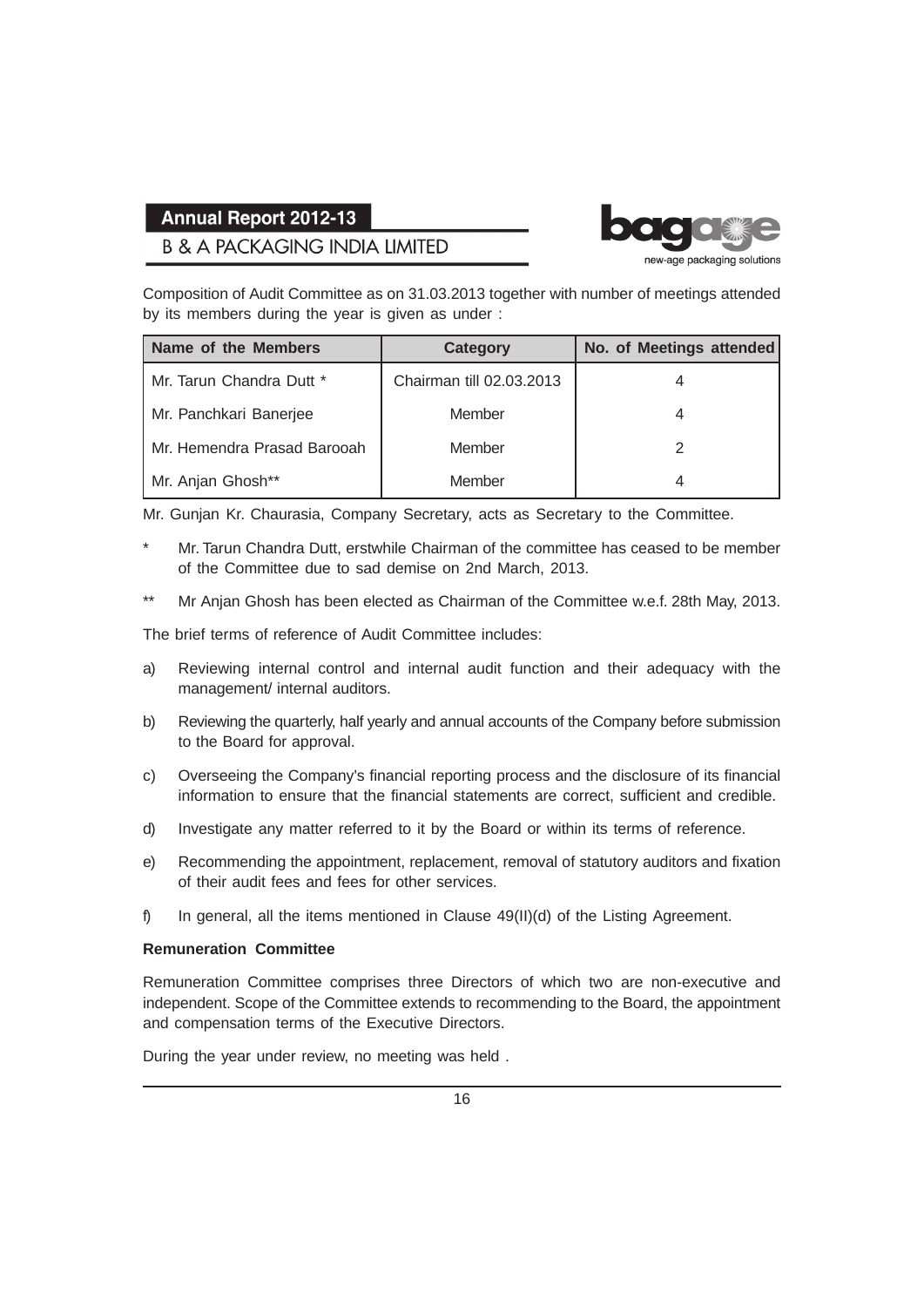## **B & A PACKAGING INDIA LIMITED**



The composition of Remuneration Committee is as under:

| <b>Name of the Members</b>     | <b>Designation</b>       |
|--------------------------------|--------------------------|
| Mr. Tarun Chandra Dutt *       | Chairman till 02.03.2013 |
| l Mr. Hemendra Prasad Barooah. | Member                   |
| Mr. Panchkari Banerjee         | Member                   |

\* Mr. Tarun Chandra Dutt, erstwhile Chairman of the committee has ceased to be member of the Committee due to sad demise on 2nd March,2013 and Mr. Anjan Ghosh has been inducted as Member & Chairman of the Committee due to reconstitution of the committee on 28th May, 2013.

#### **Remuneration of Whole-time Directors**

As required by Clause 49(IV) of the Listing Agreement with the Stock Exchange, the details of remuneration of Managing Director and Whole-time Director along with sitting Fees paid to Non-executive Directors during the Financial Year ended 31st March, 2013 are stated as under.

| <b>Name of Director</b>      | <b>Salary</b> | <b>Perquisites/</b>   | <b>Sitting Fees</b> | <b>Total</b> |
|------------------------------|---------------|-----------------------|---------------------|--------------|
|                              |               | <b>Re-imbursement</b> |                     |              |
| Mr. Hemendra Prasad Barooah  | 9,60,000      |                       |                     | 9,60,000     |
| Mr. Ranadurjoy Roy Choudhury | 12,66,250     | 3,40,259              |                     | 16,06,509    |
| Mr. Panchkari Banerjee       |               |                       | 32,000              | 32,000       |
| Mr. Tarun Chandra Dutt       |               |                       | 32,000              | 32,000       |
| Mr. Vijay Raghuram Shetty    |               |                       |                     |              |
| Mrs. Gargi Barooah           |               |                       |                     |              |
| Mr Anjan Ghosh               |               |                       | 32,000              | 32,000       |
| Mr Sudipto Sarkar            |               |                       |                     |              |

No Severance Fee is payable.

#### **Investors' Grievance Committee**

The Investors' Grievance Committee, as a committee of the Board, *inter-alia,* reviews shareholders/ investors grievances and over views the activities of Registrar and Share Transfer Agent. During the year under review no complaints were received from the shareholders of the Company. The Committee ordinarily meet when there is any issue relating to non-disposal of Investors' grievance.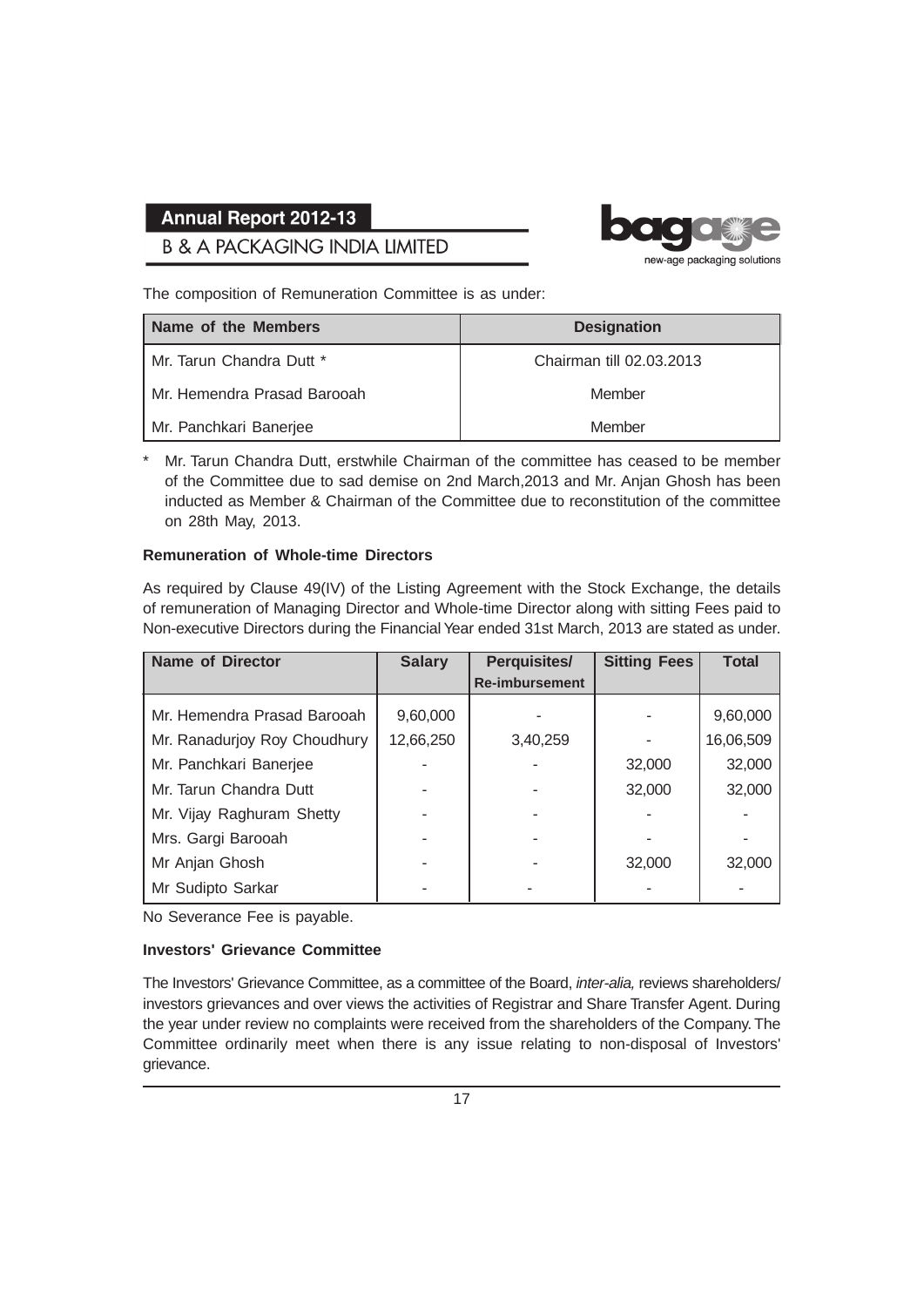## **B & A PACKAGING INDIA LIMITED**



The composition of the Committee is as under:

| Name of the Members            | <b>Status</b> |
|--------------------------------|---------------|
| Mr. Panchkari Banerjee         | Chairman      |
| Mr. Ranadurjoy Roy Choudhury * | Member        |

Mr. Ranadurjoy Roy Choudhury has ceased to be member w.e.f. 29th April, 2013 and Mr. Anjan Ghosh has been inducted as Member of the Committee due to reconstitution of the Committee on 28th May, 2013.

#### **Share Transfer Committee**

The Share Transfer Committee was constituted with the objective of giving approval for allotment, transfer & transmission of Shares/Debentures or any other securities including issue of duplicate certificates and new certificates on mutilation/split /consolidation/renewal etc.

The Committee met 9 (Nine) times during the year under review on 31.05.2012,15.06.2012, 21.06.2012, 31.07.2012, 31.08.2012, 15.11.2012, 30.11.2012, 31.12.2013 and 31.01.2013. The details of meeting attended by each member of the Committee are given as under :

| Name of the Members         | <b>Status</b> | No. of Meeting attended |
|-----------------------------|---------------|-------------------------|
| Mr. Panchkari Banerjee      | Chairman      |                         |
| Mr. Tarun Chandra Dutt *    | Member        |                         |
| Mr. Hemendra Prasad Barooah | Member        |                         |

\* Mr. Tarun Chandra Dutt, has ceased to be member of the Committee due to sad demise on 2nd March,2013 and Mr. Anjan Ghosh has been inducted as Member of the Committee due to reconstitution of the Committee on 28th May, 2013.

#### **General Body Meeting**

The details of last 3 General Meetings held are as under:

| <b>Financial</b><br><b>Year Ended</b> | <b>Type of</b><br><b>Meeting</b> | Date       | <b>Venue</b>                                                           | <b>Special Resolutions</b>                                                                                        |
|---------------------------------------|----------------------------------|------------|------------------------------------------------------------------------|-------------------------------------------------------------------------------------------------------------------|
| 31st March, 2012                      | AGM                              | 28.06.2012 | Regd. Office:<br>1185/1186, Tankapani<br>Road. Bhubneswar -<br>751 018 | For the reappointment of Mr.<br>l Hemendra Prasad Barooah<br>as Wholetime Director and<br>Chairman of the Company |
| 31st March, 2011                      | AGM                              | 08.07.2011 | - Do –                                                                 | Nil                                                                                                               |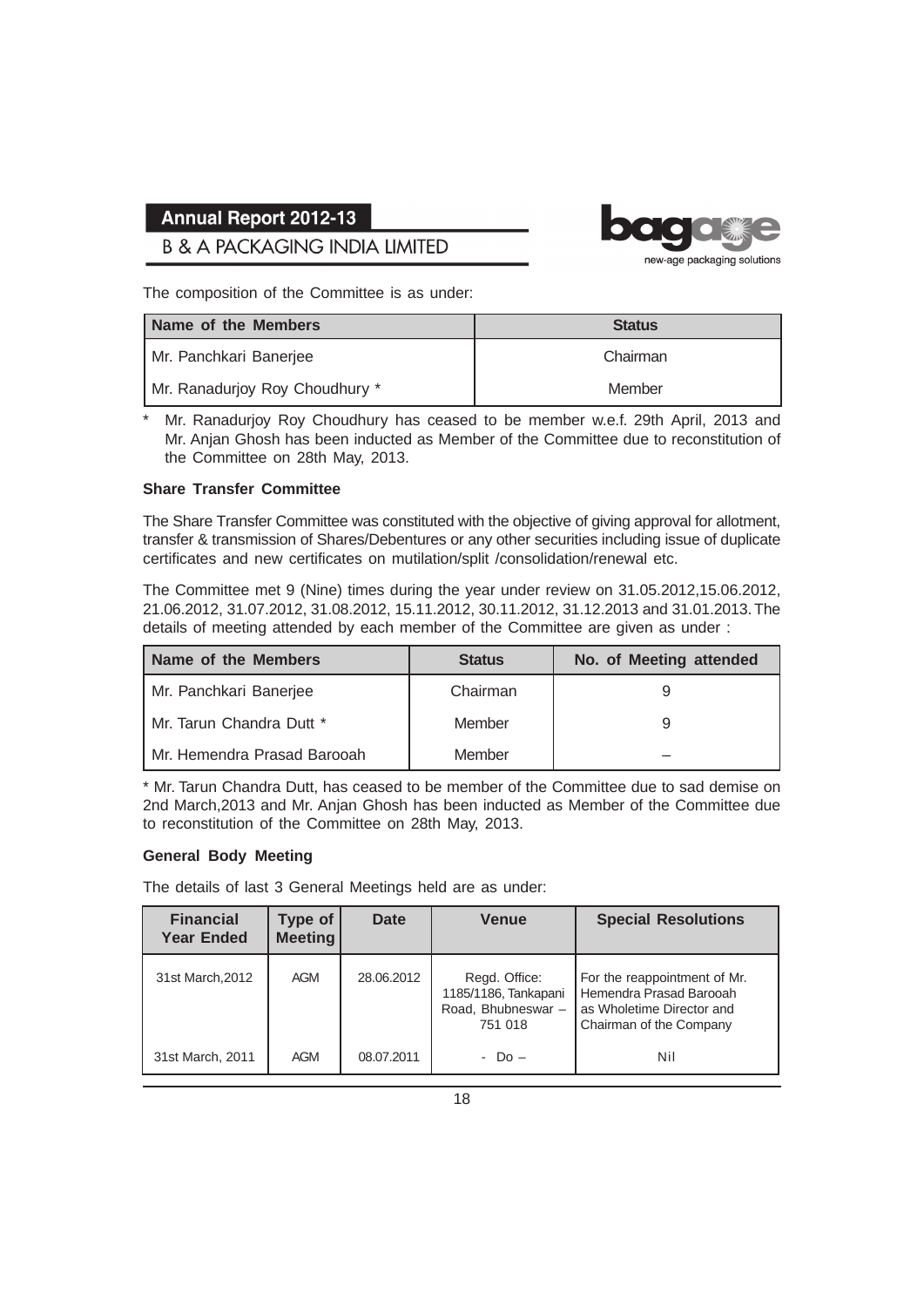**B & A PACKAGING INDIA LIMITED** 



new-age packaging solutions

| <b>Financial</b><br><b>Year Ended</b> | Type of<br><b>Meeting</b> | Date       | <b>Venue</b>         | <b>Special Resolutions</b>   |
|---------------------------------------|---------------------------|------------|----------------------|------------------------------|
| 31st Dec., 2009                       | AGM                       | 14.06.2010 | Regd. Office:        | Special resolution u/s 21 of |
|                                       |                           |            | 1185/1186, Tankapani | the Companies Act, 1956 for  |
|                                       |                           |            | Road, Bhubneswar-    | change of name of the        |
|                                       |                           |            | 751 018              | Company from B & A Multiwall |
|                                       |                           |            |                      | Packaging Limited to "B & A  |
|                                       |                           |            |                      | Packaging India Limited"     |

#### **Postal Ballot**

The Board has proposed to pass a special resolution through postal ballot for shifting of Registered Office of the Company from 1185/1186, Tankapani Road, Bhubaneswar-751018, Odisha to 22, Balgopalpur Industrial Area, Balasore-756 020, Odisha pursuant to Section 192A of the Companies Act, 1956 read with the Companies (Passing of Resolution by Postal Ballot) Rules, 2011.

Mr. Ashok Kumar Daga, Practising Company Secretary, has been appointed as a Scrutinizer to conduct the postal ballot process.

The Notice dated 28th May, 2013 will be sent to members and last date for the dispatch of the postal ballot form will be 20th June, 2013.

#### **Code of Conduct**

The Code of Conduct and ethics for Directors and management personnel ("the Code"), as laid down by the Board is a comprehensive code applicable to all Directors and management personnel. A copy of the Code has been put on the Company's website **www.bampl.com**. The members of the Board and senior management of the Company have submitted their affirmation on compliance with the Code of Conduct for the effective period. A declaration signed by the Whole Time Director of the Company to that effect forms part of this Report.

#### **Insider Trading**

The Company in compliance with the SEBI Regulation,1992 has formulated well defined Insider Trading Policies which would prohibit its employees and other associates to deals in the securities of the Company based on any unpublished price sensitive information.

#### **Disclosures**

A periodical report on compliances of various relevant laws is placed before the meeting of the Board on every quarter in order to facilitate periodical review by the Board members and for taking steps to rectify non-compliances, if any.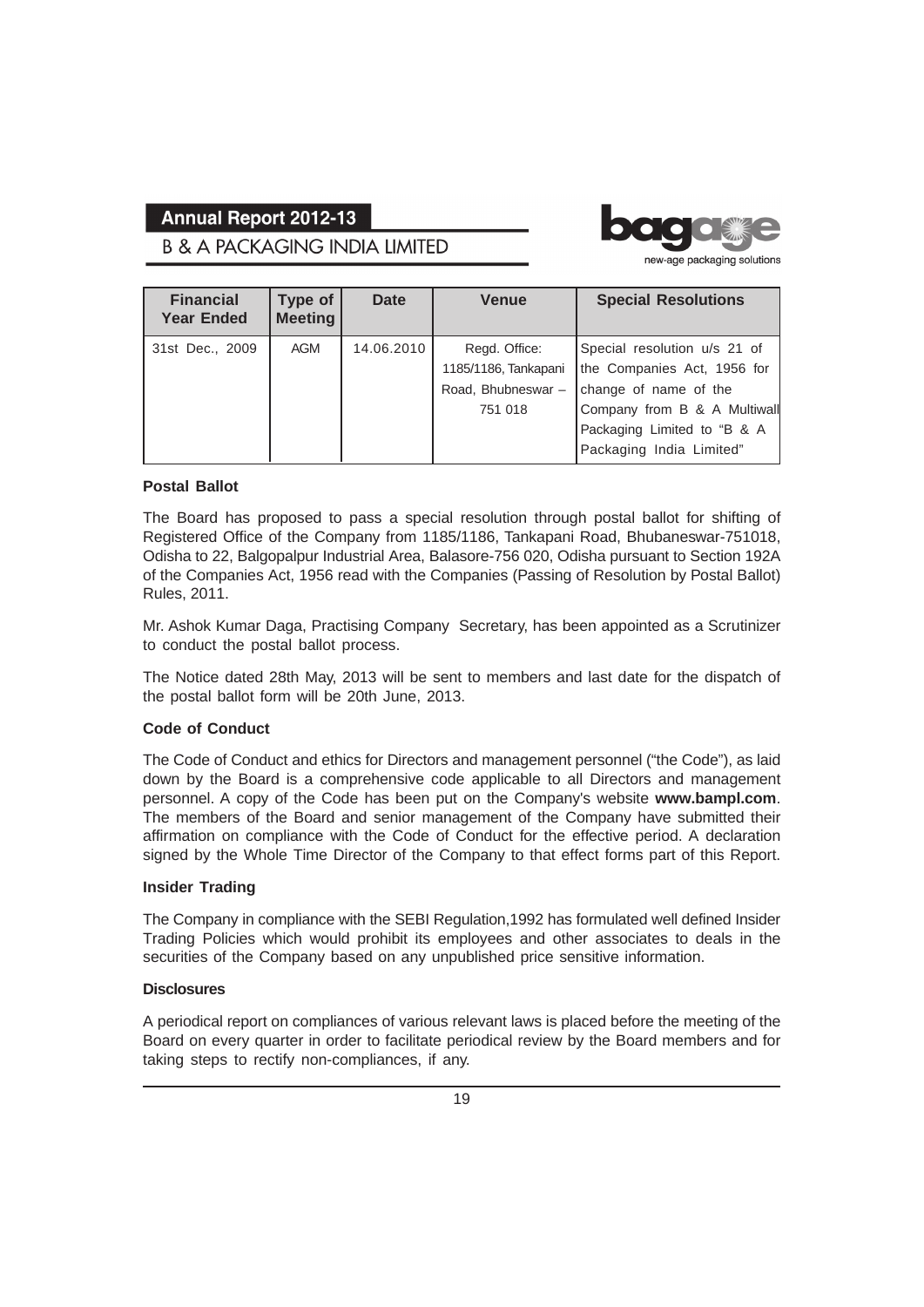## **B & A PACKAGING INDIA LIMITED**



There were no instances of material non-compliance and no strictures or penalties were imposed on the Company either by SEBI, Stock Exchanges or any statutory authorities on any matter related to capital market.

No such materially significant related party transactions have been entered into between the Company and its promoters, the Directors or the management or their relatives etc., which may have potential conflict with the interest of the Company at large. A separate report on related party transactions have been furnished in the Notes to Annual Accounts of the Company.

In preparation of financial Statements, the Company has followed the Accounting Standard issued by ICAI. The significant Accounting Policies which are consistently applied have been set out in the Notes to the Standalone financial statements.

#### **Management Discussion and Analysis Report**

Annual report has a separate section for detailed Management Discussion and Analysis report.

#### **Means of Communication**

As an usual practice, the quarterly, half yearly and annual financial results, audited/unaudited, were submitted to the stock exchange soon after these were approved in the Board meeting and the same were also published in two newspapers, viz., "Sambad" in vernacular language having circulation in the state of Odisha, where the registered office of the Company is situated and "Business Standard" in English having nationwide circulation as per the requirements of Clause 41 of the Listing Agreement with the stock exchange. The financial results and other information's on the Company is also available on the company's website at www.bampl.com.

#### **Profile of Directors Reappointed/newly Appointed**

Mr. Anjan Ghosh and Mr. Sudipto Sarkar would retire by rotation at the ensuing Annual General Meeting and being eligible, offer themselves for re-appointment.

Mr. Somnath Chatterjee who was appointed as an Additional Director by the Board of Directors w.e.f. 30th April,2013 is also proposed to be appointed as a Director of the company at the ensuing Annual General Meeting.

**Mr. Anjan Ghosh,** born in 1949, a Chartered Accountant by profession, has been associated with J. Thomas Group of Companies ,a reputed tea broker house of Kolkata where he was elevated to Vice Chairman and Managing Director. His specialisations are in business and corporate advisory, taxation and financial consultancy

**Mr. Sudipto Sarkar,**born in 1946, is senior legal counsel. He did his B.Sc in Mathematices from Presidency college, Kolkata and B.A. (Law, Tripos) and L.L.M. in International Law from Jesus College, Cambridge University, U.K. and also did his Masters in Law from Cambridge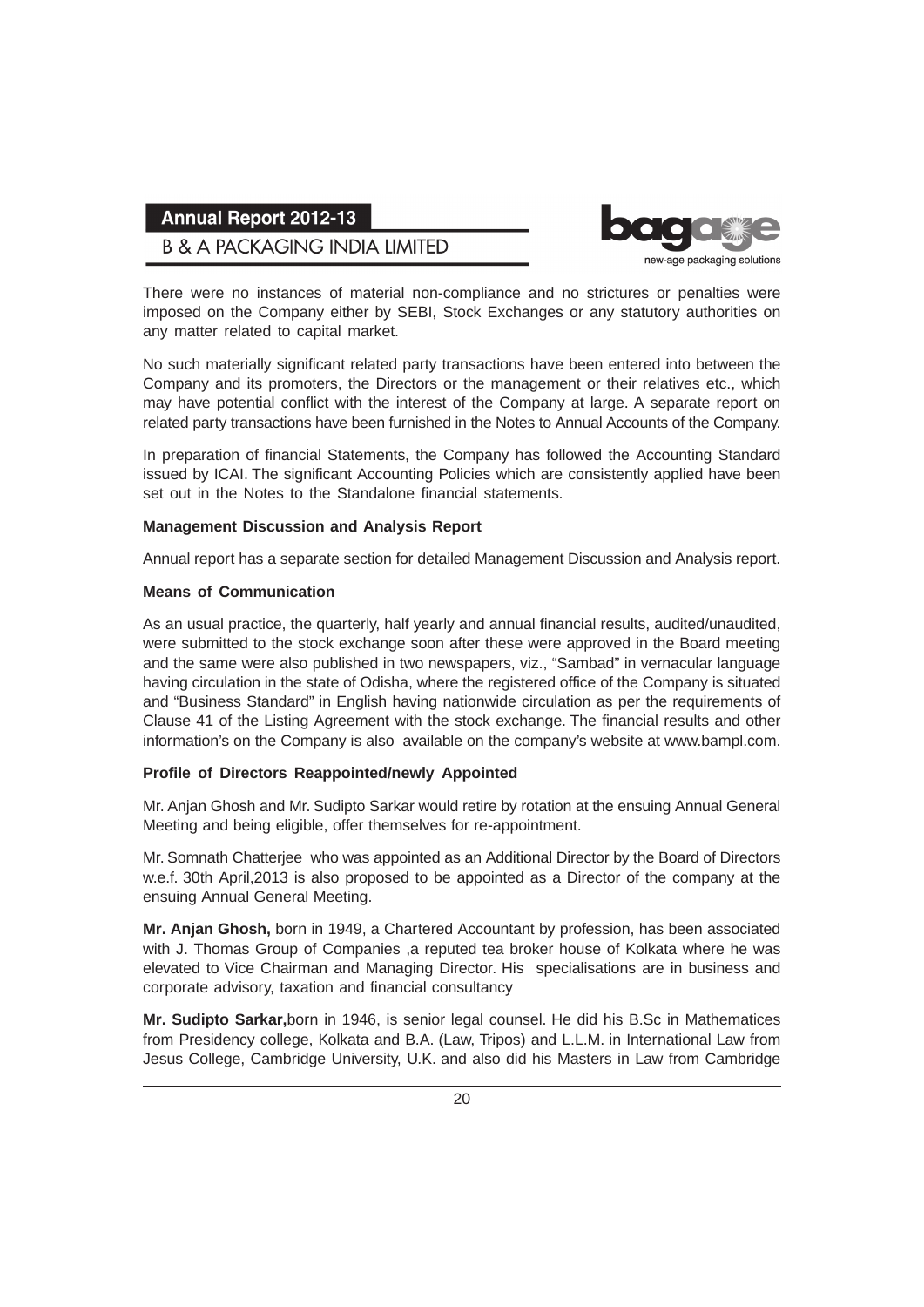### **B & A PACKAGING INDIA LIMITED**



University, U.K. Mr. Sarkar is a barrister from Gray's Inn, London, U.K. He has contributed to several books on legal jurisprudence, namely, Sarkar on Evidence, Sarkar's Law of Civil Procedure, etc.

**Mr. Somnath Chatterjee,** born in 1962 ,is a commerce graduate and besides being certified in effective personal Productivity by LMI,USA , was trained in production of packaging products in United Kingdom. He has more than twenty years of extensive experience in commercial matters, finance and production mainly in tea plantation and packaging business.

| <b>Name of Directors</b>                                                     | Mr. Anjan Ghosh                       | Mr. Sudipto Sarkar                                                                                                                                                                                                                                                                                          | Mr. Somnath Chatterjee                                                                                                    |
|------------------------------------------------------------------------------|---------------------------------------|-------------------------------------------------------------------------------------------------------------------------------------------------------------------------------------------------------------------------------------------------------------------------------------------------------------|---------------------------------------------------------------------------------------------------------------------------|
| Date of Birth                                                                | 15.07.1949                            | 21.03.1946                                                                                                                                                                                                                                                                                                  | 30.11.1962                                                                                                                |
| Date of Appointment                                                          | 20.04.2010                            | 04.02.2011                                                                                                                                                                                                                                                                                                  | 30.04.2013                                                                                                                |
| Directorship in other<br><b>Companies</b><br>as on 31.03.2013                | 1. B & A Limited                      | 1. B & A Limited<br>2. JSW Steel Limited<br>3. Vesuvius India<br>Limited<br>4. Descon Limited<br>5. EIH Associated<br>Hotels Ltd.<br>6. Eveready Industries<br>India Ltd.<br>7. McNally Bharat<br>Engineering Co. Ltd.<br>8. Indivar Commercial<br>Private Limited<br>9. Turf Properties<br>Private Limited | 1. B & A Limited<br>2. Heritage North<br>East Pvt. Ltd.<br>3. Super Packaging Ltd.<br>4. Kaziranga Golf<br>Club Pvt. Ltd. |
| Membership of Board<br>committee in other<br>Companies as on<br>31.03.2013 * | 1. B & A Limited<br>(Audit Committee) | 1. JSW Steel Limited<br>2. Vesuvius India Limited<br>3. EIH Associated<br>Hotels Ltd.<br>4. Eveready Industries<br>India Ltd.                                                                                                                                                                               | 1. B & A Limited<br>(Investors' Grievance<br>Committee)                                                                   |
| No. of shares held                                                           | Nil                                   | Nil                                                                                                                                                                                                                                                                                                         | 19,400                                                                                                                    |

The information pertaining to these Directors are as follows :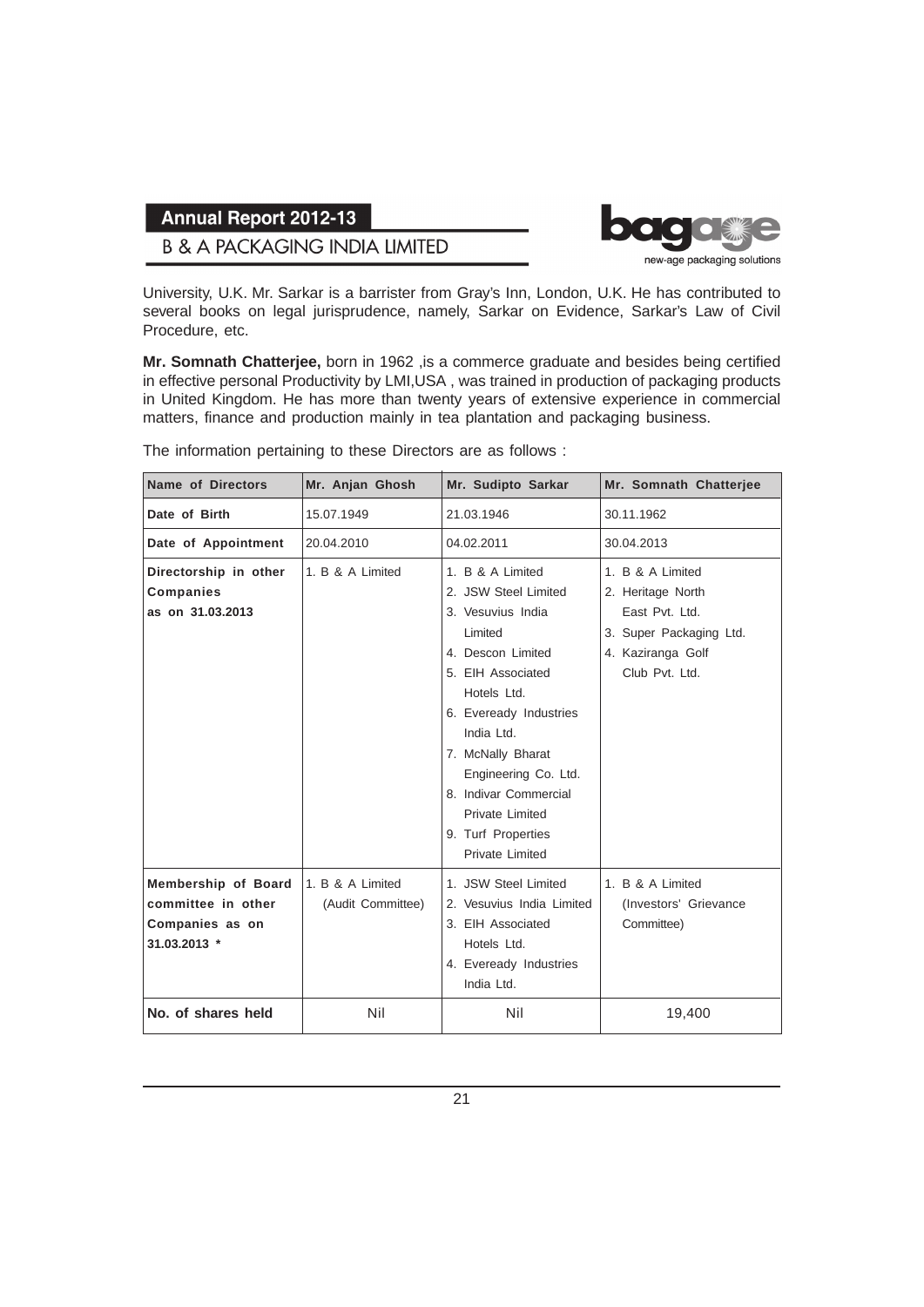## **B & A PACKAGING INDIA LIMITED**

#### **General Shareholder Information**



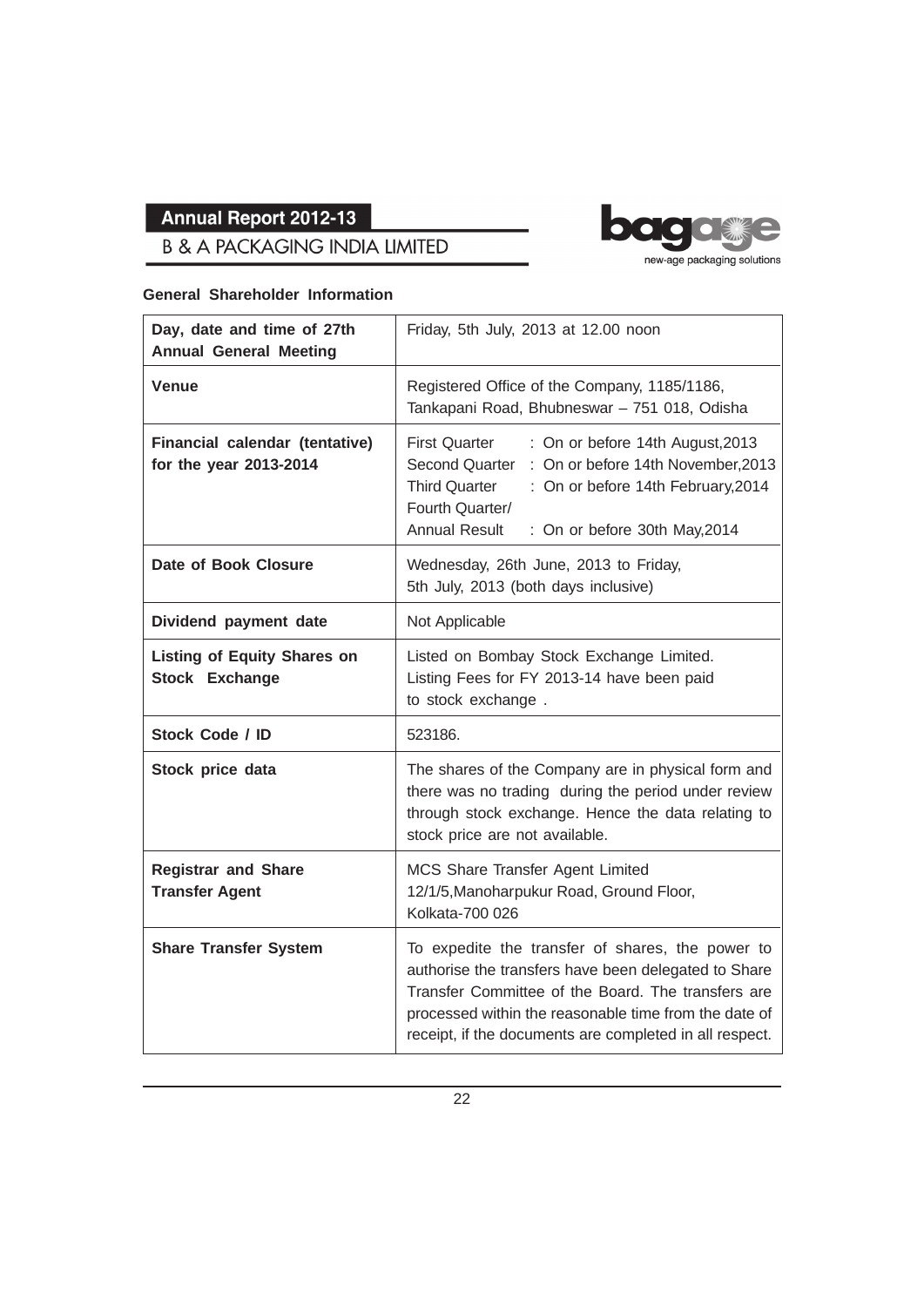

# **B & A PACKAGING INDIA LIMITED**

#### **Distribution of Shareholdings as on 31st March, 2013**

| Range of shares  |         | <b>Shares</b> |      | <b>Shareholders</b> |
|------------------|---------|---------------|------|---------------------|
| held             | Nos.    | $%$ total     | Nos. | % total             |
| 1 to 500         | 451571  | 9.1033        | 2659 | 95.7163             |
| 501 to 1000      | 57900   | 1.1672        | 72   | 02.5918             |
| 1001 to 2000     | 42700   | 0.8608        | 27   | 00.9719             |
| 2001 to 3000     | 15500   | 0.3125        | 06   | 00.2160             |
| 3001 to 4000     | 15100   | 0.3044        | 04   | 00.1440             |
| 4001 to 5000     | 5100    | 0.1028        | 01   | 00,0360             |
| 5001 to 10000    | 15400   | 0.3105        | 02   | 00.0720             |
| 10001 to 50000   | 32400   | 0.6532        | 02   | 00.0720             |
| 50001 to 100000  | 100000  | 2.0159        | 01   | 00.0360             |
| 100001 and above | 4224829 | 85.1694       | 04   | 00.1440             |
| <b>Total</b>     | 4960500 | 100.000       | 2778 | 100.000             |

#### **Shareholding Pattern as on 31st March, 2013**

| SI. | <b>Category of Shareholders</b>    | No. of<br><b>Shareholders</b> | No. of<br><b>Shares</b> | % to total<br>paid up<br>capital |
|-----|------------------------------------|-------------------------------|-------------------------|----------------------------------|
| А.  | <b>Promoters' holding</b>          |                               |                         |                                  |
| 1.  | <b>Indian Promoters</b>            | 8                             | 35,90,129               | 72.37                            |
|     |                                    |                               |                         |                                  |
| 2.  | <b>Foreign Promoters</b>           | 1                             | 1,00,000                | 2.02                             |
|     | Sub-total                          | 9                             | 36,90,129               | 74.39                            |
| В.  | <b>Non-promoters holding</b>       |                               |                         |                                  |
| 1.  | <b>Institutional Investors</b>     |                               |                         |                                  |
|     | a) Mutual Funds/UTI                |                               |                         |                                  |
|     | b) Banks/Financial Institutions    |                               | 3,00,000                | 6.05                             |
|     | c) Insurance Companies (Central/   |                               |                         |                                  |
|     | State Govt. Institution/Non-Govt.  |                               |                         |                                  |
|     | Institutions) and FIIs.            |                               |                         |                                  |
| 2.  | <b>Non-Institutional Investors</b> |                               |                         |                                  |
|     | a) Bodies Corporate                | $\overline{7}$                | 3,72,300                | 7.50                             |
|     | b) Individuals                     |                               |                         |                                  |
|     | i) Holding upto Rs 1 lacs          | 2,760                         | 5,85,071                | 11.79                            |
|     | ii) Holding in excess of Rs 1 lacs |                               | 13,000                  | 0.26                             |
| 3.  | <b>Others</b>                      |                               |                         |                                  |
|     | Sub-total                          | 2,769                         | 12,70,371               | 25.61                            |
|     | <b>Grand Total</b>                 | 2,778                         | 49,60,500               | 100.00                           |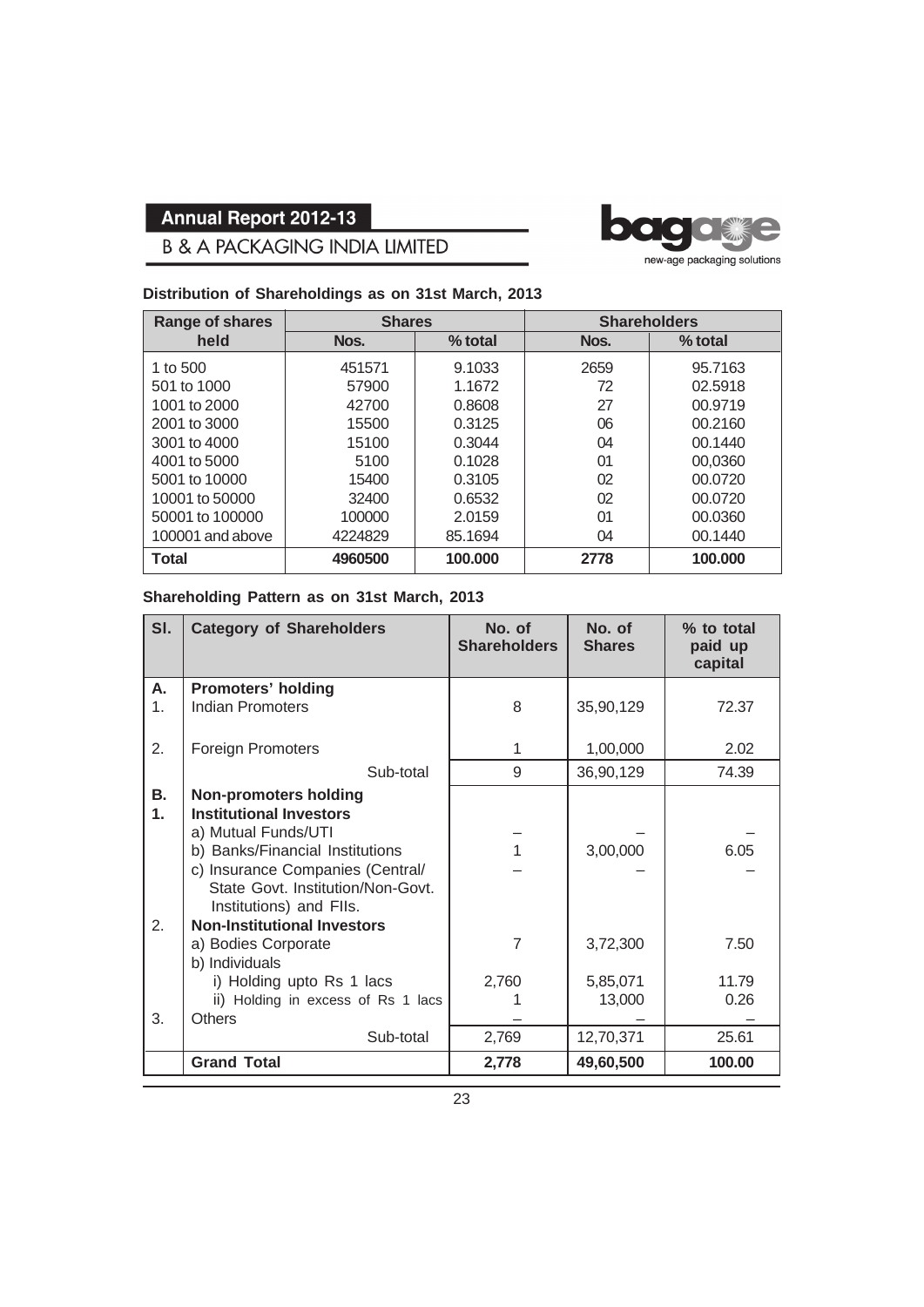### **B & A PACKAGING INDIA LIMITED**



#### **Location of Manufacturing Division**

The manufacturing division of the Company is located at 22, Balgopalpur Industrial Area, Balasore – 756 020.

#### **Non-mandatory Requirements**

#### " **Chairman's Office (Non-executive)**

The Chairman of the Company is Executive, hence this provision is not applicable.

#### **ES** Remuneration Committee

The details about the composition and terms of reference of remuneration committee have been provided separately in this Corporate Governance Report.

#### " **Audit Qualification**

No Audit qualification is given by the Statutory Auditors in their Report

#### **ES** Shareholders Rights

The quarterly, half yearly and annual financial statements of the company are being published in newspapers.

#### **EX Whistle Blower Policy**

The Company has not adopted any Whistle Blower Policy as yet but promoted an ethical behavior in all its business activities and has put in place a mechanism of reporting illegal or unethical behavior.

#### **EX** Others

The other non-mandatory requirements as laid down in Annexure – ID of Clause 49 of the Listing Agreement will be introduced as and when the circumstance warrants.

For and on behalf of the Board of Directors

**H. P. Barooah** *Executive Chairman*

Date : 28th May, 2013 Place : Kolkata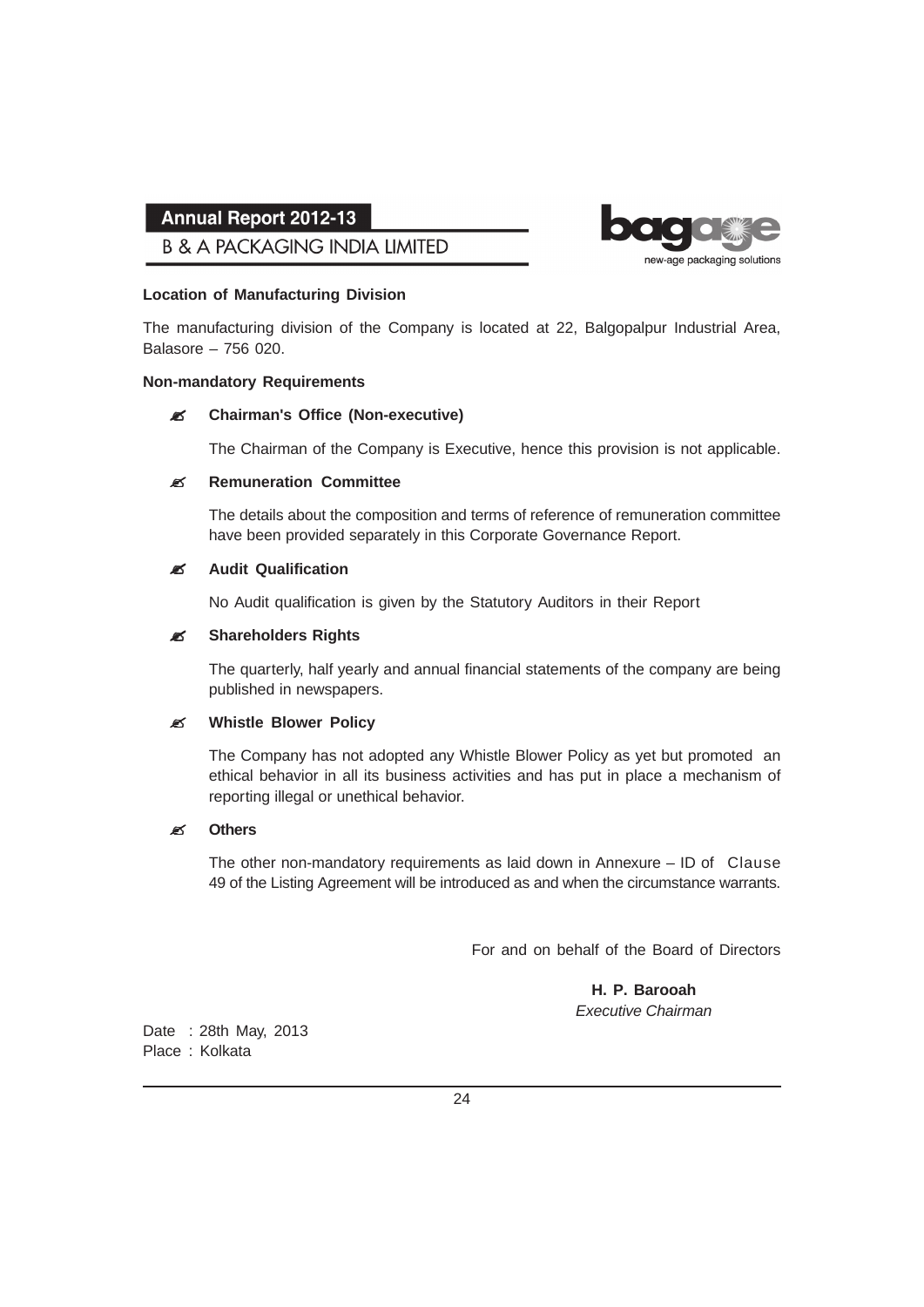**B & A PACKAGING INDIA LIMITED** 



### **AUDITORS' CERTIFICATE ON COMPLIANCE WITH THE CONDITIONS OF CORPORATE GOVERNANCE UNDER CLAUSE 49 OF THE LISTING AGREEMENT**

The Members of B & A Packaging India Limited:

We have examined the compliance of the conditions of Corporate Governance by B & A PACKAGING INDIA LIMITED for the year ended March 31, 2013, as stipulated in Clause 49 of the Listing Agreement of the said Company with the stock exchanges in India.

The compliance of the conditions of Corporate Governance is the responsibility of the Company's management. Our examination was limited to procedures and implementation thereof, adopted by the Company for ensuring the compliance of the conditions of Corporate Governance. It is neither an audit nor an expression of opinion on the financial statements of the Company.

In our opinion and to the best of our information and according to the explanations given to us, we certify that the Company has complied with the conditions of Corporate Governance as stipulated in Clause 49 of the above mentioned Listing Agreement.

We state that there are no shareholders' grievances remaining unattended / pending for a period exceeding one month as per the records maintained by the Company.

We further state that such compliance is neither an assurance as to the future viability of the Company nor the efficiency or effectiveness with which the management has conducted the affairs of the Company.

> *For* **APS ASSOCIATES** *Chartered Accountants* (Registration No. 306015E) **A. Dutta** *Partner Membership No. 017693*

Dated : the 28th May, 2013 Place : Kolkata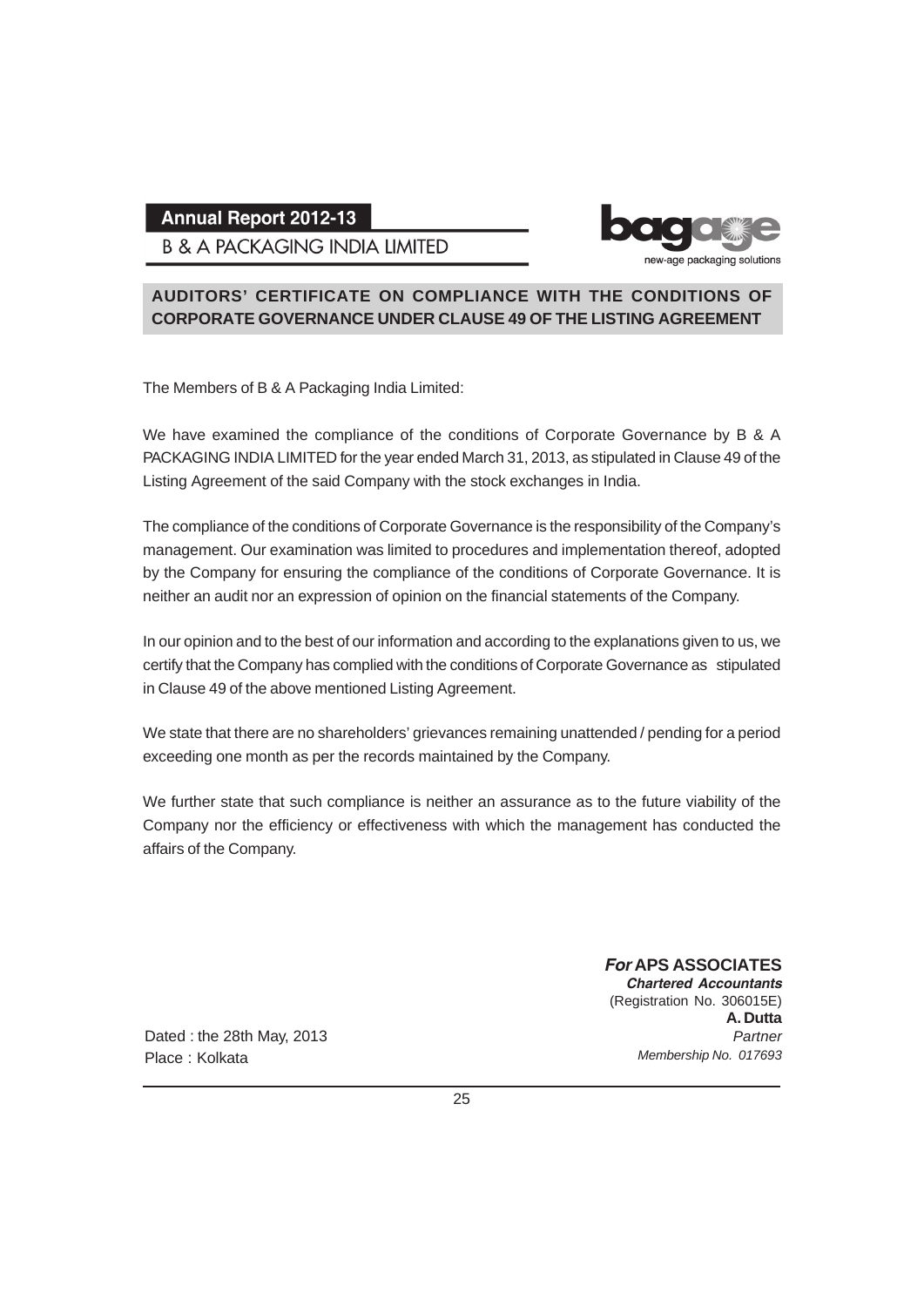**B & A PACKAGING INDIA LIMITED** 



To

The Shareholders,

## **Affirmation of Compliance with Code of Conduct**

I, H. P. Barooah, Executive Chairman of the Company, declare that all the Board Members and Senior Management Personnel have affirmed compliance with the Code of Conduct as adopted by the Board of Directors in respect of the the Financial Year ended 31st March, 2013.

Date: 28th May, 2013 **H. P. Barooah** Place: Kolkata *Executive Chairman*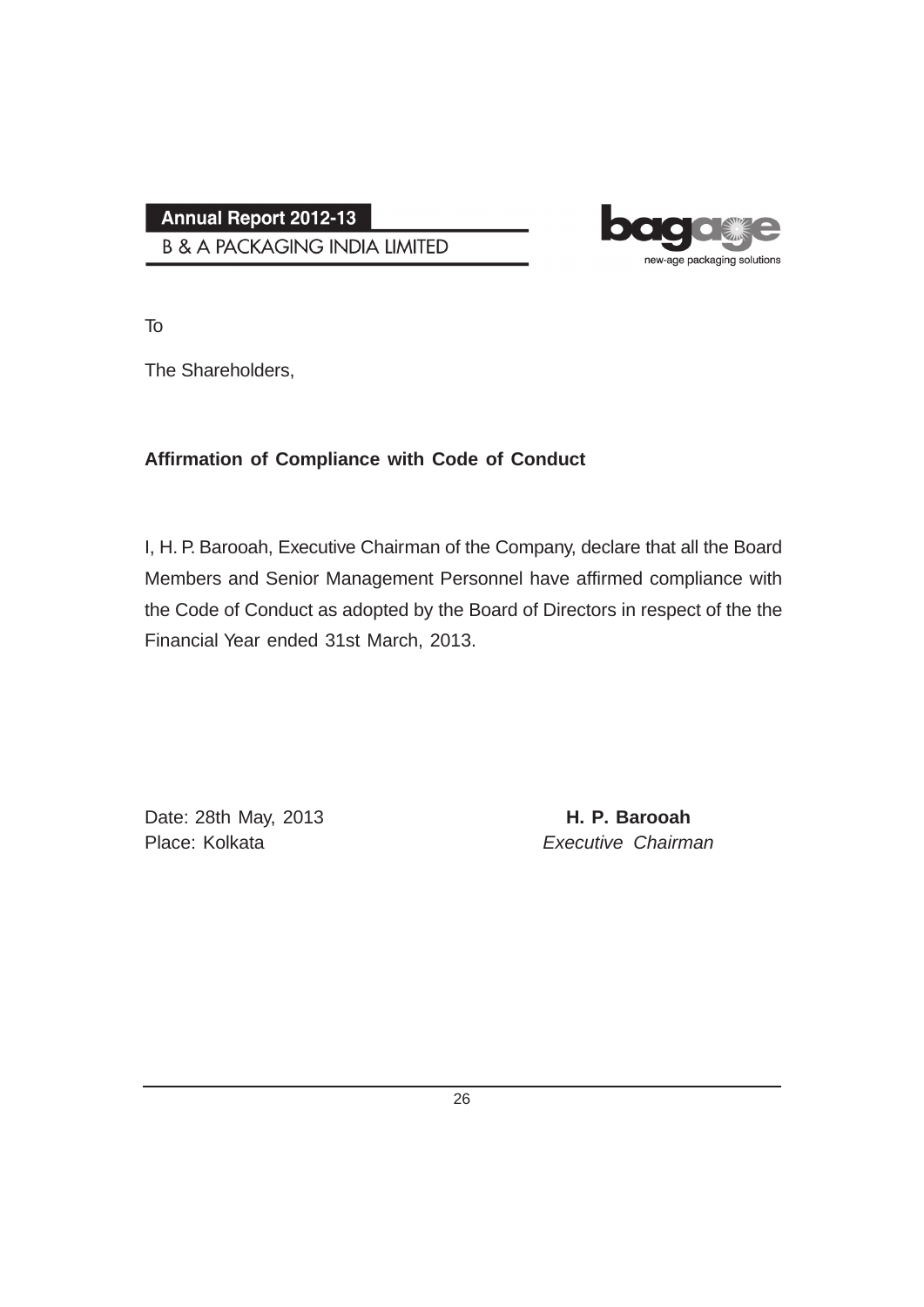**B & A PACKAGING INDIA LIMITED** 



## **AUDITORS' REPORT**

#### To

The Members of B&A Packaging India Limited

- 1. We have audited the attached Balance Sheet of **B & A PACKAGING INDIA LIMITED** as at 31st March, 2013, the Statement of Profit & Loss for the year ended on that date and also the Cash Flow Statement for the said year annexed thereto. These financial statements are the responsibility of the Company's management. Our responsibility is to express an opinion on these financial statements based on our audit.
- 2. We conducted our audit in accordance with auditing standards generally accepted in India. Those standards require that we plan and perform the audit to obtain reasonable assurance about whether the financial statements are free of material misstatement. An audit includes examining, on a test basis, evidence supporting the amounts and disclosures in the financial statement. An audit also includes assessing the accounting principles used and significant estimates made by management, as well as evaluating the overall financial statement presentation. We believe that our audit provides a reasonable basis for our opinion.
- 3. As required by the Companies (Auditor's Report) Order, 2003 issued by the Central Government of India in terms of sub-section (4A) of Section 227 of the Companies Act, 1956, we enclose in the Annexure a statement on the matters specified in paragraphs 4 and 5 of the said Order.
- 4. Further to our comments in the Annexure referred to above, we report that :
	- i) We have obtained all the information and explanations, which to the best of our knowledge and belief were necessary for the purposes of our audit.
	- ii) In our opinion, proper books of account as required by law have been kept by the Company so far as appears from our examination of those books.
	- iii) The Balance Sheet, Statement of Profit and Loss and Cash Flow Statement dealt with by this report are in agreement with the books of account.
	- iv) In our opinion, the Balance Sheet, Statement of Profit and Loss and Cash Flow Statement dealt with by this report comply with the applicable accounting standards referred to in sub-section (3C) of Section 211 of the Companies Act, 1956.
	- v) On the basis of written representations received from all the Directors as on 31st March, 2013 and taken on record by the Board of Directors, we report that none of the Directors is disqualified as on 31st March, 2013 from being appointed as a Director in terms of clause (g) of sub-section (1) of Section 274 of the Companies Act, 1956.
	- vi) in our opinion and to the best of our information and according to the explanations given to us, the accounts read with Notes annexed thereto, give the information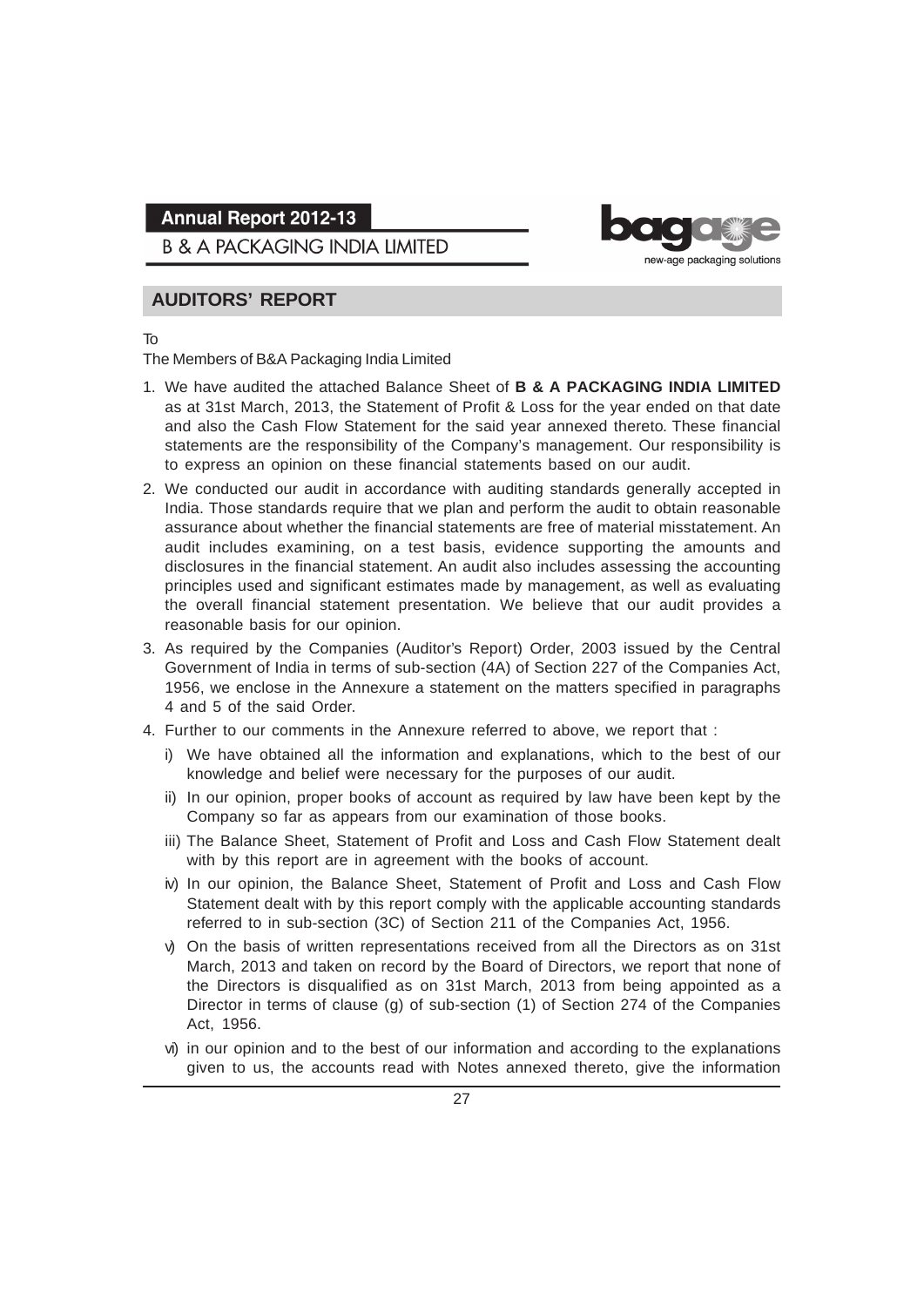## **B & A PACKAGING INDIA LIMITED**



required by the Companies Act, 1956, in the manner so required and also give a true and fair view in conformity with the accounting principles generally accepted in India:

- a) in the case of the Balance Sheet, of the state of affairs of the Company as at 31st March, 2013 ;
- b) in the case of the Statement of Profit and Loss, of the profit of the Company for the year ended on that date;

and

c) in the case of the Cash Flow Statement, of the cash flow of the Company for the year ended on that date.

> *For* **APS ASSOCIATES** *Chartered Accountants* (Registration No. 306015E) **A. Dutta** *Partner Membership No. 017693*

Place : Kolkata Dated : the 28th May, 2013

#### **ANNEXURE TO AUDITORS' REPORT**

#### To

#### The members of B & A PACKAGING INDIA LIMITED

#### *Refer Paragraph 3 of our report of even date*

- 1. i) The Company has maintained proper records showing full particulars including quantitative details and situation of its fixed assets.
	- ii) During the year the fixed assets were physically verified by the management.
	- iii) No part of the fixed assets of the Company was disposed off during the year.
- 2. i) During the year, inventories were physically verified by the management at reasonable intervals.
	- ii) In our opinion, the procedure of physical verification of inventories followed by the management is adequate considering the size of the Company and the nature of its business.
	- iii) Based on examination of records, we are of opinion that, the Company is maintaining proper records of inventories. The discrepancies noticed on physical verification of inventories as compared to book records were not material and have been properly dealt with in the books of account.
- 3. According to the information and explanations given to us, the Company has not granted any loan, secured or unsecured to companies, firms or other parties covered in the register maintained under Section 301 of the Companies Act, 1956. However, the Company has interest free loans taken during earlier years, from a Private Limited Company and a Director, who are covered in the register maintained under Section 301 of the Companies Act, 1956. In our opinion the terms and conditions of these loans are prima facie not prejudicial to the interest of the Company and the repayments were not due during the year under audit.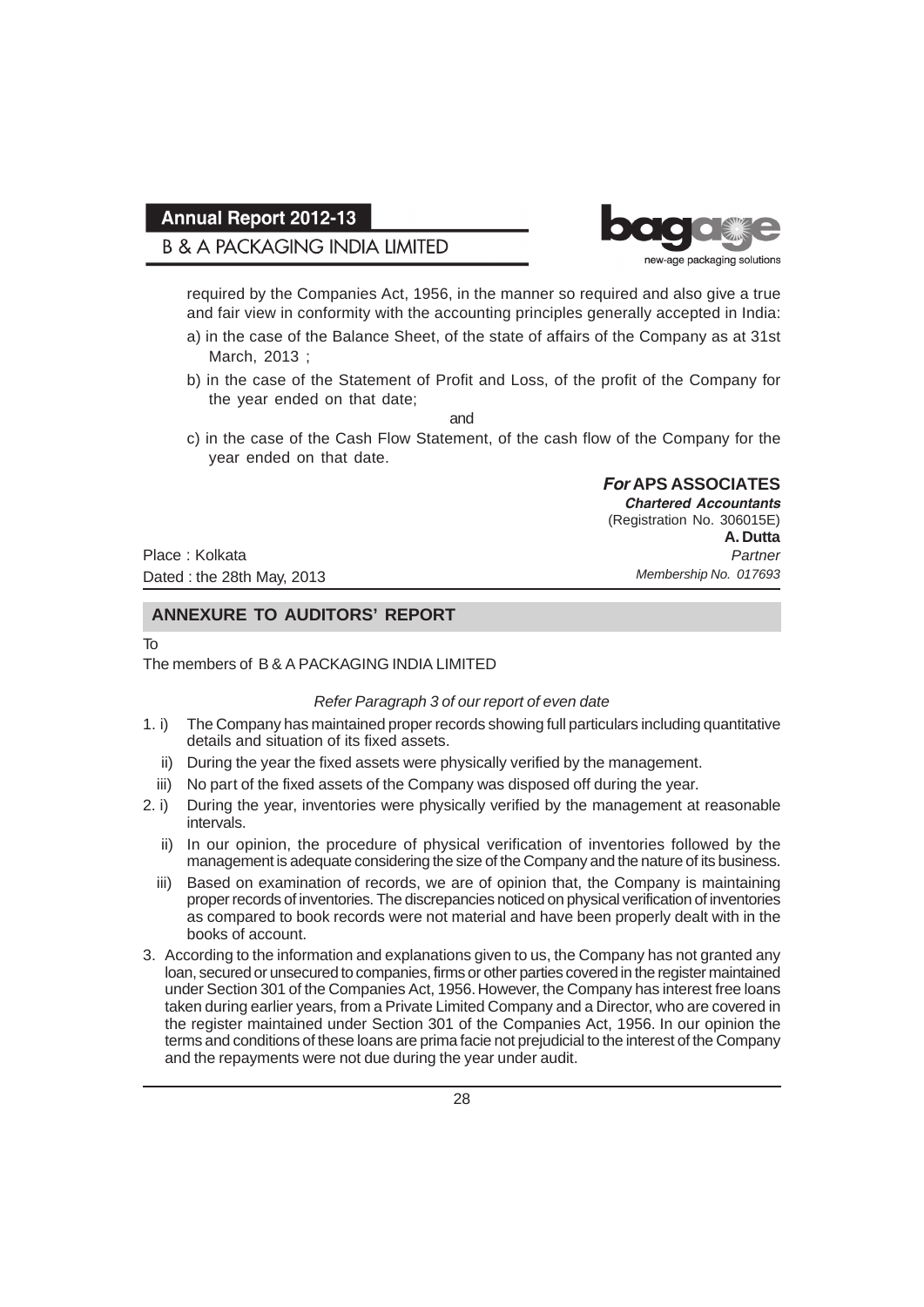### **B & A PACKAGING INDIA LIMITED**



- 4. In our opinion and according to the information and explanations given to us, there are adequate internal control procedures commensurate with the size of the Company and the nature of its business for the purchase of inventory and fixed assets and for sale of goods. During the course of our audit, we have not come across any instance of major weakness in the internal controls.
- 5. a) According to the information and explanations given to us, we are of the opinion that the transactions that need to be entered into the register maintained under section 301 of the Companies Act, 1956 have been so entered.
	- b) In our opinion and according to information and explanations given to us, the transactions made in pursuance of contracts or arrangements entered in the register maintained under section 301 of the Companies Act, 1956 and exceeding the value of rupees five lakhs in respect of any party during the year have been made at prices which are reasonable having regard to prevailing market prices at the relevant time.
- 6. The Company has not accepted any deposits from the public within the meaning of Section 58A and 58AA of the Companies Act, 1956 and the rules framed there under.
- 7. In our opinion, the Company has an internal audit system commensurate with its size and nature of its business.
- 8. We have broadly reviewed the books of account maintained by the Company pursuant to the Rules made by the Central Government for the maintenance of cost records under Section 209 (1) (d) of the Companies Act, 1956 and are of the opinion that prime facie, the prescribed acounts and records have been made and maintained. We have however, not made a detailed examination of these records with a view to determine whether they are accurage or complete.
- 9. i) According to the records of Company, undisputed statutory dues including provident fund, employees' state insurance, income tax, sales tax, wealth tax, customs duty and excise duty have generally been regularly deposited with the appropriate authorities.
	- ii) According to the information and explanations given to us, the following are the particulars of disputed dues on account of sales tax and employees' state insurance matters which have not been deposited by the Company :-

| Name of the<br><b>Statute</b>    | Nature of dues      | Amount<br>(Rs.) | <b>Relevant</b><br><b>Period</b> | <b>Forum where</b><br>dispute is pending       |
|----------------------------------|---------------------|-----------------|----------------------------------|------------------------------------------------|
| <b>Central Sales</b><br>Tax Act. | <b>Sales</b><br>Tax | 27,54,267       | 1998-1999                        | Sales Tax, Tribunal<br>Cuttack                 |
| <b>Central Sales</b><br>Tax Act  | <b>Sales</b><br>Tax | 7,83,904        | 2002-2003                        | Sales Tax, Tribunal<br>Cuttack                 |
| <b>Central Sales</b><br>Tax Act. | <b>Sales</b><br>Tax | 7,72,449        | 2003-2004                        | Sales Tax, Tribunal<br>Cuttack                 |
| <b>Central Sales</b><br>Tax Act. | Sales<br>Tax        | 22,72,291       | 2005-2006                        | Sales Tax, Tribunal<br>Cuttack                 |
| <b>Central Sales</b><br>Tax Act. | Sales<br>Tax        | 28,46,586       | 2006-2007<br>&<br>2007-2008      | Commissioner of<br>Sales Tax (Appeal), Cuttack |
| <b>Central Sales</b><br>Tax Act. | Sales<br>Tax        | 17,47,350       | 2008-2009<br>&<br>2009-2010      | Commissioner of<br>Sales Tax (Appeal), Cuttack |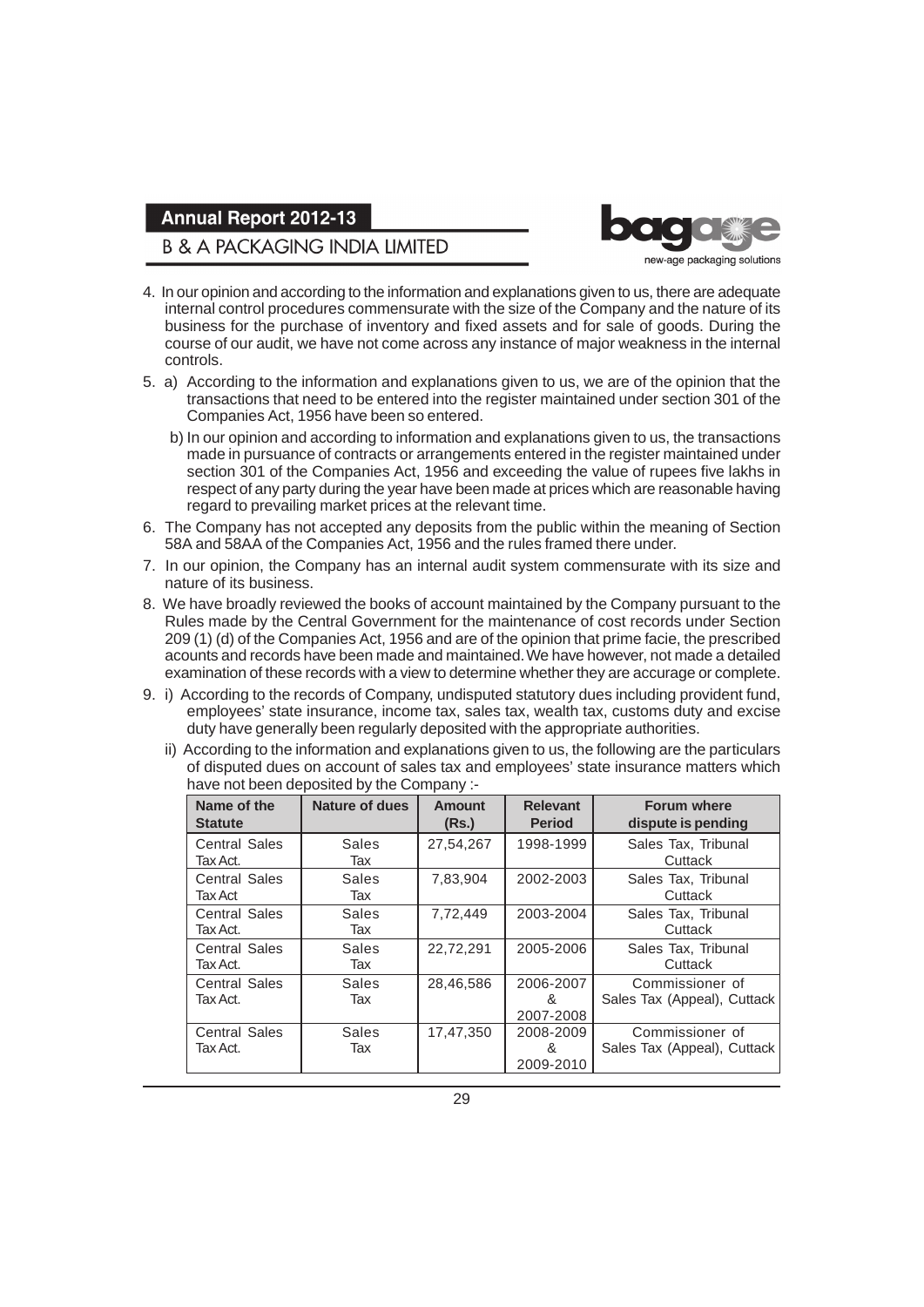## **B & A PACKAGING INDIA LIMITED**



new-age packaging solutions

| Name of the<br><b>Statute</b>     | <b>Nature of</b><br>dues | <b>Amount</b><br>(Rs.) | <b>Relevant</b><br><b>Period</b> | <b>Forum where</b><br>dispute is pending      |
|-----------------------------------|--------------------------|------------------------|----------------------------------|-----------------------------------------------|
| Orissa Value<br>Added Tax Act     | <b>VAT</b>               | 1,38,204               | 2006-2007<br>&                   | Commissioner of<br>Sales Tax(Appeal), Cuttack |
|                                   |                          |                        | 2007-2008                        |                                               |
| Employees' State<br>Insurance Act | E.S.I                    | 61.398                 | 2002-2003                        | Employees' Insurance<br>Court, Kolkata        |

- 10) The Company has no accumulated loss as on 31st March, 2013. Further, the Company has not incurred cash loss during the year ended 31st March, 2013 or in the immediately preceding financial year ended 31st March 2012.
- 11) According to the records of the Company and the information and explanations given to us, the Company has not defaulted in repayment of dues to its bankers.
- 12) According to the information given to us, the Company has not granted loans or advances on the basis of security by way of pledge of shares, debentures and other securities.
- 13) In our opinion and according to the information and explanations given to us, the provisions of any special statute applicable to chit fund / nidhi / mutual benefit fund / societies are not applicable to the Company.
- 14) In our opinion, the Company does not deal or trade in shares, securities, debentures or other investments.
- 15) According to the information given to us, the Company has not given any guarantee for loans taken by others from banks or financial institutions during the period.
- 16) The term loan obtained by the Company during the year from its banker has been utilised for the purpose for which the said loan was received.
- 17) According to the information and explanations given to us and on an overall examination of the Balance Sheet of the Company, we report that no fund raised on short term basis were used for long term investment.
- 18) The Company has not made any preferential allotment of shares during the period.
- 19) The Company has not issued any debentures during the period.
- 20) The Company has not raised any money by way of public issue during the period.
- 21) In our opinion and according to the information and explanations given to us no fraud on or by the Company was reported during the period.

Place : Kolkata Dated : 28th May, 2013 *For* **APS ASSOCIATES** *Chartered Accountants* (Registration No. 306015E) **A. Dutta** *Partner Membership No. 17693*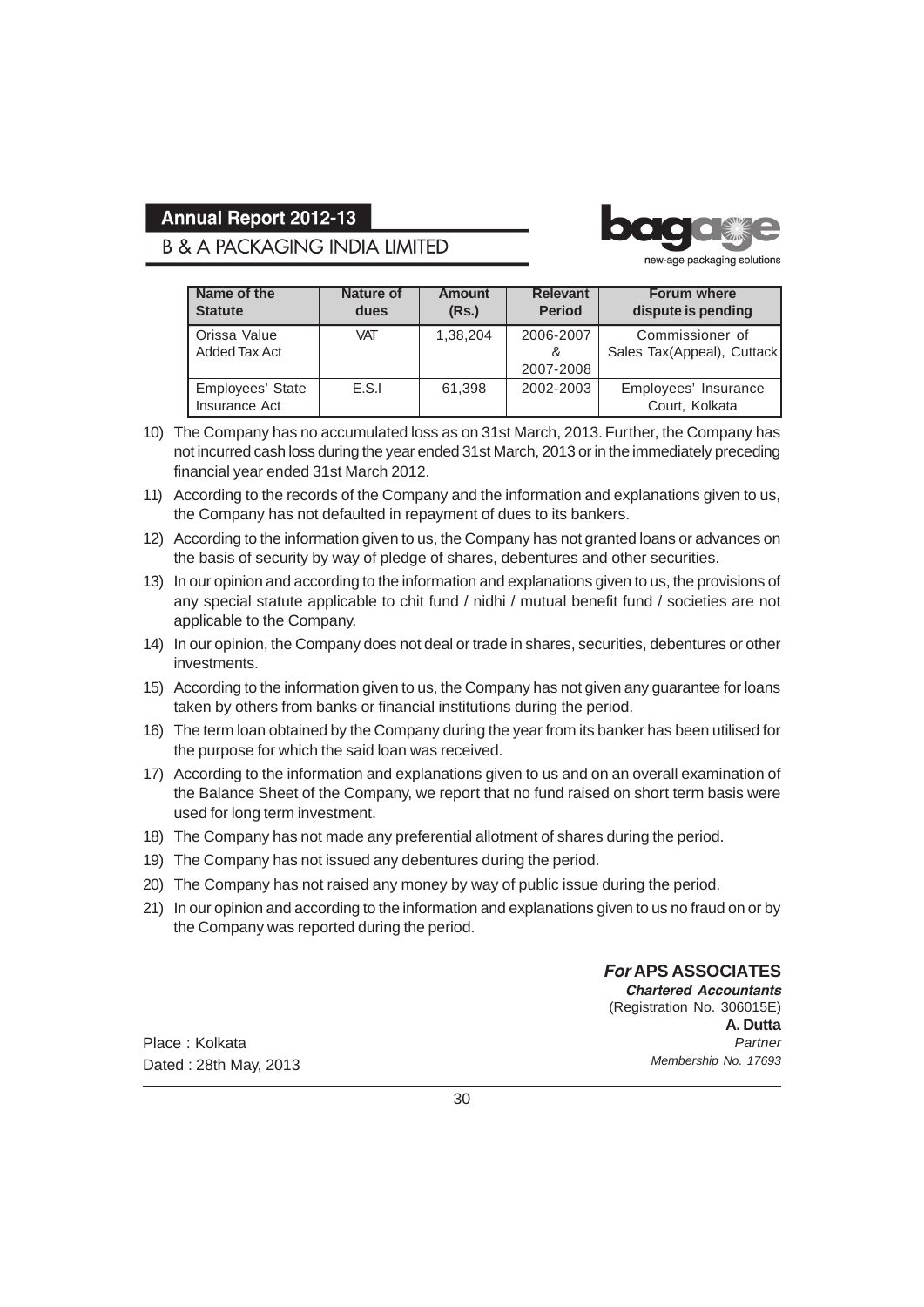**B & A PACKAGING INDIA LIMITED** 

ba new-age packaging solutions

| <b>BALANCE SHEET AS AT MARCH 31st</b>                 |             |                                  |                 |
|-------------------------------------------------------|-------------|----------------------------------|-----------------|
| <b>EQUITY AND LIABILITIES</b>                         |             | (Figures in ₹ except share data) |                 |
|                                                       | <b>Note</b> | 2013                             | 2012            |
| <b>SHAREHOLDERS' FUNDS</b>                            |             |                                  |                 |
| Share Capital                                         | 2.01        | 4,98,02,500                      | 4,98,02,500     |
| Reserves and Surplus                                  | 2.02        | 4,87,61,221                      | 4,68,85,480     |
|                                                       |             | 9,85,63,721                      | 9,66,87,980     |
| <b>NON-CURRENT LIABILITIES</b>                        |             |                                  |                 |
| Long-term borrowings                                  | 2.03        | 6,73,12,855                      | 6,92,92,631     |
| Deferred tax liabilities (Net)                        | 2.04        | 63,79,042                        | 28,53,174       |
| Long term provisions                                  | 2.05        | 15,55,087                        | 15,58,066       |
|                                                       |             | 7,52,46,984                      | 7,37,03,871     |
| <b>CURRENT LIABILITIES</b>                            |             |                                  |                 |
| Short-term borrowings                                 | 2.06        | 8,48,57,766                      | 6,67,15,726     |
| Trade payables                                        | 2.07        | 6,12,71,716                      | 3,22,56,806     |
| Other current liabilities                             | 2.08        | 1,74,92,794                      | 1,65,79,585     |
| Short-term provisions                                 | 2.09        | 1,71,42,907                      | 1,79,98,615     |
|                                                       |             | 18,07,65,183                     | 13,35,50,732    |
|                                                       |             | 35,45,75,888                     | 30, 39, 42, 583 |
| <b>ASSETS</b>                                         |             |                                  |                 |
| <b>NON-CURRENT ASSETS</b>                             |             |                                  |                 |
| <b>Fixed assets</b>                                   |             |                                  |                 |
| Tangible assets                                       | 2.10        | 14,36,54,025                     | 3,20,03,475     |
| Capital work-in-progress                              |             | 36, 16, 755                      | 10,96,96,039    |
| Deposits                                              | 2.11        | 25,91,011                        | 25,40,011       |
|                                                       |             | 14,98,61,791                     | 14,42,39,525    |
| <b>CURRENT ASSETS</b>                                 |             |                                  |                 |
| Inventories                                           | 2.12        | 8,83,50,292                      | 6,38,49,885     |
| Trade receivables                                     | 2.13        | 7,18,42,404                      | 5,72,36,134     |
| Cash and cash equivalents                             | 2.14        | 1,07,23,936                      | 84,49,868       |
| Short-term loans and advances                         | 2.15        | 3,37,97,465                      | 3,01,67,171     |
|                                                       |             | 20,47,14,097                     | 15,97,03,058    |
|                                                       |             | 35,45,75,888                     | 30, 39, 42, 583 |
| Significant Accounting Policies and Notes on Accounts | 1&3         |                                  |                 |

*In terms of our report of even date* For **APS ASSOCIATES** *Chartered Accountants* **A. Dutta** *Partner* Membership No. 17693

Kolkata, 28th May, 2013

#### **For and on behalf of the Board**

**H. P. Barooah** *Executive Chairman* **Gunjan Kumar Chaurasia** *Company Secretary* **P. Banerjee** *Director*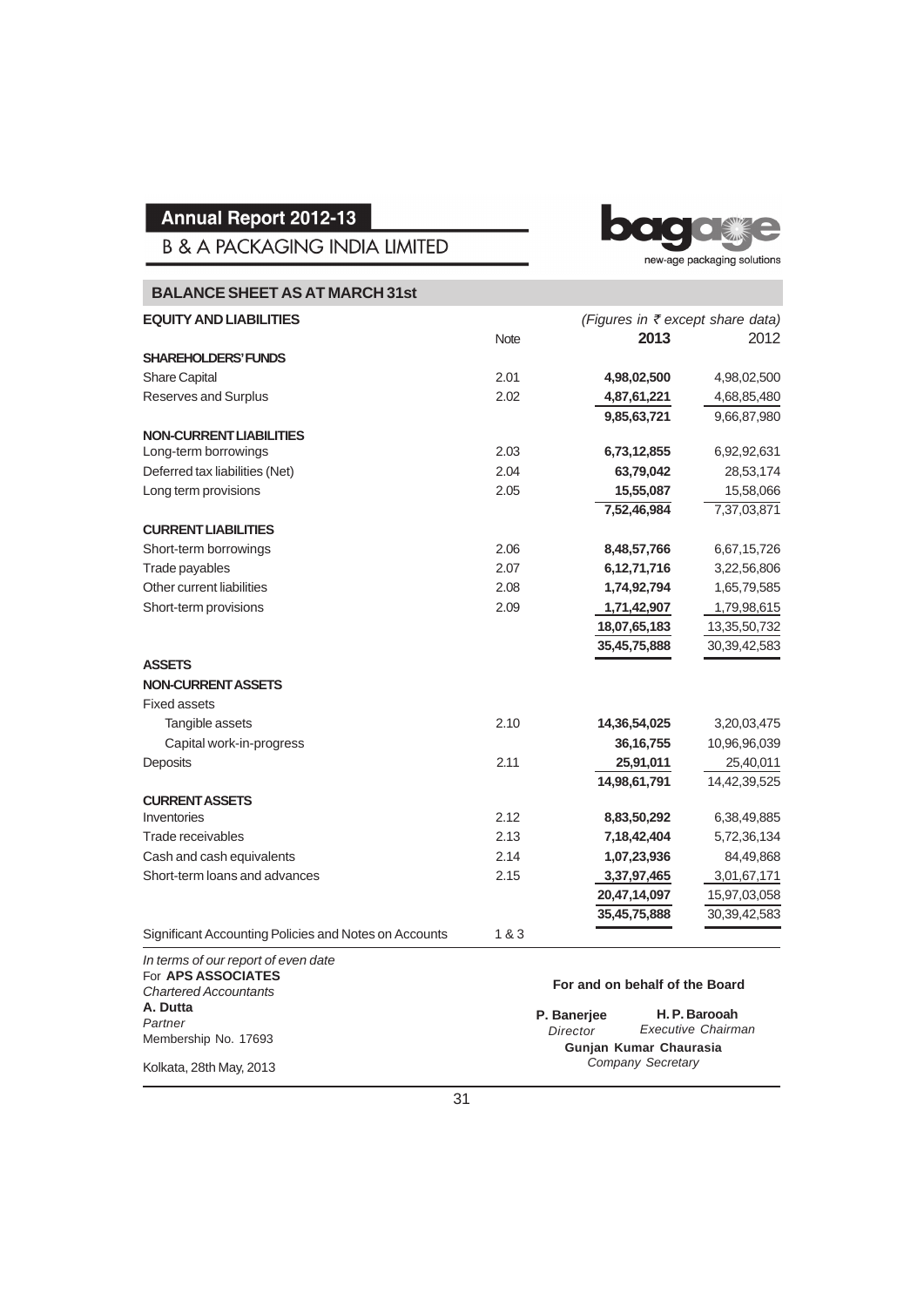**B & A PACKAGING INDIA LIMITED** 

bage new-age packaging solutions

### **STATEMENT OF PROFIT AND LOSS FOR THE YEAR**

|                                                       |             |                  | (Figures in ₹ except share data) |
|-------------------------------------------------------|-------------|------------------|----------------------------------|
|                                                       |             | Year ended       | Year ended                       |
|                                                       | <b>Note</b> | March 31st, 2013 | March 31st, 2012                 |
| Revenue from operations                               | 2.16        | 30,89,39,493     | 29, 33, 35, 137                  |
| Other Income                                          | 2.17        | 36,25,723        | 22,13,496                        |
| <b>Total Revenue</b>                                  |             | 31,25,65,216     | 29,55,48,633                     |
| <b>Expenses</b>                                       |             |                  |                                  |
| Cost of materials consumed                            | 2.18        | 22,42,39,918     | 21,94,71,754                     |
| Changes in inventories of finished goods              | 2.19        | (44, 96, 682)    | (90, 41, 395)                    |
| Employee benefit expense                              | 2.20        | 2,59,86,125      | 2,07,72,027                      |
| <b>Financial costs</b>                                | 2.21        | 2,18,61,769      | 1,16,92,912                      |
| Depreciation and amortization expense                 | 2.10        | 68,87,446        | 16,32,583                        |
| Other expenses                                        | 2.22        | 3,35,50,172      | 2,59,34,042                      |
| <b>Total Expenses</b>                                 |             | 30,80,28,748     | 27,04,61,923                     |
| Profit before taxation                                |             | 45,36,468        | 2,50,86,710                      |
| Tax expense:                                          |             |                  |                                  |
| <b>Current tax</b>                                    |             | 8,64,424         | 78,00,000                        |
| Deferred tax                                          | 2.04        | 35,25,868        | 1,45,317                         |
| Tax adjustment for Earlier Years                      |             |                  | (5, 38, 859)                     |
| Profit/(Loss) for the year                            |             | 1,46,176         | 1,76,80,252                      |
| Significant Accounting Policies and Notes on Accounts | 1&3         |                  |                                  |
| Earning per equity share:                             | 2.23        |                  |                                  |
| Basic & Diluted                                       |             | 0.03             | 3.56                             |

| In terms of our report of even date<br>For APS ASSOCIATES<br><b>Chartered Accountants</b> |                         | For and on behalf of the Board              |  |
|-------------------------------------------------------------------------------------------|-------------------------|---------------------------------------------|--|
| A. Dutta<br>Partner                                                                       | P. Banerjee<br>Director | H. P. Barooah<br>Executive Chairman         |  |
| Membership No. 17693<br>Kolkata, 28th May, 2013                                           |                         | Gunjan Kumar Chaurasia<br>Company Secretary |  |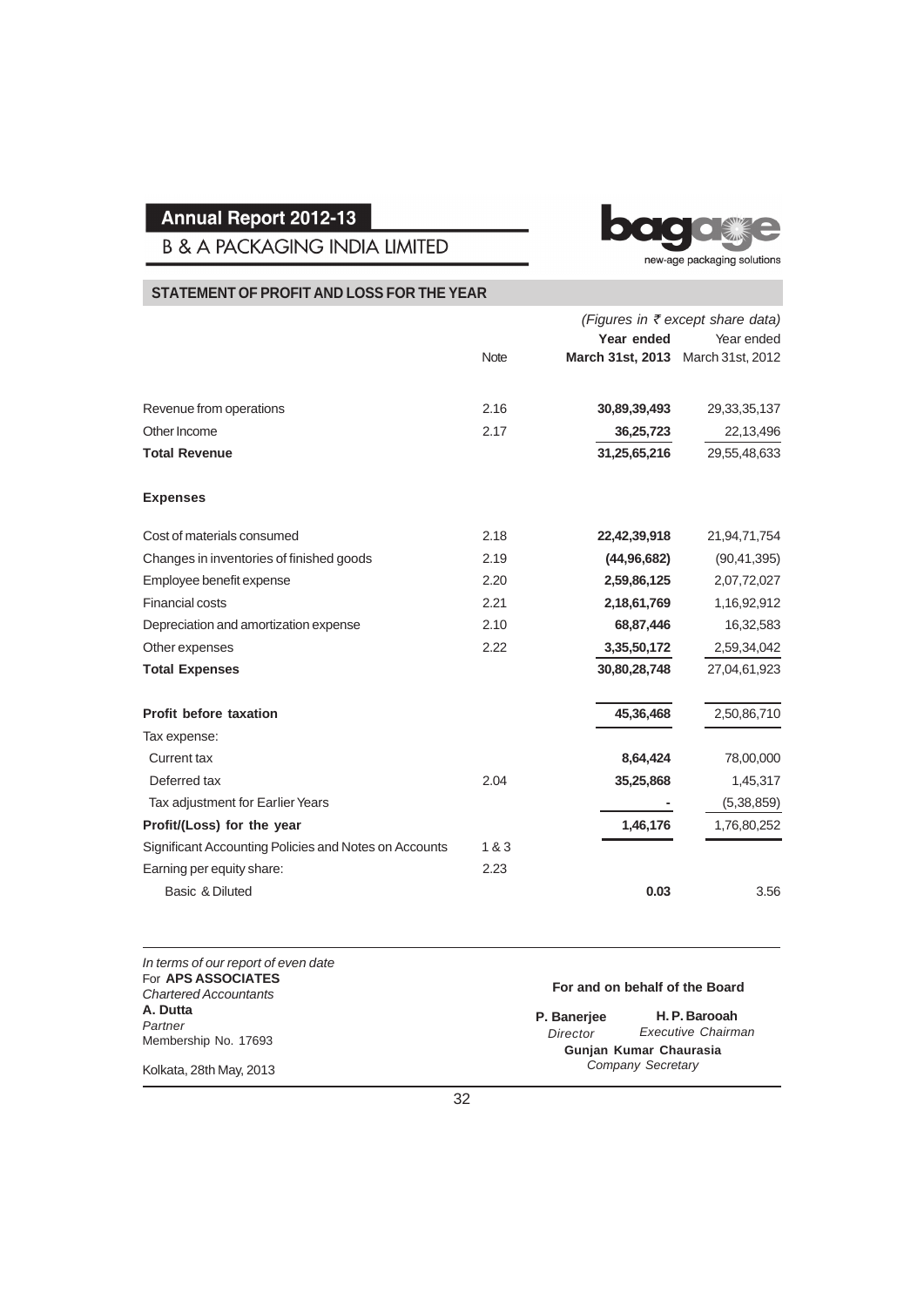

**B & A PACKAGING INDIA LIMITED** 

#### **SIGNIFICANT ACCOUNTING POLICIES AND NOTES ON ACCOUNTS**

#### **1. SIGNIFICANT ACCOUNTING POLICIES :-**

#### **1.1 Accounting System**

These financial statements have been prepared on going concern assumptions under the historical cost convention on an accrual basis and in conformity with the relevant accounting standards as notified under the Companies (Accounting Standards) Rules , 2006 and the Companies Act, 1956.

#### **1.2 Fixed assets**

Fixed Assets are stated at cost ( or revalued amounts, as the case may be), less accumulated depreciation and impairment , if any. The cost of acquisition comprises purchase price inclusive of duties (net of Cenvat ), taxes, incidental 'expenses, erection/commissioning/trial run expenses and interest etc, up to the date the assets are ready for intended use. Capital Work-in-Progress comprises of the Cost of fixed assets that are not yet ready for their intended use at the reporting date.

#### **1.3 Inventories**

Raw Materials and Stores and Spares - Valued at cost.

Finished Goods - Valued at cost or realisable price whichever is lower.

Materials-in-process - Valued at a percentage of cost or realisable price whichever is lower.

#### **1.4 Depreciation and Amortization**

Depreciation is provided on Straight Line Method in accordance with the provision of Schedule XIV to the Companies Act,1956 effecting writing off upto ninety-five percent of original cost of individual Fixed Assets.

#### **1.5 Sales**

Gross Sales include Excise Duty and Central Sales Tax but does not include Value Added Tax. Export sales are accounted for on the basis of actual Rupee realisation.

#### **1.6 Import of Raw Materials**

Import of Raw Materials are accounted for on the basis of actual rupee payments.

#### **1.7 Borrowing Cost**

Borrowing costs attributable to acquisition of fixed assets and capital work in progress, are treated as part of cost of such assets and Capitalised upto the stage of commercial production. All other borrowing costs are charged to revenue.

#### **1.8 Employees' benefits**

- a) Short term benefits like Salaries, Wages , Contribution to Provident Fund and Pension Scheme and other nonmonetary benefits are recognised on actual basis; pending final calculation of Allocable Surplus for the current year as required under the Payment of Bonus Act,1965, provision for bonus is calculated on the basis of last year.
- b) The Company's Rules do not provide for either accumulation or compensation for leave of its employees.
- c) Long-term employee benefits are recognised as an expense in the Profit & Loss Account for the year in which the employee has rendered services.The expense is recognised at the present value of the amount payable as per Actuarial valuations. Actuarial gains and losses in respect of such benefits are recognised in the Profit and Loss A/c.

#### **1.9 Foreign Currency Transactions**

- (a) Transactions denominated in foreign currencies are recorded at the exchange rate prevailing on the date of transaction.
- (b) Any income or expense on account of exchange difference either on settlement or on translation is recognised in the profit and loss account; exchange difference relating to acquisition of fixed assets are adjusted to the carrying cost of such assets.

#### **1.10 Tax**

- (a) Current Tax payable for the year is computed as per provision of I.T.Act.
- (b) Deferred Tax, being tax on difference between profit considered for income tax purpose and profit as per the financial Statement , is recognised as per requirement of Accounting Standard 22.

#### **1.11Proposed Dividend**

Dividend proposed by the Board of Directors is provided for in the books of account pending approval at the Annual General Meeting.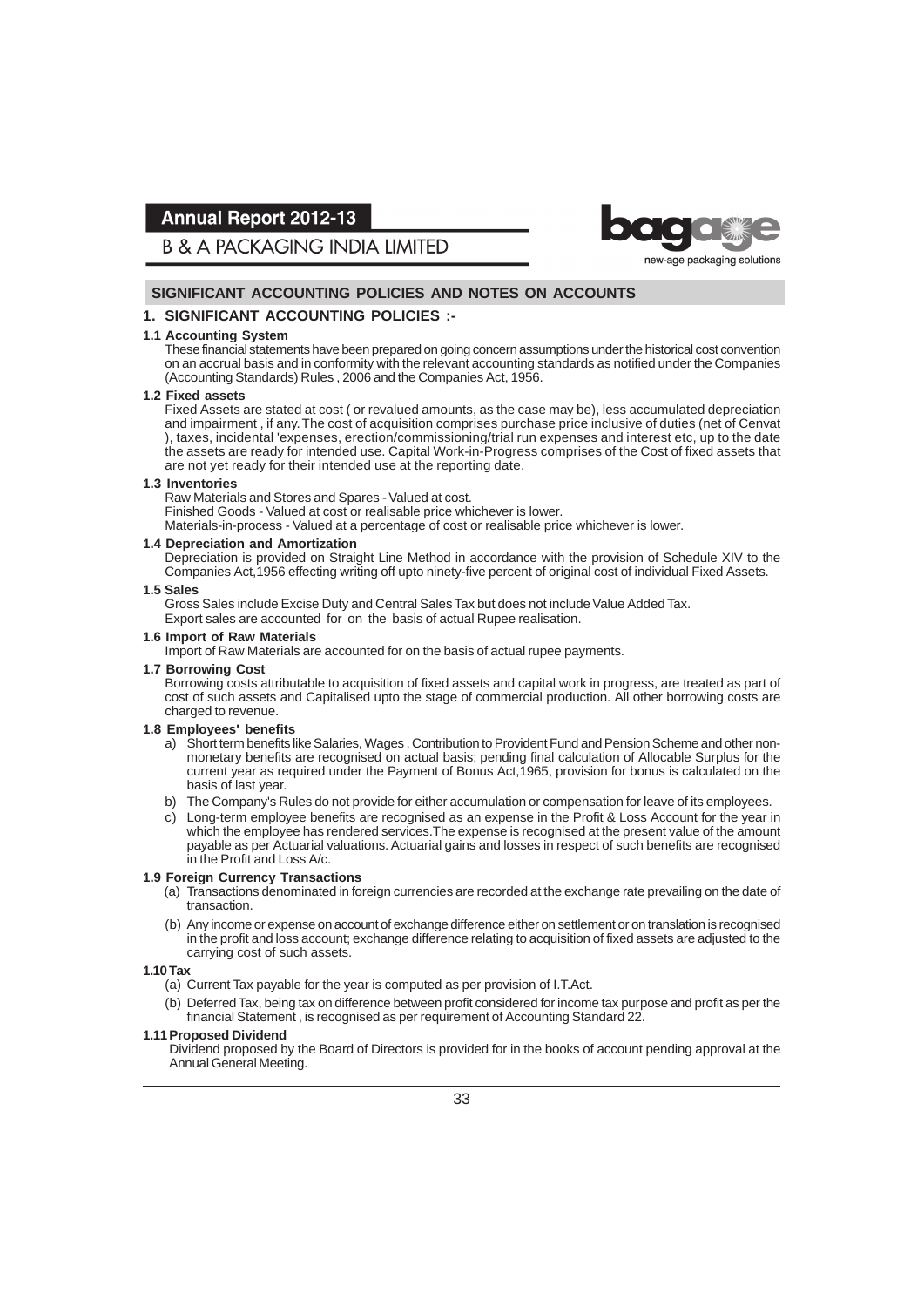

**B & A PACKAGING INDIA LIMITED** 

#### **SIGNIFICANT ACCOUNTING POLICIES AND NOTES ON ACCOUNTS**

#### **2 NOTES ON ACCOUNTS FOR THE YEAR**

|       |                                                                                                                                                                                  |               | As at March 31st, (in $\overline{\xi}$ ) |
|-------|----------------------------------------------------------------------------------------------------------------------------------------------------------------------------------|---------------|------------------------------------------|
|       | <b>PARTICULARS</b>                                                                                                                                                               | 2013          | 2012                                     |
|       | <b>2.01 SHARE CAPITAL</b>                                                                                                                                                        |               |                                          |
|       | Authorized                                                                                                                                                                       |               |                                          |
|       | 80,00,000 Equity Shares of Rs.10/- each                                                                                                                                          | 8,00,00,000   | 8,00,00,000                              |
|       | <b>Issued, Subscribed and Paid up</b>                                                                                                                                            |               |                                          |
|       | 49,60,500 Equity Shares of Rs.10/- each fully paid up<br>(Previous Year: 49,60,500 Equity Shares)                                                                                | 4,96,05,000   | 4,96,05,000                              |
|       | Forfeited Shares (39,500/- Shares @ 10/- each<br>but originally paid-up @ 5/- each)                                                                                              | 1,97,500      | 1,97,500                                 |
|       |                                                                                                                                                                                  | 4,98,02,500   | 4,98,02,500                              |
| (i)   | 35,54,829 Shares(71.60%) are held by the holding company, B&A Limited.                                                                                                           |               |                                          |
| (ii)  | Shares in the company held by other Shareholders holding more than<br>5% shares - Industrial Promotion and Investment Corporation<br>of Odisha Ltd. (3,00,000 shares) i.e. 6.05% |               |                                          |
| (iii) | Shares issued during five years immediately preceding this Balance Sheet                                                                                                         | - NIL         |                                          |
|       | 2.02 RESERVES AND SURPLUS                                                                                                                                                        |               |                                          |
| (a)   | <b>Capital Reserve</b>                                                                                                                                                           | 1,67,43,000   | 1,67,43,000                              |
| (b)   | <b>Other Reserves</b>                                                                                                                                                            |               |                                          |
|       | <b>Central Investment Subsidy</b>                                                                                                                                                | 25,00,000     | 25,00,000                                |
|       | <b>State Subsidy</b>                                                                                                                                                             | 2,41,700      | 2,41,700                                 |
|       | <b>Revenue Reserve</b>                                                                                                                                                           | 38,77,298     | 38,77,298                                |
|       |                                                                                                                                                                                  | 66,18,998     | 66,18,998                                |
| (c)   | Surplus:                                                                                                                                                                         |               |                                          |
|       | Balance as per Last Balance Sheet                                                                                                                                                | 2,35,23,482   | 75,72,795                                |
|       | Add: Profit as per Statement of Profit and Loss                                                                                                                                  | 1,46,176      | 1,76,80,252                              |
|       |                                                                                                                                                                                  | 2,36,69,658   | 2,52,53,047                              |
|       | Less: Provision for proposed Dividend                                                                                                                                            | (14, 88, 150) | 14,88,150                                |
|       | Less: Provision for Dividend Distribution Tax                                                                                                                                    | (2, 41, 415)  | 2,41,415                                 |
|       |                                                                                                                                                                                  | 2,53,99,223   | 2,35,23,482                              |
|       | <b>Balance</b>                                                                                                                                                                   | 4,87,61,221   | 4,68,85,480                              |

Provision for Proposed Dividend and Dividend Distribution Tax for 2011-12 have been written back since the same were not approved by the shareholders in the Annual General Meeting held on 28th June, 2012.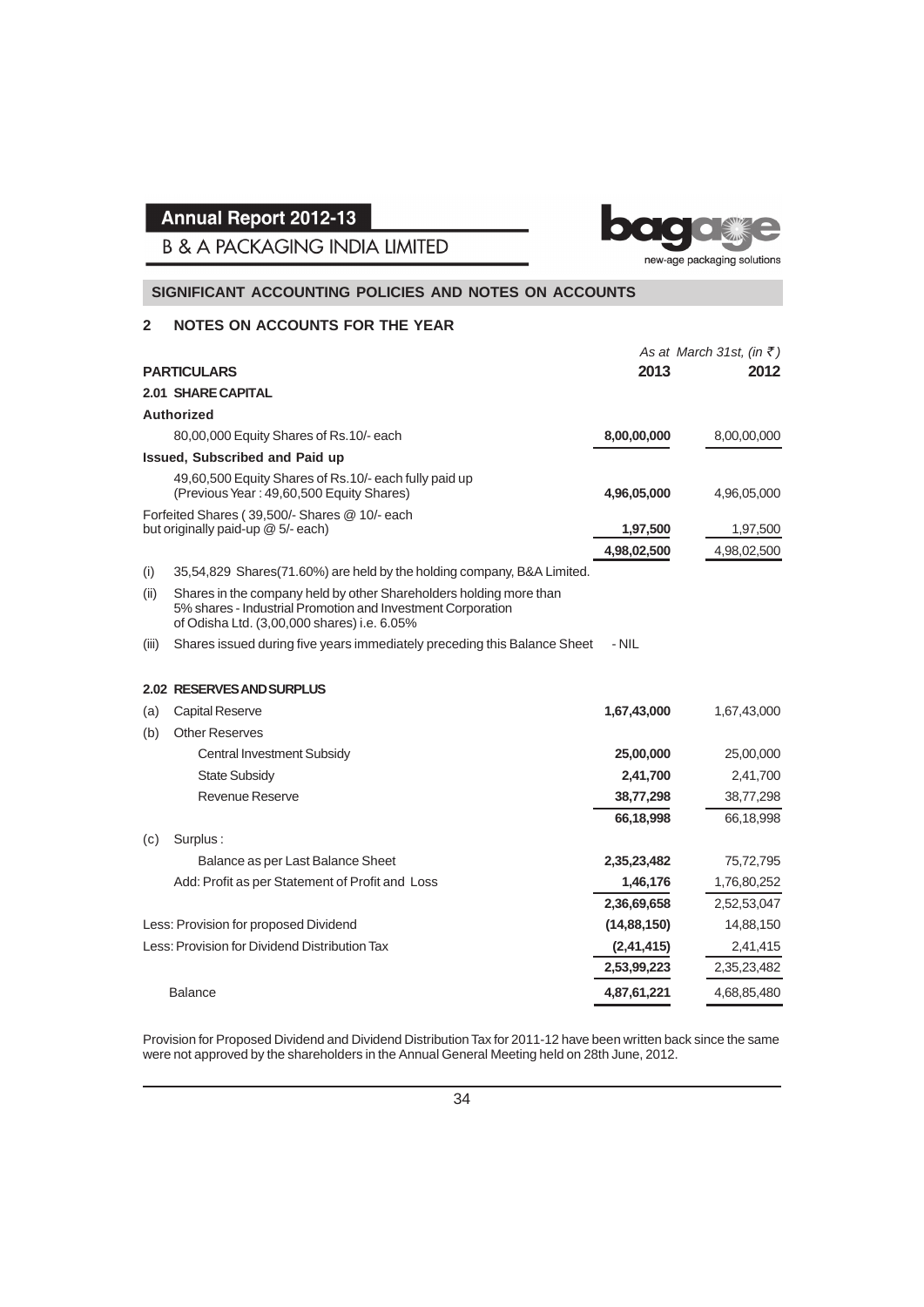**B & A PACKAGING INDIA LIMITED** 



|               | SIGNIFICANT ACCOUNTING POLICIES AND NOTES ON ACCOUNTS                                                                                                                                                                                                         |             |                                          |
|---------------|---------------------------------------------------------------------------------------------------------------------------------------------------------------------------------------------------------------------------------------------------------------|-------------|------------------------------------------|
|               |                                                                                                                                                                                                                                                               |             | As at March 31st, (in $\overline{\xi}$ ) |
|               | <b>PARTICULARS</b>                                                                                                                                                                                                                                            | 2013        | 2012                                     |
|               | 2.03 LONG-TERM BORROWINGS                                                                                                                                                                                                                                     |             |                                          |
| (a)           | <b>TERM LOANS</b>                                                                                                                                                                                                                                             |             |                                          |
|               | <b>SECURED</b>                                                                                                                                                                                                                                                |             |                                          |
|               | State Bank of India, I.F.Branch, Kolkata                                                                                                                                                                                                                      | 4,13,76,837 | 4,33,13,384                              |
| (i)           | Secured by 1st charge over the entire Plant & Machinery and other fixed<br>Assets pertaining to the Flexible Packaging Material Project and also<br>collaterally secured by:                                                                                  |             |                                          |
|               | a) Extension of charge over Factory Land, Building, Plant & Machinery.<br>b) Equitable mortgage of Flat No.1 & 2, 3rd Floor at 55/24, Bimannagar,<br>Sardarpara, Kaikhali, P.S. Rajarhat, North 24 Parganas in the name of<br>Barooahs & Associates Pyt. Ltd. |             |                                          |
|               | c) Personal guarantee of Shri H.P.Barooah, Director, & Corporate Guarantee<br>of Barooahs & Associates Pvt.Ltd.                                                                                                                                               |             |                                          |
| (ii)          | Terms of Repayment: In Quarterly installments each of ₹34.50 Lacs                                                                                                                                                                                             |             |                                          |
|               | <b>HDFC Bank Ltd. Kolkata</b>                                                                                                                                                                                                                                 | 1,36,018    | 1,79,247                                 |
| (i)<br>(ii)   | Secured by hypothecation of a Motor Car<br>Terms of Repayment: In equated monthly installments                                                                                                                                                                |             |                                          |
| (b)           | <b>LOAN FROM RELATED PARTIES</b>                                                                                                                                                                                                                              |             |                                          |
|               | <b>UNSECURED</b>                                                                                                                                                                                                                                              |             |                                          |
|               | From Barooahs & Associates Pyt. Ltd.                                                                                                                                                                                                                          | 2,04,00,000 | 2,04,00,000                              |
|               | From a Director                                                                                                                                                                                                                                               | 54,00,000   | 54,00,000                                |
|               | [Repayable on completion of repayment of Term Loan from<br>State Bank of India as stated in (a) above]                                                                                                                                                        | 6,73,12,855 | 6,92,92,631                              |
|               | 2.04 DEFERRED TAX LIABILITIES (NET)                                                                                                                                                                                                                           |             |                                          |
| <b>Assets</b> |                                                                                                                                                                                                                                                               |             |                                          |
|               | Deferred Sales Tax Liabilities                                                                                                                                                                                                                                | 2,54,348    | 2,54,348                                 |
|               | <b>Provision for Retirement Benefit</b>                                                                                                                                                                                                                       | 8,34,704    | 8,32,709                                 |
|               |                                                                                                                                                                                                                                                               | 10,89,052   | 10,87,057                                |
|               | <b>Liabilities</b>                                                                                                                                                                                                                                            |             |                                          |
|               | Difference between Written Down Value of assets as per Income                                                                                                                                                                                                 |             |                                          |
|               | Tax Laws and written down value of assets as per books                                                                                                                                                                                                        | 74,68,094   | 39,40,231                                |
|               | Deferred Tax Liabilities (Net)                                                                                                                                                                                                                                | 63,79,042   | 28,53,174                                |
|               | Deferred Tax Liabilities for the year:                                                                                                                                                                                                                        | 35,25,868   | 1,45,317                                 |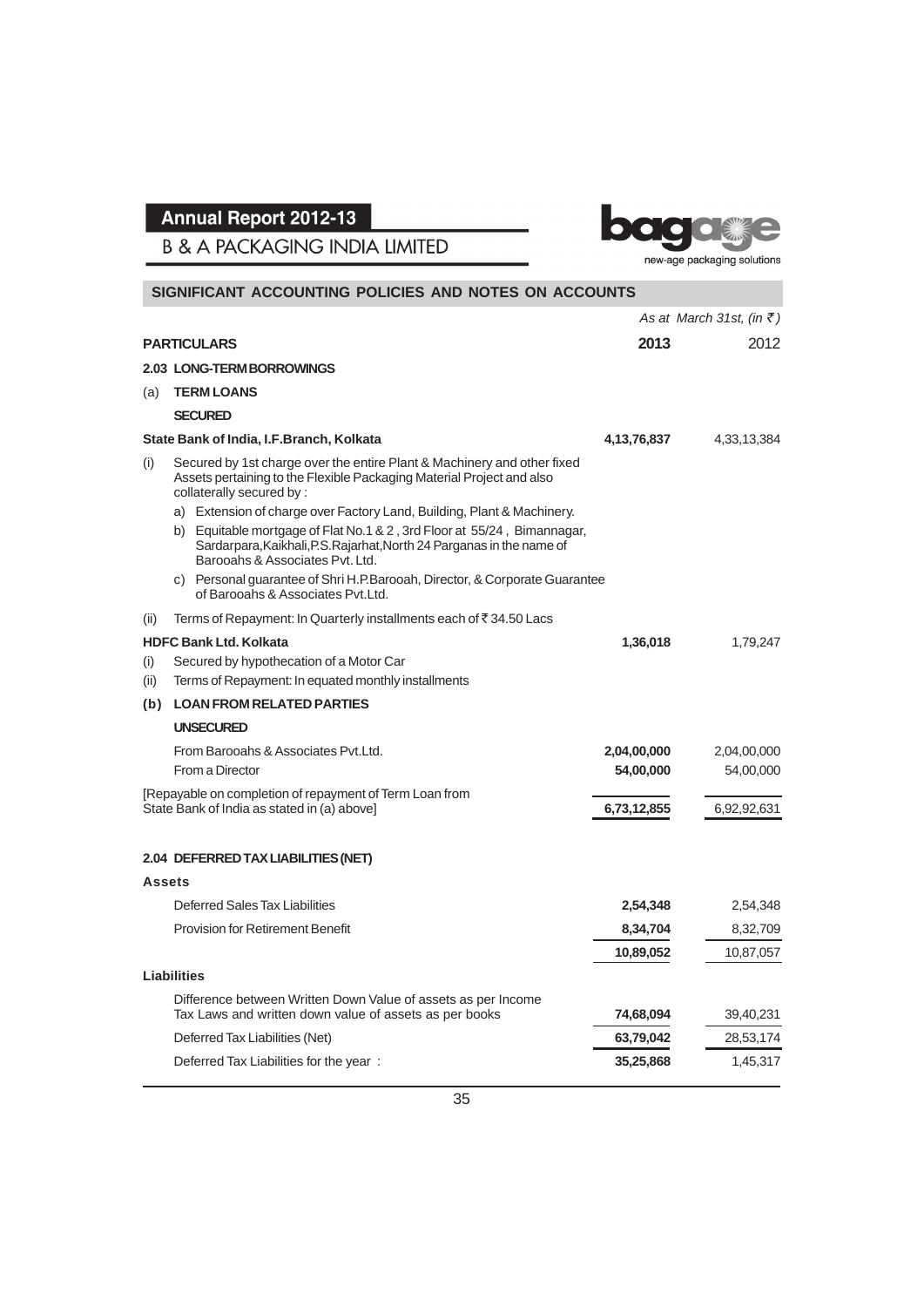**B & A PACKAGING INDIA LIMITED** 



| SIGNIFICANT ACCOUNTING POLICIES AND NOTES ON ACCOUNTS |           |                                   |  |  |
|-------------------------------------------------------|-----------|-----------------------------------|--|--|
|                                                       |           | As at March 31st, (in $\bar{z}$ ) |  |  |
| <b>PARTICULARS</b>                                    | 2013      | 2012                              |  |  |
| <b>2.05 LONG TERM PROVISIONS</b>                      |           |                                   |  |  |
| Provision for Employees' Benefits:                    |           |                                   |  |  |
| <b>Provision for Gratuity</b>                         | 15,55,087 | 15,58,066                         |  |  |

Company's Long Term benefit Scheme presently consist of Gratuity only. Following are the details of amount recognised in the financial Statements in respect of gratuity as per actuarial valuation :

#### **TABLE 1**

Actuarial calculations for AS 15 (Rev.2005) for the purpose of Net Asset / Liability, Recognised in the Balance Sheet.

| SI.                                      | <b>Description</b>                                      | 31st March, 2012 | 31st March, 2013 |  |  |
|------------------------------------------|---------------------------------------------------------|------------------|------------------|--|--|
| i)                                       | Present Value of Defined Benefit Obligation             | 26,94,852.00     | 27,01,306.00     |  |  |
| ii)                                      | Fair Value of Plan Assets                               | 0.00             | 0.00             |  |  |
| iii)                                     | Funded Status [ Surplus / (Deficit]                     | (26,94,852.00)   | (27,01,306.00)   |  |  |
| iv)                                      | Unrecognised Past Service Cost                          | 0.00             | 0.00             |  |  |
| V)                                       | Net Asset / (Liability) recognized in the Balance Sheet | (26, 94, 852.00) | (27,01,306.00)   |  |  |
| <b>REVISED SCHEDULE VI COMPANIES ACT</b> |                                                         |                  |                  |  |  |

| $\mathsf{a}$ | <b>Current Liability</b>        | 31st March, 2012 | 31st March, 2013 |  |  |  |  |
|--------------|---------------------------------|------------------|------------------|--|--|--|--|
| i)           | Current Liability on retirement | 10,88,598.00     | 10,98,124.00     |  |  |  |  |
| ii)          | Current Liability on attrition  | 48.188.00        | 48,095.00        |  |  |  |  |
|              | <b>Total Current Liability</b>  | 11,36,786.00     | 11,46,219.00     |  |  |  |  |
| b)           | <b>Non Current Liability</b>    | 15,58,066.00     | 15,55,087.00     |  |  |  |  |
|              |                                 |                  |                  |  |  |  |  |

#### **TABLE 2**

Actuarial calculations for AS 15 (Rev.2005) for the purpose of Disclosure of employer expense for the year ending 31st March, 2013

| SI.   | <b>Description</b>                                                       | <b>Period</b><br>2012-13 |
|-------|--------------------------------------------------------------------------|--------------------------|
| i)    | Current Service cost (including risk premium for fully insured benefits) | 3,23,322                 |
| ii)   | <b>Interest Cost</b>                                                     | 2,15,846                 |
| iii)  | Expected Return of Asset(-)                                              | 0.00                     |
| iv)   | Curtailment Cost (+)                                                     | 0.00                     |
| V)    | Settlement Cost                                                          | 0.00                     |
| vi)   | Past Service Cost                                                        | 0.00                     |
| vii)  | Actuarial Gains(-) / Loss (+)                                            | $(-)$ 3,36,416           |
| viii) | Appreciation/Depreciation of Plan Assets                                 | 0.00                     |
|       | <b>Total</b>                                                             | 2,02,752                 |
|       | Total employer expenses recognized in P & L                              | 2.02.752                 |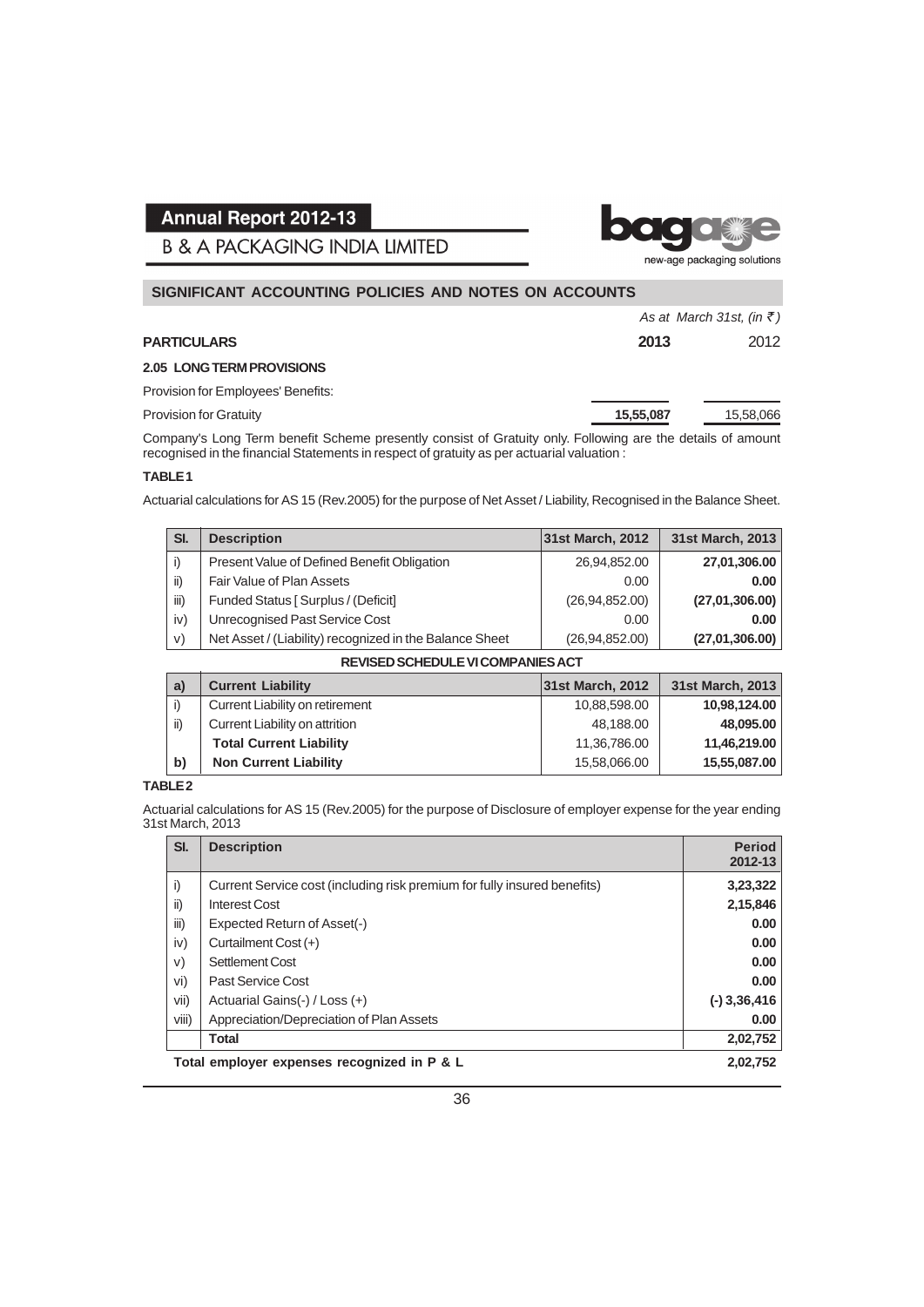bo new-age packaging solutions

**B & A PACKAGING INDIA LIMITED** 

#### **SIGNIFICANT ACCOUNTING POLICIES AND NOTES ON ACCOUNTS**

#### **2.5 LONG TERM PROVISIONS (Contd.)**

#### **TABLE 3**

Actuarial calculations for AS 15 (Rev.2005) purpose change in obligations / assets in the year ending 31.03.2013

#### **A. Change in Obligation in the period ended 31.03.2013**

| SI.   | <b>Description</b>                                                       | <b>Period</b><br>2012-13 |
|-------|--------------------------------------------------------------------------|--------------------------|
| i)    | Present Value of Defined Benefit Obligation at the beginning of the year | 26,94,852                |
| ii)   | Employer Service Cost (+)                                                | 3,23,322                 |
| iii)  | Interest Cost $(+)$                                                      | 2,15,846                 |
| iv)   | Curtailment Cost (+)                                                     | 0.00                     |
| V)    | Settlement Cost                                                          | 0.00                     |
| vi)   | <b>Plan Amendments</b>                                                   | 0.00                     |
| vii)  | Acquisitions                                                             | 0.00                     |
| Viii) | Actuarial Gains(-) / Loss (+)                                            | $(-)$ 3,36,416           |
| ix)   | Benefit Payments (-)                                                     | $(-)1,96,298$            |
| X)    | Present Value of DB obligations at the end of the year                   | 27,01,306                |

#### **B. Change in Assets**

| SI.  | <b>Description</b>                                     | <b>Period</b><br>2012-13 |
|------|--------------------------------------------------------|--------------------------|
|      | Fair Value of Plan Assets at the beginning of the year | 0.00                     |
| ii)  | Acquisition adjustments                                | 0.00                     |
| iii) | Actual return on Plan Assets (+)                       | 0.00                     |
| iv)  | Actual Company Contribution (+)                        | 0.00                     |
| V)   | Benefit Payments (-)                                   | 0.00                     |
| vi)  | Appreciation/Depreciation of Plan Assets               | 0.00                     |
| vii) | Fair Value of Plant Assets at the end of the period    | 0.00                     |

#### **TABLE 4**

#### **Reconciliation of Net assets / (Liability) recognized in the Balance Sheet as at 31st March, 2013**

| SI.  | <b>Description</b>                                                                   | Year 2012-13  |
|------|--------------------------------------------------------------------------------------|---------------|
|      | Net Asset / (Liability) recognized in the Balance Sheet at the beginning of the Year | (26, 94, 852) |
| ii)  | <b>Employer Expenses</b>                                                             | 2.02.752      |
| iii) | <b>Employer Contributions.</b>                                                       | 1.96.298      |
| iv)  | Acquisitions.                                                                        | 0.00          |
| V)   | Net Asset / (Liability) recognized in the Balance Sheet at the ending of the year    | (27,01,306)   |

Summary of Membership Date

| <b>Active Members</b>                            |          | 31st March, 2012   31st March, 2013 |
|--------------------------------------------------|----------|-------------------------------------|
| Number of Employees                              | 66       | 80 l                                |
| Total Monthly Salaries (₹)                       | 5,48,370 | 6,62,226                            |
| Avg. Monthly Salary per employees $(\bar{\tau})$ | 8,309    | 8.277                               |
| Average past Services (yrs.)                     | 10.89    | 8.70                                |
| Average future services (yrs.)                   | 16.76    | 20.30                               |
| Average age at valuation date (yrs.)             | 41.83    | 38.19                               |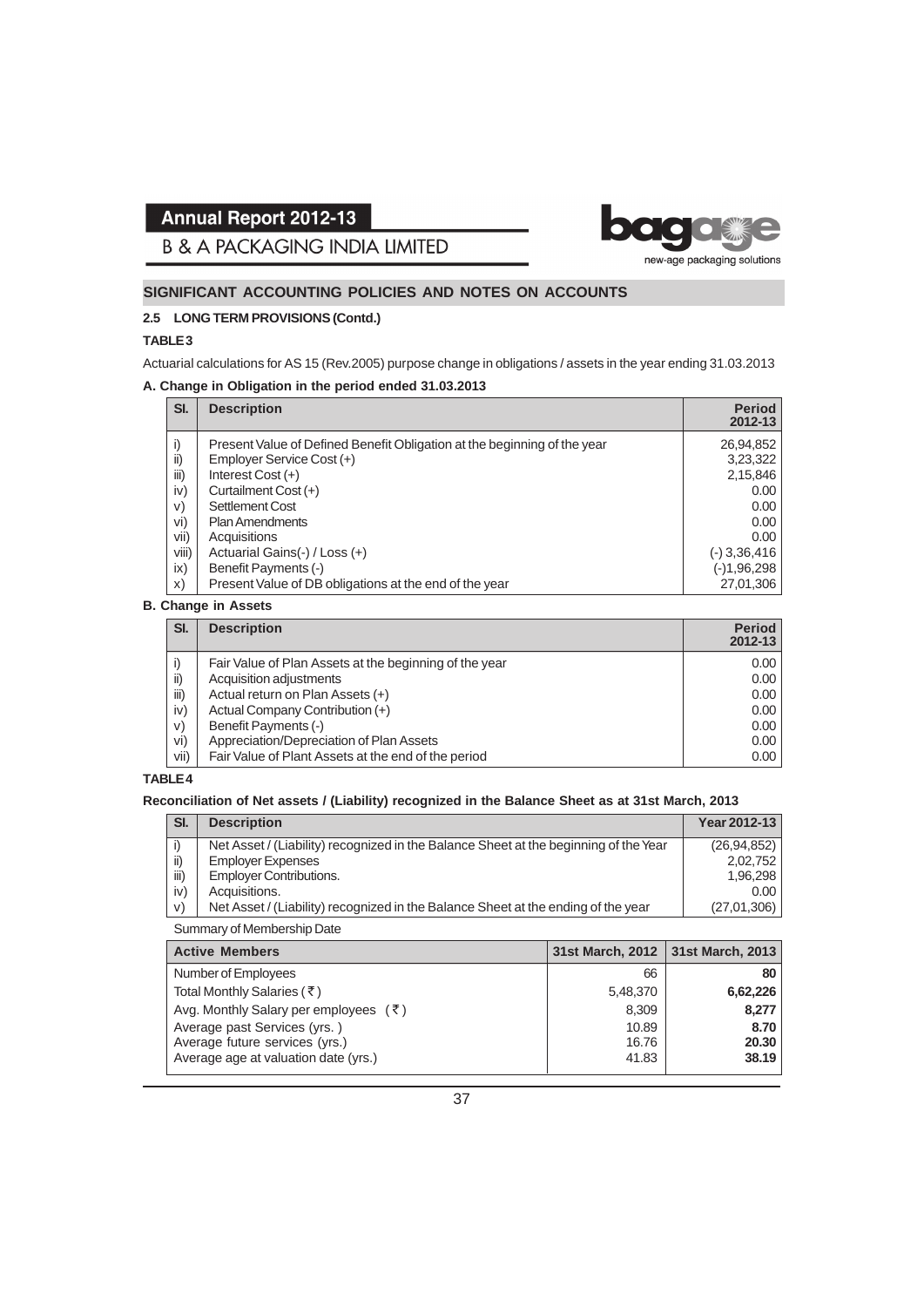bage e

**B & A PACKAGING INDIA LIMITED** 

new-age packaging solutions

| SIGNIFICANT ACCOUNTING POLICIES AND NOTES ON ACCOUNTS |                                                                                                                                                                                                                                                     |                        |                                   |  |
|-------------------------------------------------------|-----------------------------------------------------------------------------------------------------------------------------------------------------------------------------------------------------------------------------------------------------|------------------------|-----------------------------------|--|
|                                                       |                                                                                                                                                                                                                                                     |                        | As at March 31st, (in $\bar{z}$ ) |  |
|                                                       | <b>PARTICULARS</b>                                                                                                                                                                                                                                  | 2013                   | 2012                              |  |
|                                                       | <b>2.06 SHORT TERM BORROWINGS</b>                                                                                                                                                                                                                   |                        |                                   |  |
|                                                       | <b>LOAN REPAYABLE ON DEMAND</b>                                                                                                                                                                                                                     |                        |                                   |  |
|                                                       | <b>SECURED</b>                                                                                                                                                                                                                                      |                        |                                   |  |
|                                                       | <b>Buyer's Credit</b>                                                                                                                                                                                                                               | 54,01,315              |                                   |  |
|                                                       | (Secured by Letter of Credit in State Bank of India, I.F. Branch. Kolkata)                                                                                                                                                                          |                        |                                   |  |
|                                                       | Cash Credit from State Bank of India, I.F.Branch, Kolkata                                                                                                                                                                                           | 7,94,56,451            | 6,67,15,726                       |  |
|                                                       | Secured by hypothecation of Company's stock, receivables and entire Assets<br>both present and future and also collaterally secured by:                                                                                                             |                        |                                   |  |
| a)                                                    | Extension of charge over Factory Land, Building, Plant & Machinery.                                                                                                                                                                                 |                        |                                   |  |
| b)                                                    | Equitable mortgage of the Flat No.1 & 2, 3rd Floor at 55/24, Bimannagar,<br>Sardarpara, Kaikhali, P.S. Rajarhat, North 24 Parganas in the name of<br>Barooahs & Associates Pvt. Ltd.                                                                |                        |                                   |  |
| C)                                                    | Personal guarantee of Shri H.P.Barooah, Director, & Corporate                                                                                                                                                                                       |                        |                                   |  |
|                                                       | Guarantee of Barooahs & Associates Pyt.Ltd.                                                                                                                                                                                                         | 8,48,57,766            | 6,67,15,726                       |  |
|                                                       | 2.07 TRADE PAYABLES                                                                                                                                                                                                                                 |                        |                                   |  |
|                                                       | Sundry Creditors for Goods*<br>Sundry Creditors - Freight                                                                                                                                                                                           | 4,65,24,627            | 1,51,92,830                       |  |
|                                                       | Sundry Creditors - Others**                                                                                                                                                                                                                         | 92,66,765<br>54,80,324 | 51,55,152<br>1,19,08,824          |  |
|                                                       |                                                                                                                                                                                                                                                     | 6,12,71,716            | 3,22,56,806                       |  |
|                                                       | *This includes Bill Liabilities which are used in the manufacturing process.                                                                                                                                                                        |                        |                                   |  |
|                                                       | **This includes Bill Liabilities provided for contractors, workers, misc.bills etc.                                                                                                                                                                 |                        |                                   |  |
|                                                       | <b>2.08 OTHER CURRENT LIABILITIES</b>                                                                                                                                                                                                               |                        |                                   |  |
|                                                       | <b>CURRENT MATURITIES OF LONG-TERM DEBTS</b>                                                                                                                                                                                                        |                        |                                   |  |
| (a)                                                   | Term Loan from State Bank of India, I.F.Branch, Kolkata                                                                                                                                                                                             | 1,45,26,010            | 1,38,00,000                       |  |
| (i)                                                   | Secured by 1st charge over the entire Plant & Machinery and other fixed<br>Assets pertaining to the Flexible Packaging Material Project and also<br>collaterally secured by:                                                                        |                        |                                   |  |
|                                                       | a) Extension of charge over Factory Land, Building, Plant & Machinery.                                                                                                                                                                              |                        |                                   |  |
|                                                       | b) Equitable mortgage of the Flat No.1 & 2, 3rd Floor at 55/24, Bimannagar,<br>Sardarpara, Kaikhali, P.S. Rajarhat, North 24 Parganas in the name of<br>Barooahs & Associates Pyt. Ltd.                                                             |                        |                                   |  |
|                                                       | c) Personal quarantee of Shri H.P.Barooah, Director, & Corporate Guarantee<br>of Barooah & Associates Pvt.Ltd.                                                                                                                                      |                        |                                   |  |
| (ii)                                                  | Terms of Repayment: In Quarterly installments each of ₹34.50 Lacs                                                                                                                                                                                   |                        |                                   |  |
| (b)                                                   | Term Loan from HDFC Bank Ltd; Kolkata                                                                                                                                                                                                               | 54,368                 | 1,73,414                          |  |
|                                                       | (i) Secured by hypothecation of a Motor Car                                                                                                                                                                                                         |                        |                                   |  |
|                                                       | (ii) Terms of Repayment: In equated monthly installments                                                                                                                                                                                            |                        |                                   |  |
|                                                       | <b>OTHER PAYABLE</b>                                                                                                                                                                                                                                |                        |                                   |  |
|                                                       | Deferred Sales Tax *                                                                                                                                                                                                                                | 8,23,134               | 8,23,134                          |  |
|                                                       | <b>Other Statutory Dues</b>                                                                                                                                                                                                                         | 20,89,282              | 17,83,037                         |  |
|                                                       | * In terms of Industrial Policies of 1986 and 1989 declared by Government of<br>Odisha, the Company opted for the Sales Tax Deferment Scheme upto 30.11.1996<br>and the deferred Sales Tax balance stands at $\bar{\tau}$ 8,23,134 as on 31.03.2013 |                        |                                   |  |
|                                                       | $(As on 31.03.2012 - ₹ 8.23.134)$                                                                                                                                                                                                                   |                        |                                   |  |
|                                                       |                                                                                                                                                                                                                                                     | 1,74,92,794            | 1,65,79,585                       |  |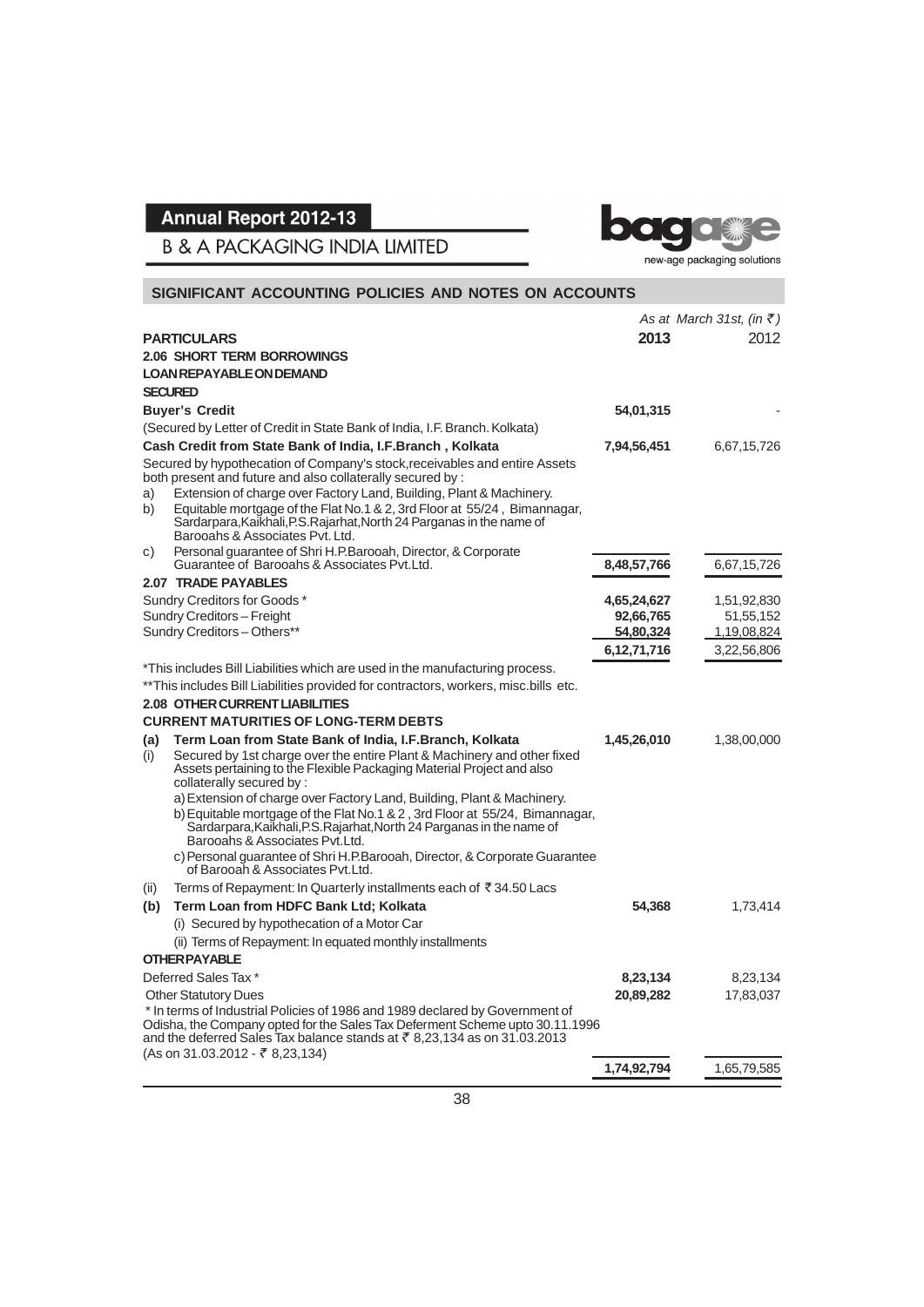**B & A PACKAGING INDIA LIMITED** 

bo new-age packaging solutions

#### **2.09 SHORT TERM PROVISIONS** (a) Provision for Employees' Benefits: Provision for Gratuity **11,46,219** 11,36,786 (b) Others Provision for Income Tax **1,59,96,688** 1,51,32,264 Provision for Proposed Dividend **-** 14,88,150 Provision for Dividend Distribution Tax **-** 2,41,415 **1,71,42,907** 1,79,98,615 **SIGNIFICANT ACCOUNTING POLICIES AND NOTES ON ACCOUNTS** *As at March 31st, (in* ` *)* **PARTICULARS 2013** 2012

#### **2.10 FIXED ASSETS**

|                         |                           | <b>GROSS</b> | <b>BLOCK</b> |              |              | DEPREC    | AT                       | O N          | NET         | <b>BLOCK</b>             |
|-------------------------|---------------------------|--------------|--------------|--------------|--------------|-----------|--------------------------|--------------|-------------|--------------------------|
|                         |                           | Addition     | Sale/Adi     |              |              |           | Disposals/<br>Adjustment |              |             |                          |
| Description             | Cost as at                | during the   | during the   | Total as at  | Upto         | For the   | during the               | Total as at  | Asat        | As at                    |
| of Assets               | 01.04.2012                | Year         | Year         | 31.03.2013   | 01.04.2012   | Year      | Year                     | 31.03.2013   | 31.03.2013  | 31.03.2012               |
|                         | ₹                         | ₹            | ₹            | ₹            | ₹            | ₹         | ₹                        | ₹            | ₹           | ₹                        |
| <b>TRANGIBLE ASSETS</b> |                           |              |              |              |              |           |                          |              |             |                          |
| Land (Leasehold)        | 11,95,859                 |              |              | 11,95,859    |              |           |                          |              | 11,95,859   | 11,95,859                |
| <b>Building</b>         | 1,01,58,692               | 2,90,79,885  | -            | 3,92,38,577  | 45.59.445    | 12,89,798 |                          | 58,49,243    | 3,33,89,334 | 55,99,247                |
| Plant & Machinery       | 12,07,44,449              | 7,63,69,963  | -            | 19,71,14,412 | 9,88,29,373  | 46,02,756 | -                        | 10,34,32,129 | 9,36,82,283 | 2,19,15,076              |
| Electrical Installation | 25,36,618                 | 1,11,02,863  | -            | 1,36,39,481  | 9,74,341     | 6,08,192  | -                        | 15,82,533    | 1,20,56,948 | 15,62,277                |
| Furniture & Fixture     | 6,09,028                  | 8,56,045     | -            | 14,65,073    | 2,56,454     | 72,205    | -                        | 3,28,659     | 11,36,414   | 3,52,574                 |
| Office Equipment        | 17,80,043                 | 11,29,240    | -            | 29,09,283    | 11,90,468    | 2,22,415  |                          | 14,12,883    | 14,96,400   | 5,89,575                 |
| Vehicle                 | 9,69,256                  |              | -            | 9,69,256     | 1,80,389     | 92,080    | -                        | 2,72,469     | 6,96,787    | 7,88,867                 |
| Total                   | 13,79,93,945 11,85,37,996 |              | -            | 25,65,31,941 | 10,59,90,470 | 68,87,446 | -                        | 11,28,77,916 |             | 14,36,54,025 3,20,03,475 |
| <b>Previous Period</b>  | 13,58,66,655              | 21,27,290    | -            | 13,79,93,945 | 10,43,57,887 | 16,32,583 |                          | 10,59,90,470 | 3,20,33,475 |                          |

#### **2.11 DEPOSITS**

| <b>PARTICULARS</b>      | Year ended<br><b>March 31st, 2013</b> | Year ended<br>March 31st, 2012    |
|-------------------------|---------------------------------------|-----------------------------------|
| Telephone               | 34,550                                | 34,550                            |
| Gas cylinder            | 9.400                                 | 9.400                             |
| Electricity - Balasore  | 21,79,061                             | 21,79,061                         |
| <b>Others</b>           | 3,68,000                              | 3,17,000                          |
|                         | 25,91,011                             | 25,40,011                         |
| <b>2.12 INVENTORIES</b> |                                       | As at March 31st, (in $\bar{z}$ ) |
| <b>PARTICULARS</b>      | 2013                                  | 2012                              |
| Raw materials           | 5,50,44,868                           | 3,63,71,465                       |
| <b>Finished Goods</b>   | 1,61,77,157                           | 1,67,25,619                       |
| <b>Work-in-Process</b>  | 1,18,17,859                           | 67,72,715                         |
| Stores & Spares         | 53,10,408                             | 39,80,086                         |
|                         | 8,83,50,292                           | 6,38,49,885                       |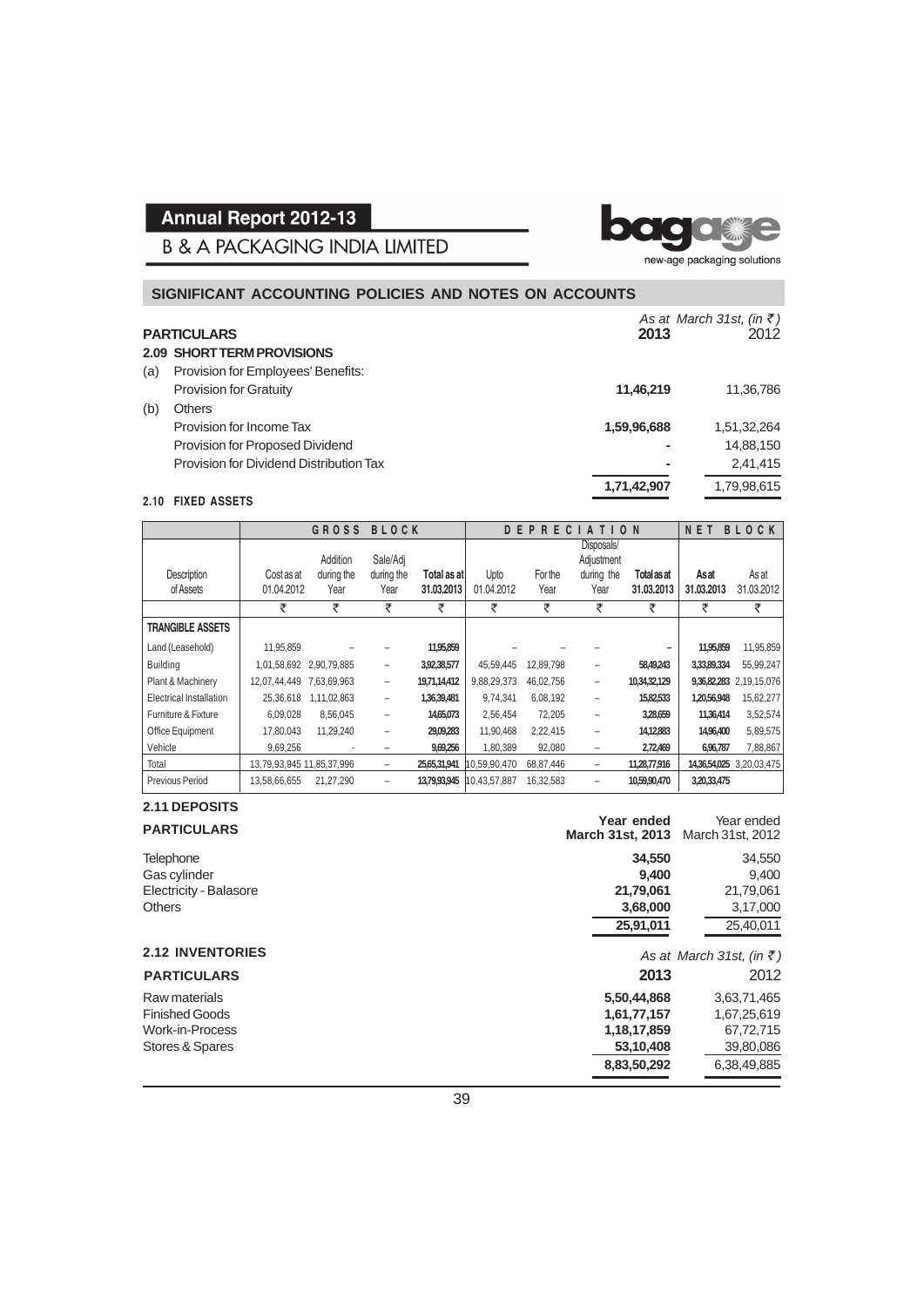**B & A PACKAGING INDIA LIMITED** 



| SIGNIFICANT ACCOUNTING POLICIES AND NOTES ON ACCOUNTS               |             |                                   |
|---------------------------------------------------------------------|-------------|-----------------------------------|
|                                                                     |             | As at March 31st, (in $\bar{z}$ ) |
| <b>PARTICULARS</b>                                                  | 2013        | 2012                              |
| <b>2.13 TRADE RECEIVABLES</b>                                       |             |                                   |
| Debts outstanding for a period exceeding six months                 |             |                                   |
| <b>UNSECURED</b>                                                    |             |                                   |
| Considered good                                                     | 15,08,950   | 30,48,331                         |
| Considered doubtful                                                 |             |                                   |
| Less: Provision for doubtful debts                                  |             |                                   |
|                                                                     | 15,08,950   | 30,48,331                         |
| Other debts                                                         |             |                                   |
| <b>UNSECURED</b>                                                    |             |                                   |
| Considered good                                                     | 7,03,33,454 | 5,41,87,803                       |
| Considered doubtful                                                 |             |                                   |
| Less: Provision for doubtful debts                                  |             |                                   |
|                                                                     | 7,03,33,454 | 5,41,87,803                       |
|                                                                     | 7,18,42,404 | 5,72,36,134                       |
| <b>2.14 CASH AND CASH EQUIVALENTS</b>                               |             |                                   |
| Cash in Hand                                                        | 28,748      | 48,023                            |
| Current Account balances with Scheduled banks                       | 9,77,304    | 4,34,361                          |
| Fixed Deposit Account with State Bank of India                      | 97, 17, 884 | 79,67,484                         |
| (Earmarked against Bank Guarantee and margin money of LC & LG)      | 1,07,23,936 | 84,49,868                         |
| <b>2.15 SHORT TERM LOANS AND ADVANCES</b>                           |             |                                   |
| <b>UNSECURED</b>                                                    |             |                                   |
| Advances Recoverable in cash or in kind or for value to be received | 2,72,12,285 | 2,31,20,289                       |
| Capital Advance                                                     | 21,50,000   | 27,07,680                         |
| Deposits for Sales Tax                                              | 38,00,000   | 38,00,000                         |
| Pre-paid Expenses                                                   | 6,35,180    | 5,39,202                          |
|                                                                     | 3,37,97,465 | 3,01,67,171                       |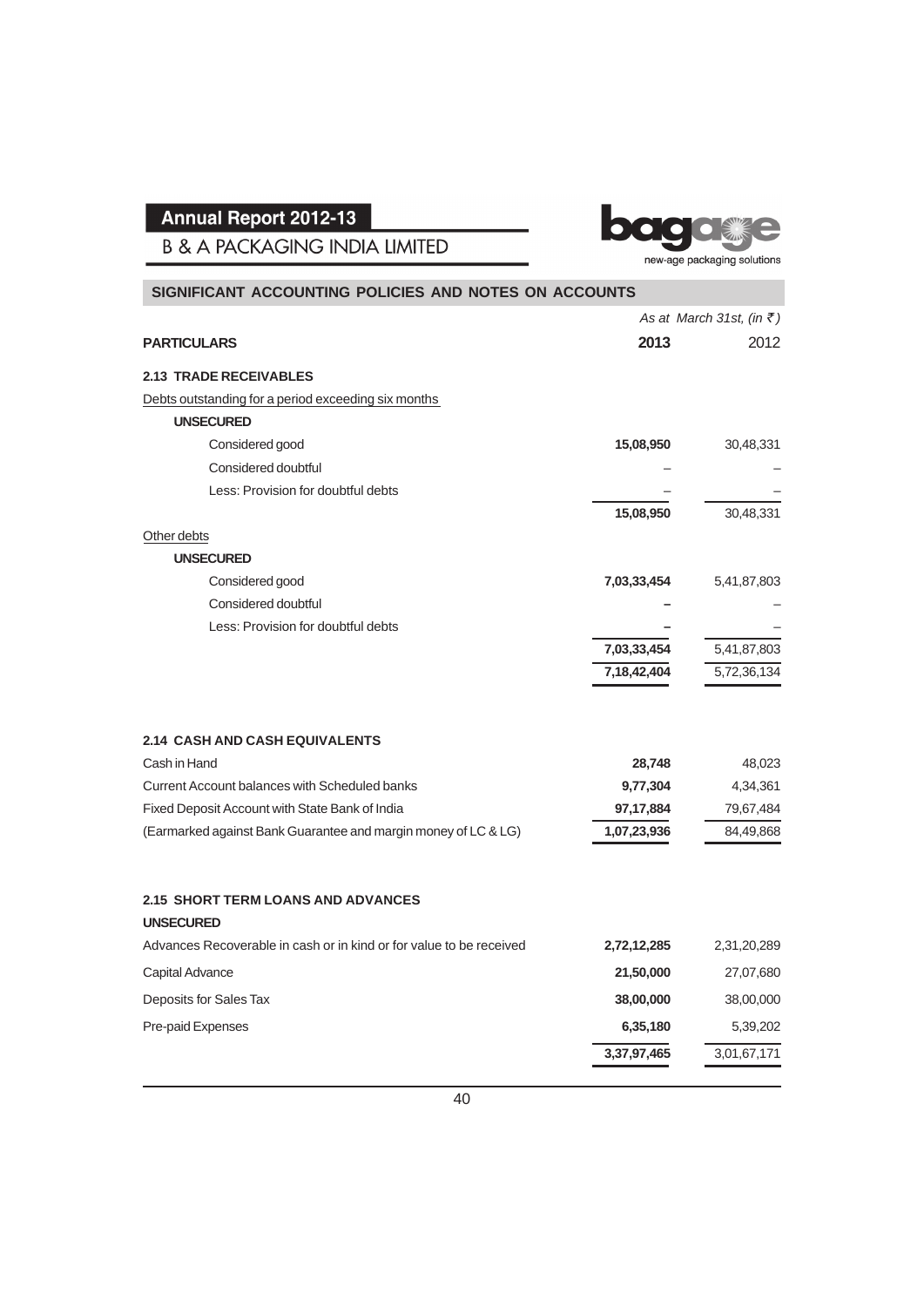**B & A PACKAGING INDIA LIMITED** 

#### **SIGNIFICANT ACCOUNTING POLICIES AND NOTES ON ACCOUNTS**

| <b>PARTICULARS</b>                                                |                                | Year ended<br><b>March 31st, 2013</b> | Year ended<br>March 31st, 2012 |
|-------------------------------------------------------------------|--------------------------------|---------------------------------------|--------------------------------|
| 2.16 REVENUE FROM OPERATIONS                                      |                                |                                       |                                |
| <b>Gross Sales:</b>                                               |                                |                                       |                                |
| Sale of Products                                                  |                                | 33,91,87,844                          | 32, 16, 53, 922                |
| Scrap sale                                                        |                                | 10,32,500                             | 8,04,627                       |
|                                                                   |                                | 34,02,20,344                          | 32,24,58,549                   |
| Less: Excise Duty                                                 |                                | 3,12,80,851                           | 2,91,23,412                    |
|                                                                   |                                | 30,89,39,493                          | 29, 33, 35, 137                |
| 2.17 OTHER INCOME                                                 |                                |                                       |                                |
| Miscellaneous Income                                              |                                | 31,39,171                             | 17,81,354                      |
| Interest                                                          |                                | 4,86,552                              | 4,32,142                       |
|                                                                   |                                | 36,25,723                             | 22,13,496                      |
| 2.18 COST OF MATERIALS CONSUMED                                   |                                |                                       |                                |
| <b>Opening Stock</b>                                              |                                | 3,63,71,465                           | 4,92,26,575                    |
| Add:Purchase                                                      |                                | 24,29,13,321                          | 20,66,16,644                   |
|                                                                   |                                | 27,92,84,786                          | 25,58,43,219                   |
| Less: Closing Stock                                               |                                | 5,50,44,868                           | 3,63,71,465                    |
| <b>Consumption of Raw Materials</b>                               |                                | 22,42,39,918                          | 21,94,71,754                   |
| 2.19 CHANGE IN INVENTORIES OF FINISHED GOODS AND WORK-IN-PROGRESS |                                |                                       |                                |
| <b>PARTICULARS</b>                                                | Year ended<br>March 31st, 2013 |                                       | Year ended<br>March 31st, 2012 |
| <b>Opening Stock</b>                                              |                                |                                       |                                |
| $- \cdot \cdot \cdot - \cdot$                                     |                                |                                       |                                |

| <b>Finished Goods</b><br>Materials-in-Process | 1,67,25,619<br>67,72,715 |               | 80,95,648<br>63,61,291 |               |
|-----------------------------------------------|--------------------------|---------------|------------------------|---------------|
|                                               |                          | 2,34,98,334   |                        | 1,44,56,939   |
| Less:<br><b>Closing Stock</b>                 |                          |               |                        |               |
| <b>Finished Goods</b>                         | 1,61,77,157              |               | 1,67,25,619            |               |
| Materials-in-Process                          | 1,18,17,859              |               | 67,72,715              |               |
|                                               |                          | 2,79,95,016   |                        | 2,34,98,334   |
| Decrease/(Increase)                           |                          | (44, 96, 682) |                        | (90, 41, 395) |
|                                               |                          |               |                        |               |

baga new-age packaging solutions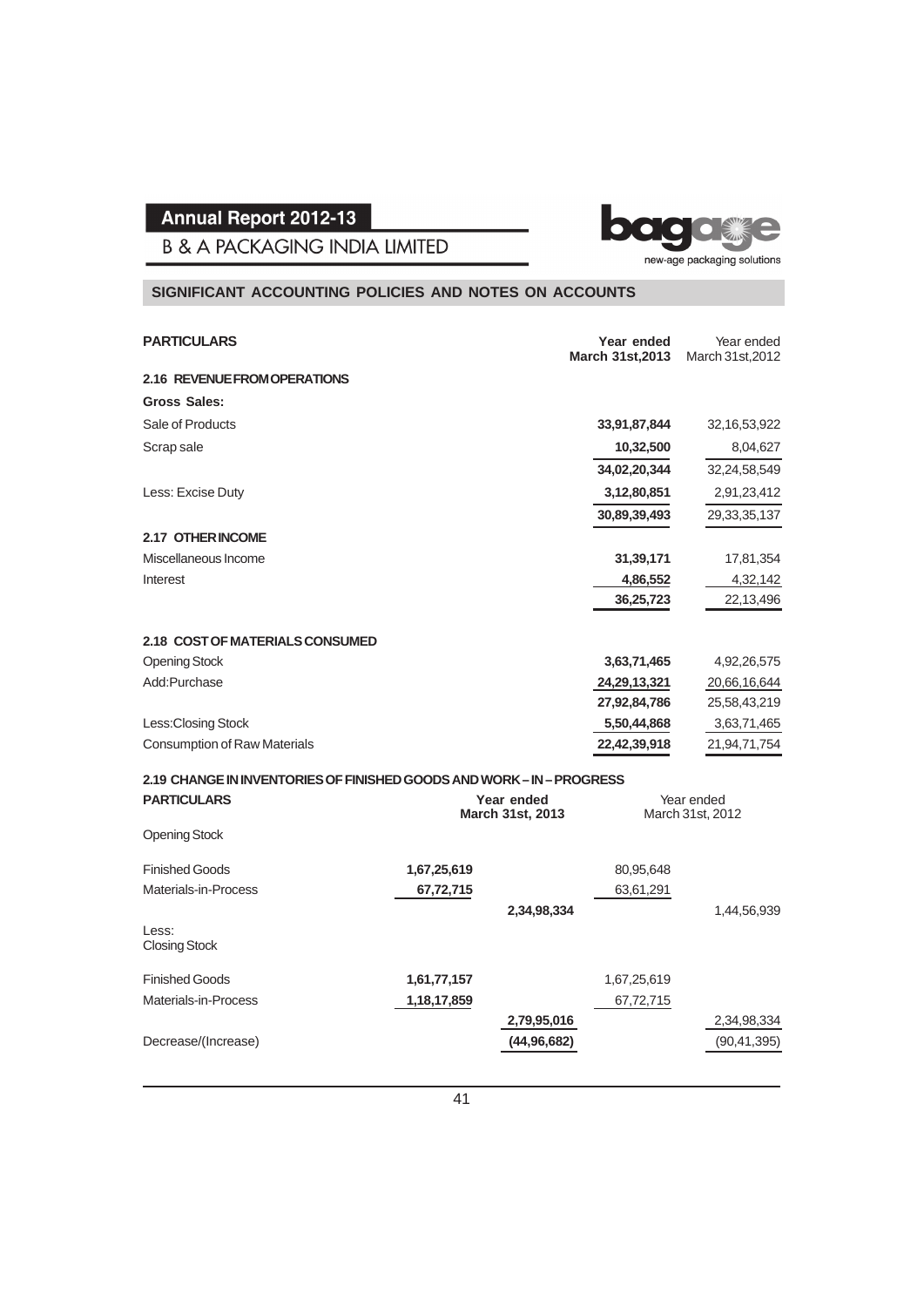

**B & A PACKAGING INDIA LIMITED** 

### **SIGNIFICANT ACCOUNTING POLICIES AND NOTES ON ACCOUNTS**

| <b>PARTICULARS</b>                    | Year ended<br><b>March 31st, 2013</b> | Year ended<br>March 31st, 2012 |
|---------------------------------------|---------------------------------------|--------------------------------|
| <b>2.20 EMPLOYEE BENEFIT EXPENSES</b> |                                       |                                |
| Salary, Wages & Benefits              | 2,25,09,552                           | 1,78,43,255                    |
| Contribution to PF & Other Funds      | 13,86,552                             | 8,15,565                       |
| Gratuity                              | 2,02,752                              | 6,39,683                       |
| <b>Welfare Expenses</b>               | 18,87,269                             | 14,73,524                      |
|                                       | 2,59,86,125                           | 2,07,72,027                    |
| <b>2.21 FINANCIAL COSTS</b>           |                                       |                                |
| Interest on Working Capital Loan      | 1,05,08,413                           | 93,83,318                      |
| Interest on Term Loan                 | 87,92,859                             |                                |
| <b>Bank Commission &amp; Charges</b>  | 25,09,971                             | 22,36,581                      |
| Interest-Others                       | 50,526                                | 73,013                         |
|                                       | 2,18,61,769                           | 1,16,92,912                    |
| <b>2.22 OTHER EXPENSES</b>            |                                       |                                |
| Power & Fuel                          | 44,55,064                             | 28,29,782                      |
| Sales Tax                             | 77,51,459                             | 75,81,580                      |
| Consumption of Stores & Spares        | 32,56,154                             | 27,67,160                      |
| Repairs & Maintenance - Building      | 1,60,241                              |                                |
| Repairs & Maintenance - Machinery     | 3,41,968                              | 3,01,996                       |
| Repairs & Maintenance - Others        | 14,52,025                             | 5,95,540                       |
| Rent, Rates & Taxes                   | 7,26,826                              | 4,45,507                       |
| Insurance                             | 7,50,798                              | 5,45,975                       |
| Travelling & Conveyance               | 41,59,499                             | 33,53,086                      |
| Postage & Communication               | 8,47,523                              | 5,74,574                       |
| Directors' Fees                       | 96,000                                | 72,000                         |
| <b>Discount Allowed</b>               | 1,56,691                              | 1,49,290                       |
| Carriage Outwards                     | 37,78,055                             | 23,27,106                      |
| <b>Bad Debt Written Off</b>           | 4,18,862                              | 4,26,388                       |
| Miscellaneous Expenses                | 51,99,007                             | 39,64,057                      |
|                                       | 3,35,50,172                           | 2,59,34,042                    |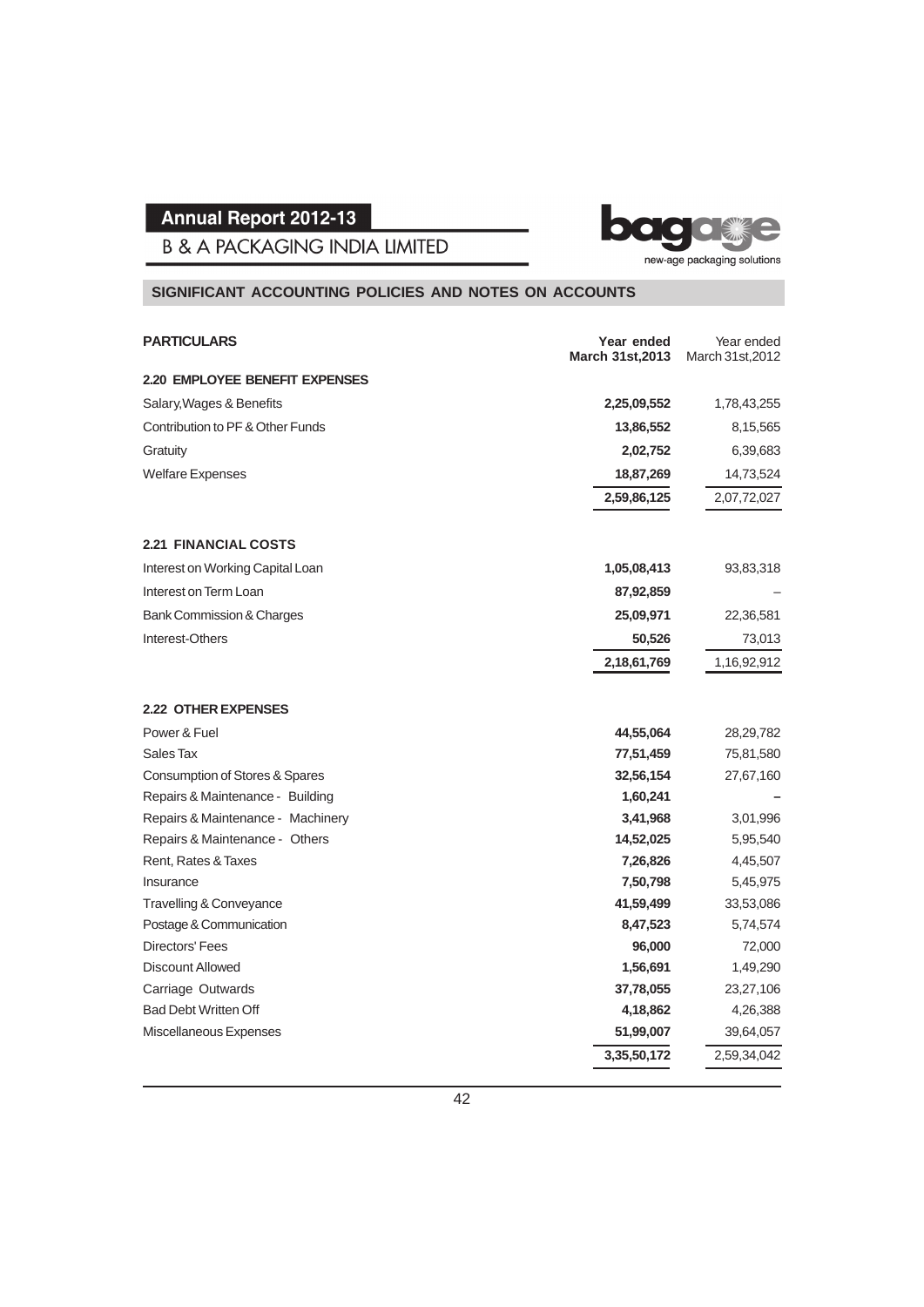**B & A PACKAGING INDIA LIMITED** 



ba

#### **SIGNIFICANT ACCOUNTING POLICIES AND NOTES ON ACCOUNTS**

| <b>PARTICULARS</b> |                                                           | Year ended              | Year ended       |
|--------------------|-----------------------------------------------------------|-------------------------|------------------|
|                    |                                                           | <b>March 31st, 2013</b> | March 31st, 2012 |
|                    | <b>2.23 EARNING PER EQUITY SHARE</b>                      |                         |                  |
|                    | Disclosure as per Accounting Standard 20 is as follows :- |                         |                  |
| a)                 | Net Earnings (in ₹)                                       | 1,46,176                | 1,76,80,252      |
| b)                 | No. of Shares (in Nos.)                                   | 49,60,500               | 49,60,500        |
| C)                 | Earnings per Share (basic & diluted)                      | 0.03                    | 3.56             |

#### **3. NOTES ON ACCOUNTS :**

**3.01 Particulars in respect of Production, Stocks and Sales :**

| <b>Paper Sacks and Laminated Pouches &amp; Reels</b> |              |             | Year ended<br>31st March, 2013 | Year ended<br>31st March, 2012 |                 |
|------------------------------------------------------|--------------|-------------|--------------------------------|--------------------------------|-----------------|
| <b>Class of Goods</b>                                | <b>Units</b> | Quantity    | Value                          | Quantity                       | Value           |
| Opening Stock                                        | Nos.         | 5,57,378    |                                | 3.06.425                       |                 |
|                                                      | Kgs.         |             | 1,67,25,619                    |                                | 80,95,648       |
| Production                                           | Nos.         | 1,04,10,314 |                                | 94,76,186                      |                 |
|                                                      | Kgs.         | 5,63,271    |                                |                                |                 |
| Sale                                                 | Nos.         | 98,38,460   |                                | 92,25,233                      |                 |
|                                                      | Kgs.         | 3,96,443    | 30,89,39,493                   |                                | 29, 33, 35, 137 |
| <b>Closing Stock</b>                                 | Nos.         | 5,71,854    |                                | 5,57,378                       |                 |
|                                                      | Kgs.         | 1,66,828    | 1,61,77,157                    |                                | 1.67.25.619     |

|    | 3.02 Other details :                                                                          | Year ended<br>31st March, 2013 | Year ended<br>31st March, 2012 |
|----|-----------------------------------------------------------------------------------------------|--------------------------------|--------------------------------|
| a) | Value of Imports on C.I.F basis                                                               |                                |                                |
|    | Raw materials                                                                                 | 9,13,43,935                    | 10,46,87,094                   |
| b) | Earning in Foreign Currency -<br>Export of Goods (F.O.B basis)                                | 1,57,78,546                    | 94,22,668                      |
| C) | Expenditure in Foreign Currency - Travelling                                                  | 1,24,754                       | 2,78,225                       |
| d) | Estimated amount of contracts remaining to be<br>executed on capital account (net of advance) | 9,41,653                       | 69,99,711                      |
| e) | Contingent Liabilities not provided for                                                       |                                |                                |
|    | <b>Bank Gurantee</b>                                                                          | 77,053                         | 81,600                         |
|    | Sales Tax                                                                                     | 1,02,62,639                    | 75,79,566                      |
|    | <b>Bill discounting</b>                                                                       | 5,61,466                       |                                |
|    |                                                                                               |                                |                                |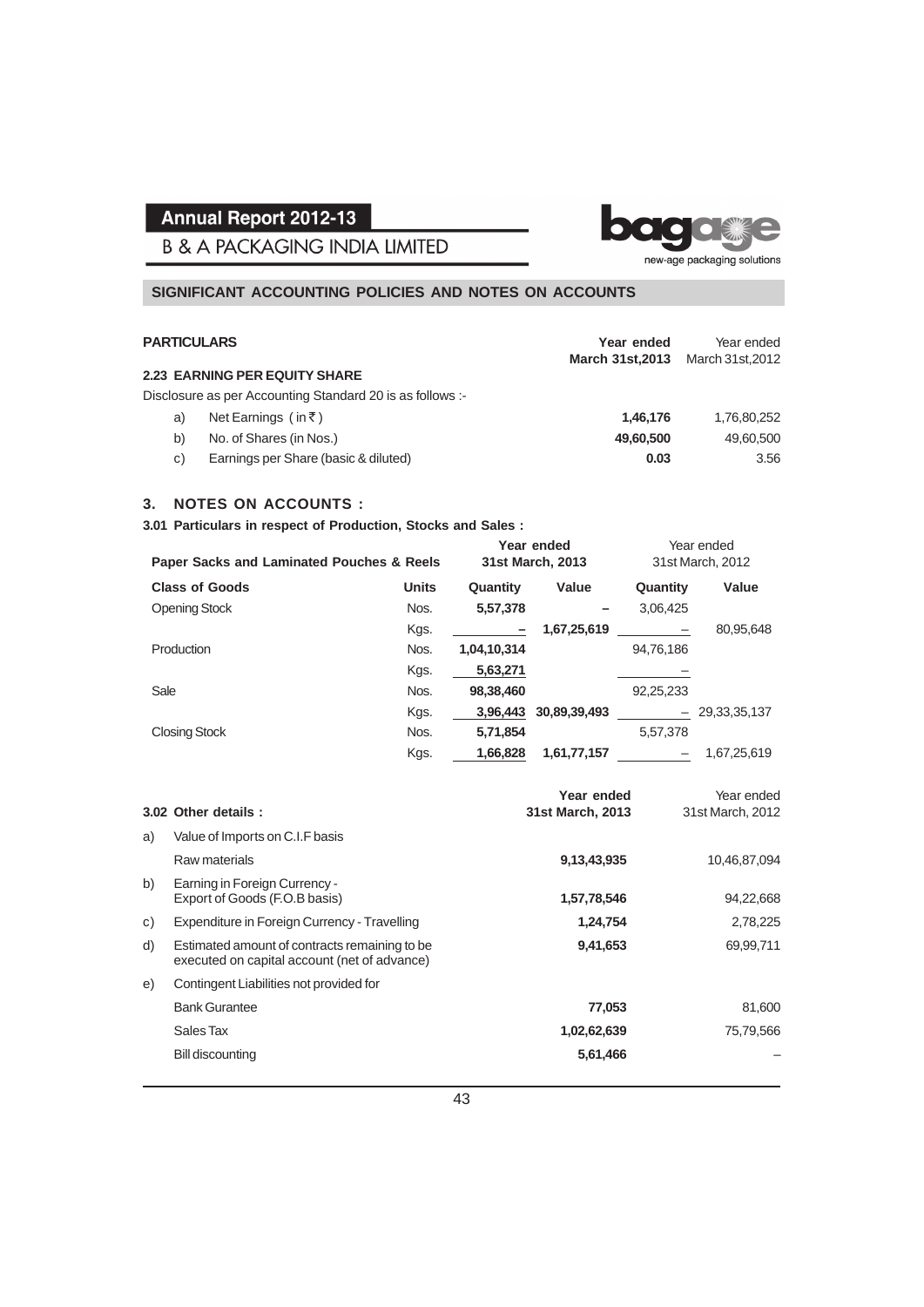

**B & A PACKAGING INDIA LIMITED** 

#### **SIGNIFICANT ACCOUNTING POLICIES AND NOTES ON ACCOUNTS**

#### **3.03 DETAILS OF IMPORTED AND INDIGENOUS MATERIAL CONSUMED**

|    |                  |      |                 |      |                                        |                          |                                  |      | (Qty. in M.T. and value in ₹) |         |
|----|------------------|------|-----------------|------|----------------------------------------|--------------------------|----------------------------------|------|-------------------------------|---------|
|    | <b>CLASS OF</b>  |      | <b>OPENING</b>  |      | <b>PURCHASE</b>                        |                          | <b>CLOSING</b>                   |      | <b>CONSUMPTION</b>            | % Total |
|    | <b>GOODS</b>     | Qty. | Value           | Qty. | Value                                  | Qty.                     | Value                            | Qty. | Value                         |         |
| a) | Paper Imported   |      |                 |      |                                        |                          |                                  |      |                               |         |
|    | 2012-13          |      | 240 1,39,16,208 |      | 1399 10,09,37,556 302 1,81,78,221 1336 |                          |                                  |      | 9,66,75,543                   | 43.11   |
|    | 2011-12          |      | 443 2,27,62,625 | 1558 |                                        |                          | 8,77,71,032 240 1,39,16,208 1761 |      | 9,66,17,449                   | 44.02   |
|    | Paper Indigenous |      |                 |      |                                        |                          |                                  |      |                               |         |
|    | 2012-13          |      | 393 1,42,53,811 |      | 1609 10,42,58,825 332 2,19,44,440 1670 |                          |                                  |      | 9,65,68,196                   | 43.06   |
|    | 2011-12          |      | 190 1,14,48,879 | 1460 |                                        |                          | 8,08,32,817 393 1,42,53,811 1257 |      | 7,80,27,885                   | 35.55   |
| b) | Other Imported   |      |                 |      |                                        |                          |                                  |      |                               |         |
|    | 2012-13          | 14   | 17,09,839       | 187  | 3, 15, 33, 604                         | 38                       | 74,37,577                        | 163  | 2,58,05,865                   | 11.50   |
|    | 2011-12          | 39   | 50,12,296       | 171  | 2,50,96,026                            | 14                       | 17,09,839                        | 196  | 2,83,98,483                   | 12.94   |
|    | Other Indigenous |      |                 |      |                                        |                          |                                  |      |                               |         |
|    | 2012.13          | -    | 64,91,607       | -    | 61,83,336                              | $\overline{\phantom{a}}$ | 74,84,629                        | -    | 51,90,314                     | 2.31    |
|    | 2011-12          |      | $-1,00,02,775$  |      | 1,29,16,769                            |                          | 64,91,607                        |      | 1,64,27,937                   | 7.49    |
|    | 2012-13          |      | 3,63,71,465     |      | 24, 29, 13, 321                        |                          | 5,50,44,868                      |      | 22,42,39,918                  | 100.00  |
|    | 2011-12          |      | 4,92,26,575     |      | 20,66,16,644                           |                          | 3,63,71,465                      |      | 21,94,71,754                  | 100.00  |
|    |                  |      |                 |      |                                        |                          |                                  |      |                               |         |

|                                                                           | Year ended<br>31st March, 2013 | Year ended<br>31st March, 2012 |
|---------------------------------------------------------------------------|--------------------------------|--------------------------------|
| <b>3.04 PAYMENT TO WHOLE TIME DIRECTORS</b>                               |                                |                                |
| Salary                                                                    | 22,26,250                      | 21,56,250                      |
| Reimbursement (Medical & Others)                                          | 3,40,259                       | 3,66,101                       |
|                                                                           | 25,66,509                      | 25,22,351                      |
| MISCELLANEOUS EXPENSES IN NOTE 2.20<br>3.05<br>(Other Expenses) INCLUDES: |                                |                                |
| Auditors Remuneration-<br>(Including service Tax)                         |                                |                                |
| <b>Audit Fees</b>                                                         | 89,888                         | 67,416                         |
| <b>Tax Audit Fees</b>                                                     | 11,236                         | 11,236                         |
| For certification                                                         | 14,965                         | 37,531                         |
|                                                                           | 1,16,089                       | 1,16,183                       |
|                                                                           |                                |                                |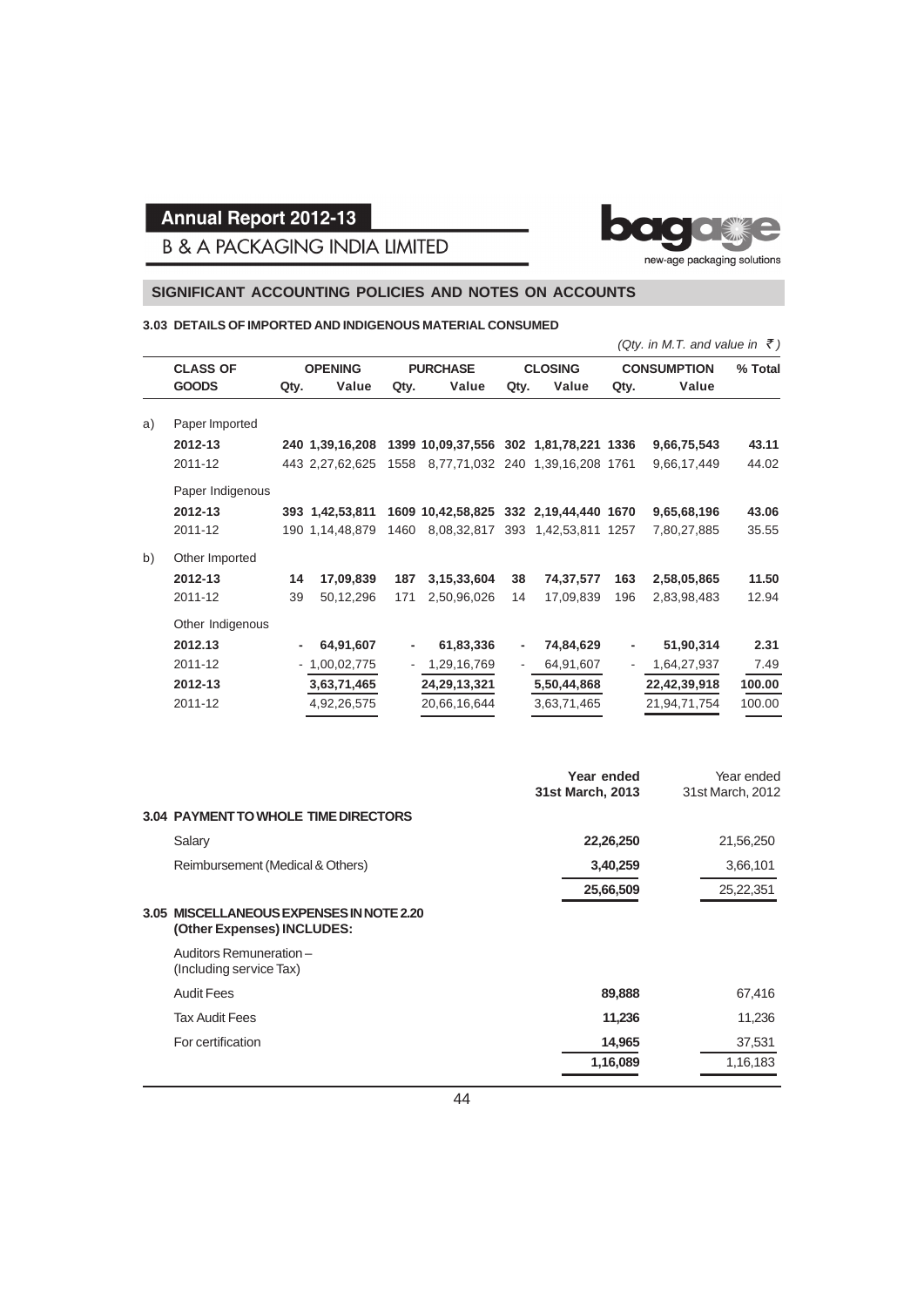**B & A PACKAGING INDIA LIMITED** 



#### **SIGNIFICANT ACCOUNTING POLICIES AND NOTES ON ACCOUNTS**

#### **3.06 During the Year ended 31st March, 2013, the Company entered into transactions with related parties as per details below.**

| a) | B&A Ltd. - Holding Company                                          | (₹)         |
|----|---------------------------------------------------------------------|-------------|
|    | Sale of Paper Sacks                                                 | 80, 34, 722 |
|    | <b>Rent &amp; Other Services</b>                                    | 2,46,895    |
|    | Outstanding Balance (Dr.)                                           | 26,97,098   |
| b) | Remuneration to key Management Personnel (including reimbursement): |             |
|    | Mr. H. P. Barooah, wholetime Director and executive Chairman        | 9,60,000    |
|    | Mr. R. Roy Choudhury, Managing Director                             | 16,06,509   |
| C) | Barooah & Associates Pyt. Ltd.                                      |             |
|    | Loan                                                                | 2,04,00,000 |
|    | Sale of Paper Sacks                                                 | 564.229     |
|    | Outstanding Balance (Cr.)                                           | 2,04,00,000 |
| d) | Loan from Mr.H.P.Barooah - Director                                 | 54.00.000   |

**3.07** The Company has recognised Flexible Laminates as a separate segment from this financial year, in terms of AS-17 of Accounting Standard Rules 2006. Segments have been identified and reported taking into account nature of products and services, the differing risks and returns and the internal business reporting systems. The accounting policies adopted for segment reporting are in line with the accounting policy of the Company for segment reporting.

 $($ ₹ in Lacs)

| <b>Particulars</b>                       | <b>Paper</b> | <b>Flexible</b> | Others/     | <b>Total</b> |
|------------------------------------------|--------------|-----------------|-------------|--------------|
|                                          | <b>Sacks</b> | Laminates       | Unallocable |              |
| <b>Segment Revenue</b>                   |              |                 |             |              |
| <b>Gross Turnover</b>                    | 3131.28      | 260.60          | 10.33       | 3402.21      |
| Less: Excess Duty                        | 287.20       | 25.61           | 0.00        | 312.81       |
| <b>Net Turnover</b>                      | 2844.08      | 234.99          | 10.33       | 3089.40      |
| Segment Results [Profit/(loss)] before   |              |                 |             |              |
| <b>Tax &amp; Finance Cost</b>            |              |                 |             |              |
| Profit/(Losss) Before Tax & Finance Cost | 367.47       | (103.49)        | 0.00        | 263.98       |
| Less: Finance Costs                      | 0.00         | 87.93           | 130.69      | 218.62       |
| <b>Profit/(Loss) Before Tax</b>          | 367.01       | (191.42)        | (130.69)    | 34.36        |
| <b>Segment Assets</b>                    | 1817.01      | 1274.90         | 453.86      | 3545.76      |
| <b>Segment Liabilities</b>               | 1816.10      | 833.66          | 896.00      | 3545.76      |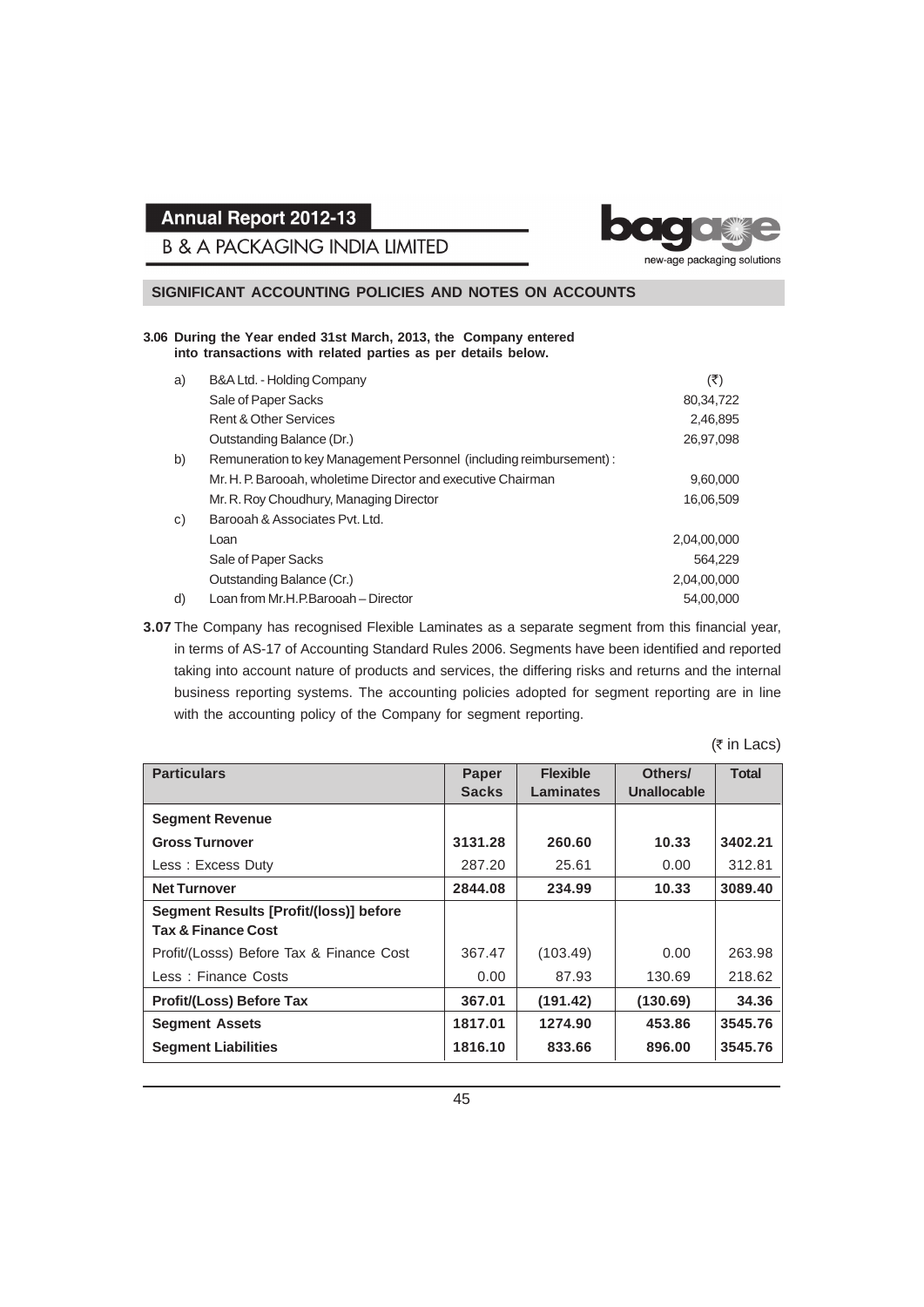## **B & A PACKAGING INDIA LIMITED**



#### **SIGNIFICANT ACCOUNTING POLICIES AND NOTES ON ACCOUNTS**

#### **3.08 DISCLOSURE REGARDING MICRO,SMALL AND MEDIUM ENTERPRISES**

The amount due to Micro and Small Enterprises as defined in the "The Micro, Small and Medium Enterprises Development Act, 2006" has been determined to the extent such parties have been identified on the basis of information available with the Company. The disclosures relating to Micro and Small Enterprises pursuant to Sec22 of "The Micro,Small and Medium Enterprises Development Act,2006 are as under:

#### $($ ₹ in Lacs)

| SI.No. | E.<br>C R I P<br>D<br>S.<br>$\mathbf N$                                                                                                                                                                                 | <b>31st March 2013</b> | 31st March 2012 |
|--------|-------------------------------------------------------------------------------------------------------------------------------------------------------------------------------------------------------------------------|------------------------|-----------------|
| i)     | The principal amount remaining overdue for payment<br>to suppliers as at the end of accounting year                                                                                                                     | 5.88                   | 3.75            |
| ii)    | The interest due thereon remaining unpaid to suppliers as<br>at the end of accounting year                                                                                                                              | 0.44                   | 0.23            |
| iii)   | The amount of interest paid in terms of Section 16,<br>along with the amount of payment made to the suppliers<br>beyond the appointed day during the year                                                               |                        |                 |
| iv)    | The amount of interest due and payable for the year<br>of delay in making of payment (which have been paid<br>but beyond the appointed day during the year) but without<br>adding the interest specified under this Act | 0.34                   | 0.28            |
| V)     | The amount of interest accrued during the year and<br>remaining unpaid at the end of the accounting year                                                                                                                | 0.78                   | 0.51            |
| vi)    | The amount of further interest remaining due and payable<br>even in the succeeding years, until such date when the<br>interest dues as above are actually paid to the Micro                                             |                        |                 |
|        | and Small Enterprises                                                                                                                                                                                                   | 0.15                   | 0.09            |

*In terms of our report of even date* For **APS ASSOCIATES** *Chartered Accountants* **A. Dutta** *Partner* Membership No. 17693

#### **For and on behalf of the Board**

**H. P. Barooah** *Executive Chairman* **Gunjan Kumar Chaurasia** *Company Secretary* **P. Banerjee** *Director*

Kolkata, 28th May, 2013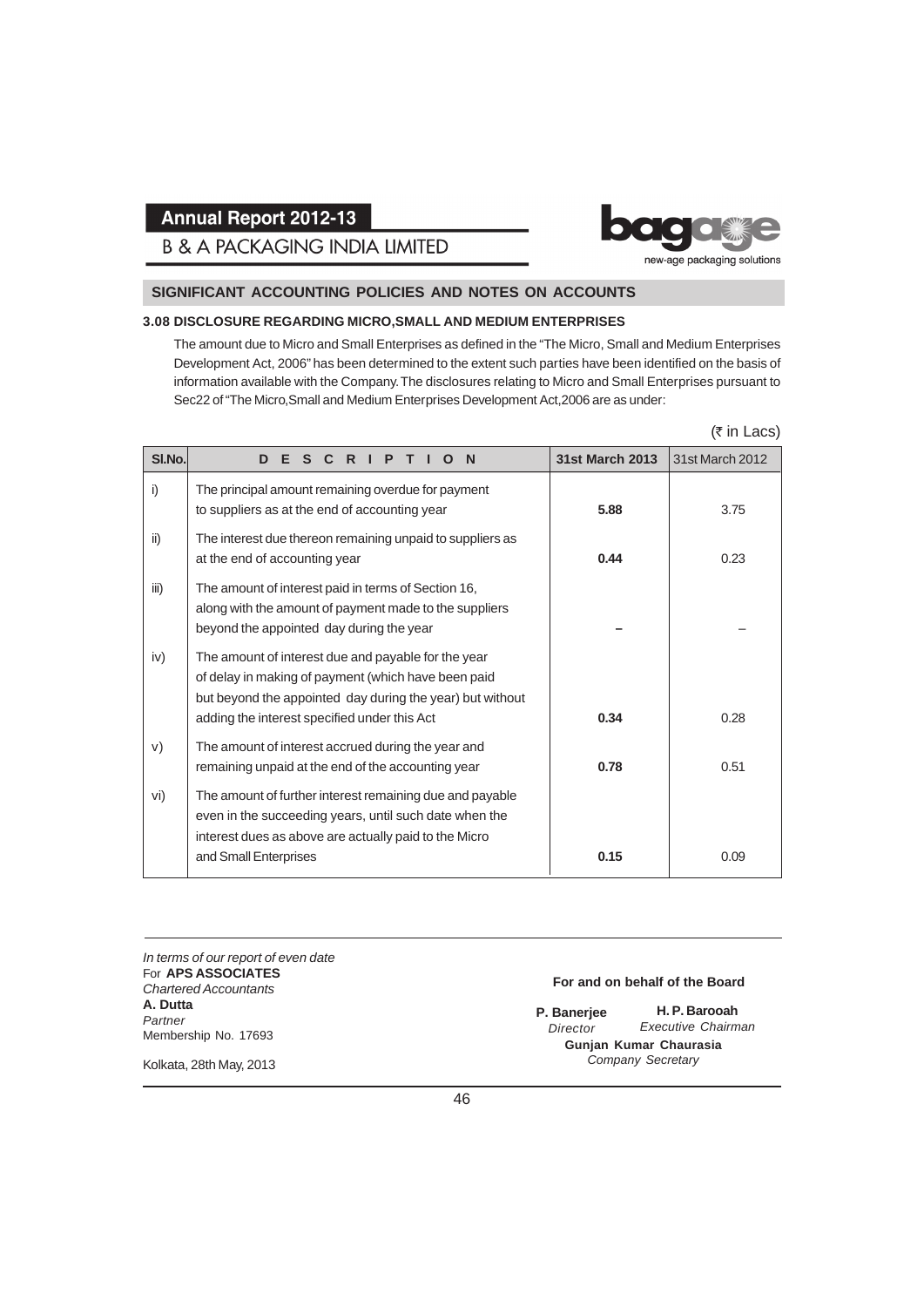ba

**B & A PACKAGING INDIA LIMITED** 

new-age packaging solutions

|    | <b>CASH FLOW STATEMENT FOR THE YEAR ENDED MARCH 31st</b>                   |                            |                   |  |  |
|----|----------------------------------------------------------------------------|----------------------------|-------------------|--|--|
|    |                                                                            | 2013                       | 2012              |  |  |
|    |                                                                            | $(\overline{\mathcal{F}})$ | (3)               |  |  |
| A) | <b>CASH FLOW FROM OPERATING ACTIVITIES</b>                                 |                            |                   |  |  |
|    | Net Profit before tax and extraordinary item                               | 45,36,468                  | 2,50,86,710       |  |  |
|    | <b>Adjustments for:</b>                                                    |                            |                   |  |  |
|    | Depreciation<br>Interest and Financial Charges                             | 68,87,446                  | 16,32,583         |  |  |
|    |                                                                            | 2,18,61,769                | 1,16,92,912       |  |  |
|    | Deferred Revenue Exp./ Fixed Asset written off<br><b>Interest Received</b> | (4,86,552)                 | (4, 32, 142)      |  |  |
|    | Operating Profit before Working Capital Change                             | 32,799,131                 | 3,79,80,063       |  |  |
|    |                                                                            |                            |                   |  |  |
|    | <b>Adjustments for:</b>                                                    |                            |                   |  |  |
|    | Trade and other Receivables                                                | (1,82,87,564)              | 12,10,313         |  |  |
|    | <b>Trade Payable</b>                                                       | 2,93,27,609                | 27,91,389         |  |  |
|    | Inventories                                                                | (2,45,00,407)              | 24,90,444         |  |  |
|    | Cash Generated from Operations                                             | 1,93,38,769                | 4,44,72,209       |  |  |
|    | <b>Interest Paid</b>                                                       | (2, 18, 61, 769)           | (1, 16, 92, 912)  |  |  |
|    | Cash Flow before Extraordinary items                                       | (25, 23, 000)              | 3,27,79,297       |  |  |
|    | <b>Extraordinary Items</b>                                                 |                            |                   |  |  |
|    | Net Cash flow from operating activities                                    | (25, 23, 000)              | 3,27,79,297       |  |  |
| B) | <b>CASH FLOW FROM INVESTING ACTIVITIES</b>                                 |                            |                   |  |  |
|    | <b>Purchase of Fixed Assets</b>                                            | (11, 85, 37, 996)          | (21, 27, 290)     |  |  |
|    | Increase/Decrease in Capital work in progress                              | 10,60,79,284               | (10, 96, 22, 688) |  |  |
|    | Sale of Fixed assets/Fixed Assets written off                              |                            |                   |  |  |
|    | Interest Received                                                          | 4,86,552                   | 4,32,142          |  |  |
|    | Net Cash used in Investing Actvities                                       | (1, 19, 72, 160)           | (11, 13, 17, 836) |  |  |
| C) | <b>CASH FLOW FROM FINANCING ACTIVITIES</b>                                 |                            |                   |  |  |
|    | Proceeds from Borrowing                                                    | 1,81,42,040                | 7,82,16,185       |  |  |
|    | Repayment of Borrowing                                                     | (13, 72, 812)              | (1,08,702)        |  |  |
|    | Increase in deferred Rev. Expenses                                         |                            |                   |  |  |
|    | Net Cash used in Financing Actvities                                       | 1,67,69,228                | 7,81,07,483       |  |  |
|    | Net Increase in Cash and Cash equivalents                                  | 22,74,068                  | (4,31,056)        |  |  |
|    | Cash and Cash Equivalents (Opening)                                        | 84,49,868                  | 88,80,924         |  |  |
|    | Cash and Cash Equivalents (Closing)                                        | 1,07,23,936                | 84,49,868         |  |  |

*In terms of our report of even date* For **APS ASSOCIATES** *Chartered Accountants* **A. Dutta** *Partner* Membership No. 17693

Kolkata, 28th May, 2013

**For and on behalf of the Board**

**H.P Barooah** *Executive Chairman* **Gunjan Kumar Chaurasia** *Company Secretary* **P. Banerjee** *Director*